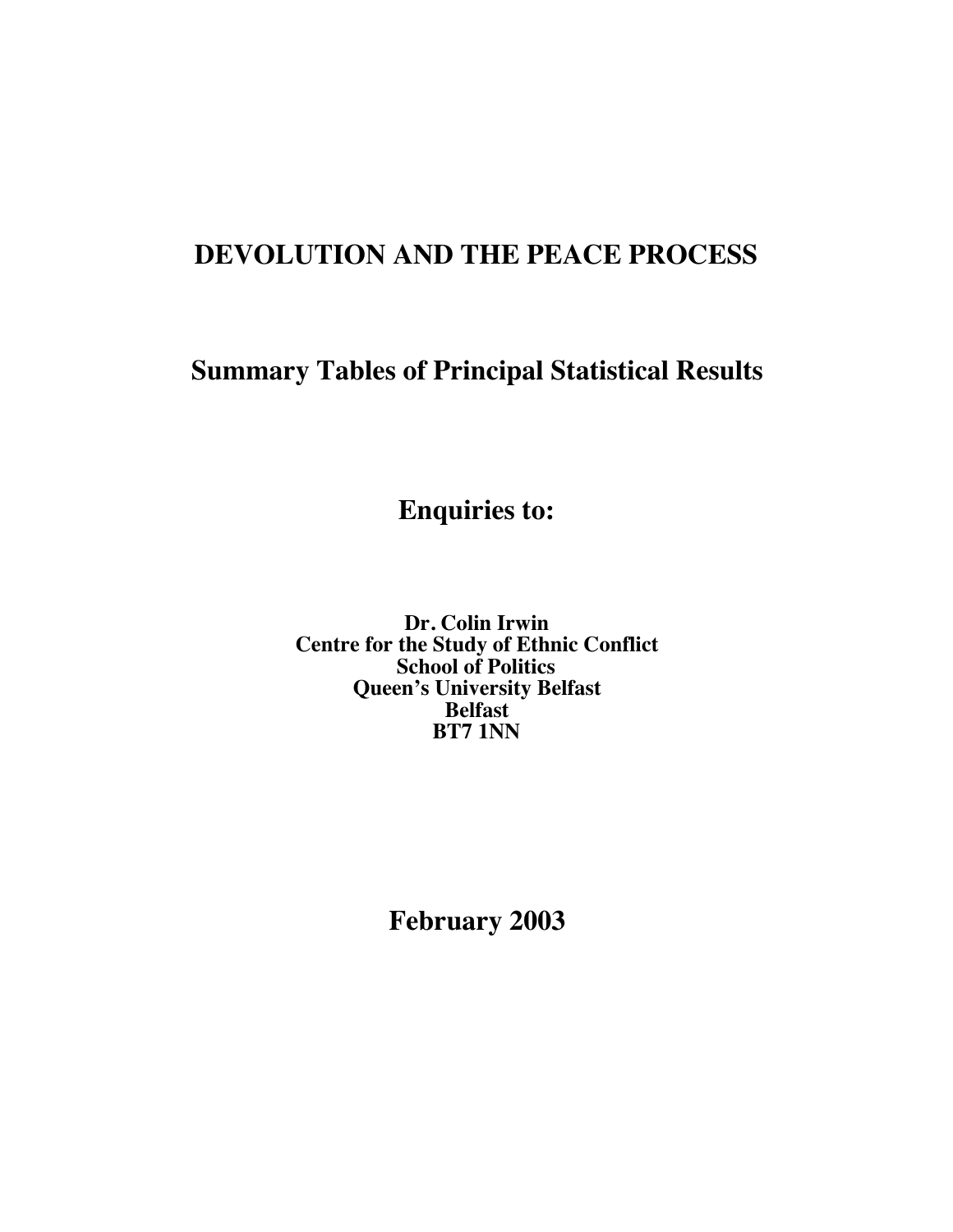| <b>MRNI Ltd.</b>         | <b>Interviewer</b> |         |
|--------------------------|--------------------|---------|
| <b>46 Elmwood Avenue</b> |                    |         |
| <b>Belfast</b>           | Date               |         |
| <b>BT9 6AW</b>           |                    |         |
| Tel (028) 90661037       | <b>Quest No:</b>   | $1 - 4$ |

# **Devolution and the Peace Process**

Good morning/afternoon/evening. My name is ........... from MRNI Ltd. We are currently undertaking a survey aimed at discovering how the people of Northern Ireland view devolution, suspension of the Northern Ireland Assembly and the future of the peace process.

The results of the survey will be analysed and widely published in the local press and in reports that will be given to *all* the parties elected to the Northern Ireland Assembly.

The research is independently funded by the Joseph Rowntree Charitable Trust and is being undertaken by Dr Colin Irwin at the Queen's University of Belfast.

#### **All your answers will be kept completely confidential.**

The survey involves interviewing one thousand people from across Northern Ireland to complete a representative sample in terms of age, gender, social class, political and religious affiliation and geographical area.

If you would like to take part in the survey I will start by asking you a few questions about your background to see where you fit into our sample.

Postcode

Parliamentary Constituency

Telephone Number

| <b>FOR OFFICE USE ONLY</b> |  |
|----------------------------|--|
| DATE RECEIVED              |  |
| DATE BACKCHECKED           |  |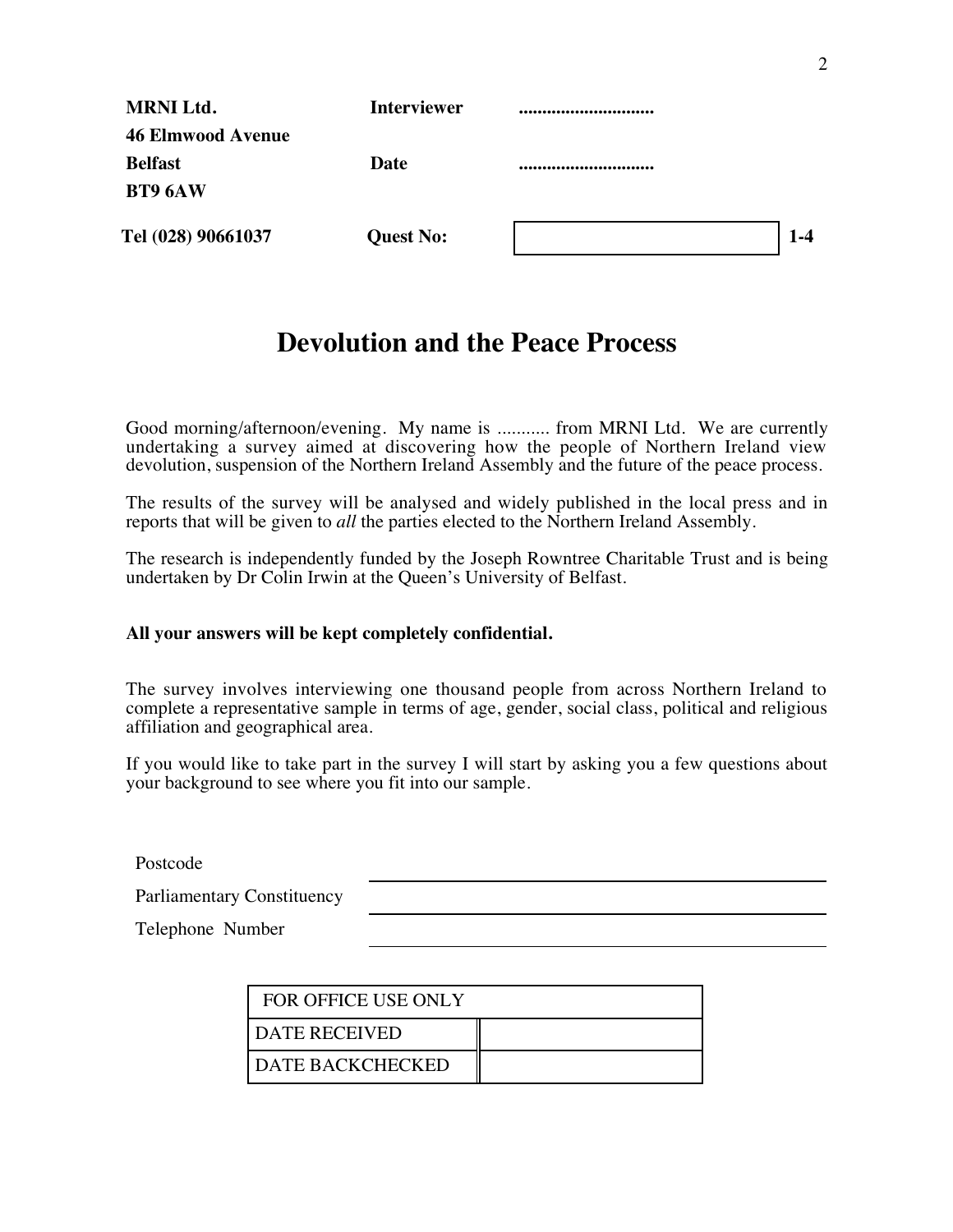#### **Note on validity of some statistics**

Alliance and the PUP have been included in this report as has been the practice in the past.

However, it should be noted that the statistics for these parties are not as reliable as they were as they are now based on smaller samples than usual of only 3 and 2 per cent respectively.

Please use these results with caution.

All statistics have been rounded up to whole numbers so some results can appear to add up to 101 per cent.

Where total results appear to add up to less than 100 per cent this is due to a small percentage of non-responses.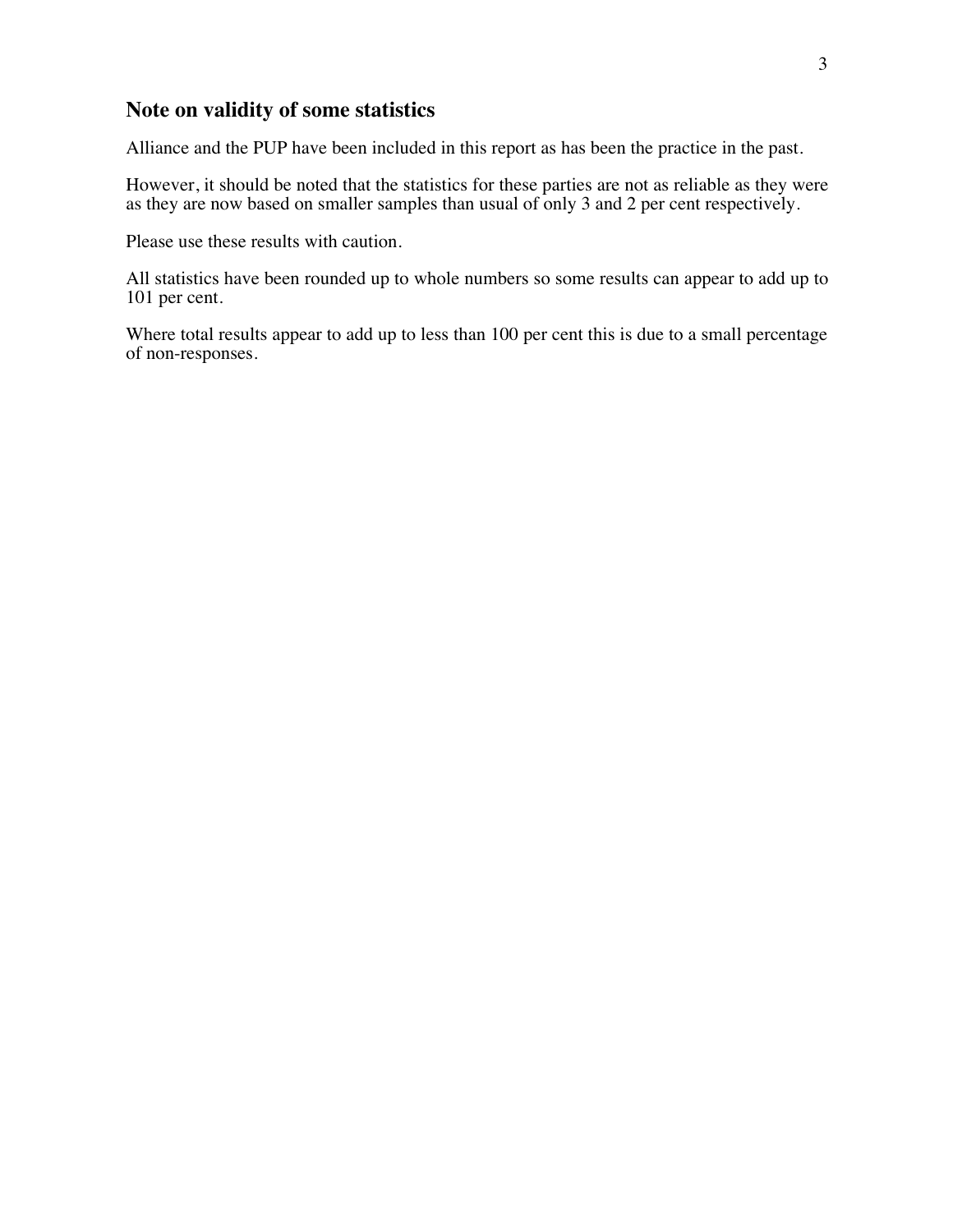## **Background Questions**

It is very important that we answer all the questions in this section to ensure that we have given every section of the community a chance to participate in the survey. Please remember that all responses are totally CONFIDENTIAL.

#### **A. Age**

Please indicate into which of the following age ranges you may be placed.

All NI

| 18 - 24                  | 15 |
|--------------------------|----|
| $\overline{25} - 34$     | 21 |
| $\overline{35}$ - 44     | 18 |
| $45 - 54$                | 16 |
| $55 - 64$                | 12 |
| $\overline{65}$ and over | 17 |

Protestant

| $18 - 24$                | 15 |
|--------------------------|----|
| $\overline{25}$ - 34     | 20 |
| $35 - 44$                | 20 |
| $45 - 54$                | 16 |
| $55 - 64$                | 13 |
| $\overline{65}$ and over | 16 |

| $18 - 24$            | 15 |
|----------------------|----|
| $25 - 34$            | 21 |
| $35 - 44$            | 17 |
| $\overline{45}$ - 54 | 15 |
| $55 - 64$            | 11 |
| 65 and over          | 20 |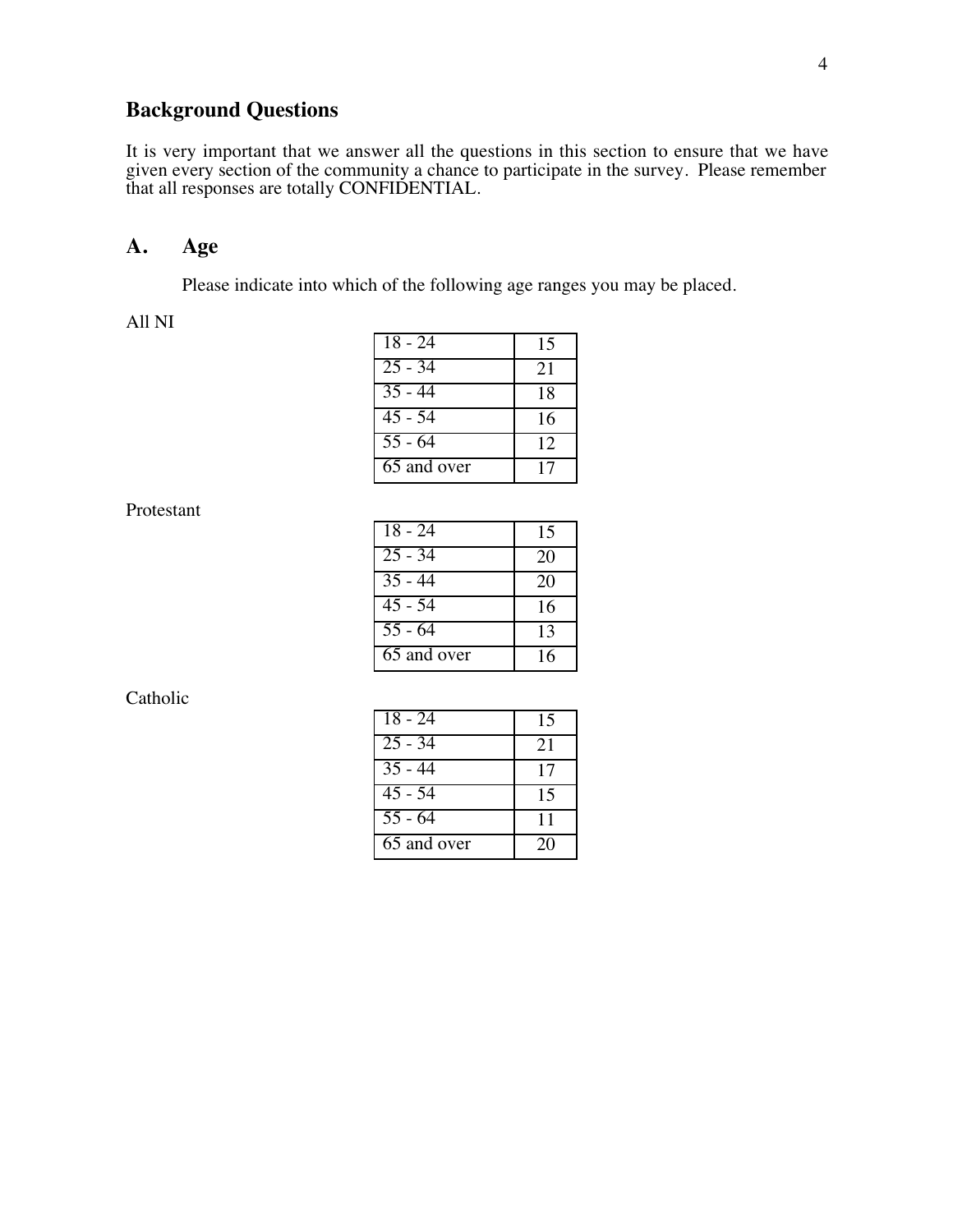PUP

SDLP

Sinn Féin

| $18 - 24$                | 15 |
|--------------------------|----|
| $25 - 34$                | 22 |
| $35 - 44$                | 18 |
| $45 - 54$                | 17 |
| $55 - 64$                | 13 |
| $\overline{65}$ and over | 15 |
|                          |    |
| $18 - 24$                | 13 |
| $25 - 34$                | 20 |
| $35 - 44$                | 21 |
| $45 - 54$                | 16 |
| $55 - 64$                | 12 |
| $\overline{65}$ and over | 17 |
|                          |    |

| $18 - 24$   | 18 |
|-------------|----|
| $25 - 34$   | 6  |
| $35 - 44$   | 35 |
| $45 - 54$   | 29 |
| $55 - 64$   | 12 |
| 65 and over | 0  |
|             |    |

| $18 - 24$            | 0  |
|----------------------|----|
| $25 - 34$            | 36 |
| $35 - 44$            | 16 |
| $45 - 54$            | 8  |
| $\overline{55}$ - 64 | 20 |
| 65 and over          | 20 |

| 18 - 24              | 8  |
|----------------------|----|
| $25 - 34$            | 18 |
| $\overline{35 - 44}$ | 18 |
| $\overline{45}$ - 54 | 17 |
| $\overline{55}$ - 64 | 11 |
| 65 and over          | 28 |

18 - 24 20 25 - 34 26 35 - 44 15 45 - 54 12 55 - 64 12 65 and over 16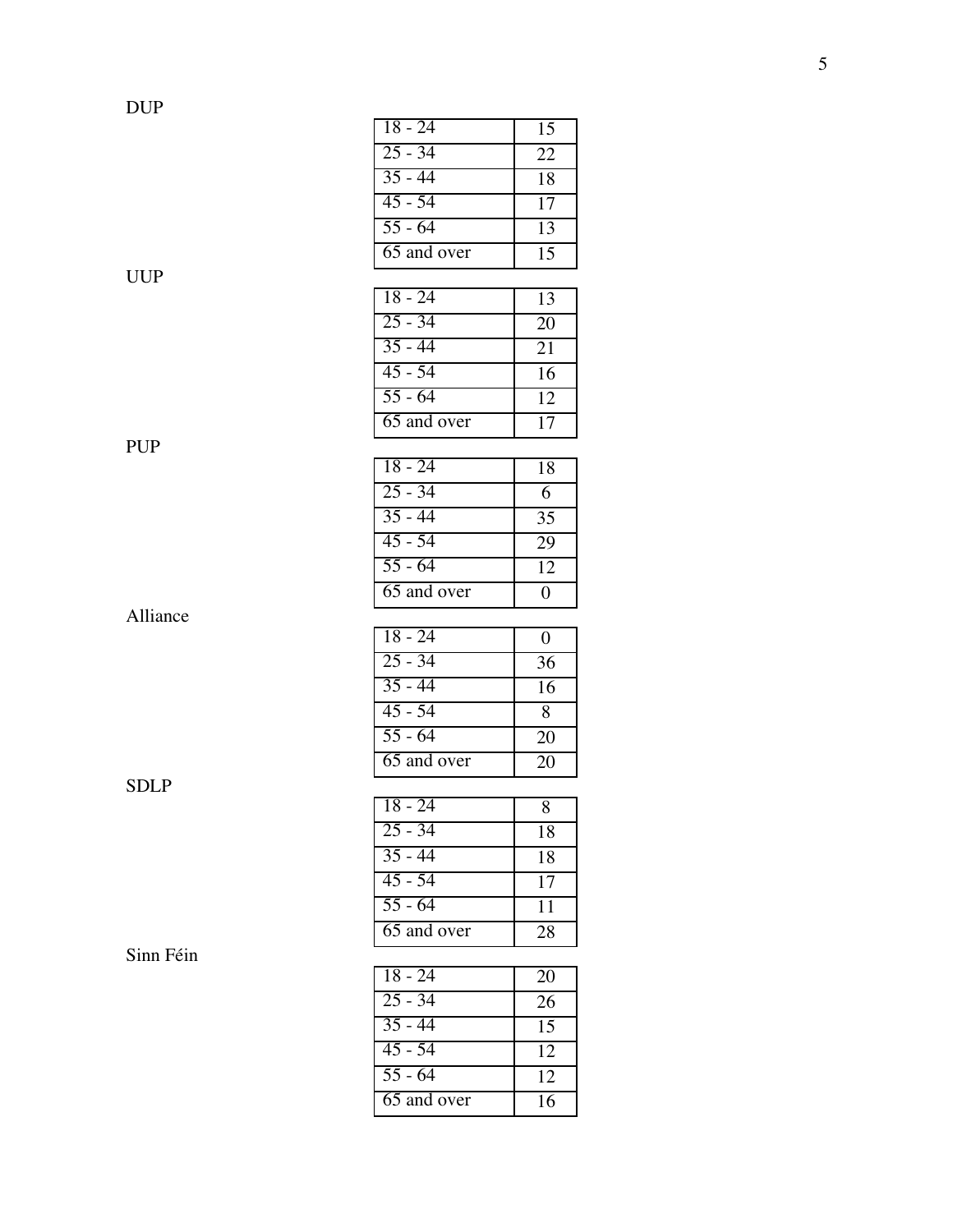# **B. Gender**

All NI

|             | remale | 10              |
|-------------|--------|-----------------|
| Protestant  |        |                 |
|             | Male   | 49              |
|             | Female | $\overline{51}$ |
| Catholic    |        |                 |
|             | Male   | 46              |
|             | Female | $\overline{54}$ |
| DUP         |        |                 |
|             | Male   | $\overline{55}$ |
|             | Female | $\overline{45}$ |
| <b>UUP</b>  |        |                 |
|             | Male   | 49              |
|             | Female | $\overline{51}$ |
| <b>PUP</b>  |        |                 |
|             | Male   | 59              |
|             | Female | 41              |
| Alliance    |        |                 |
|             | Male   | 60              |
|             | Female | 40              |
| <b>SDLP</b> |        |                 |
|             | Male   | $\overline{40}$ |
|             | Female | $\overline{60}$ |
| Sinn Féin   |        |                 |
|             | Male   | $\overline{52}$ |
|             | Female | 48              |

| Male   |  |
|--------|--|
| Female |  |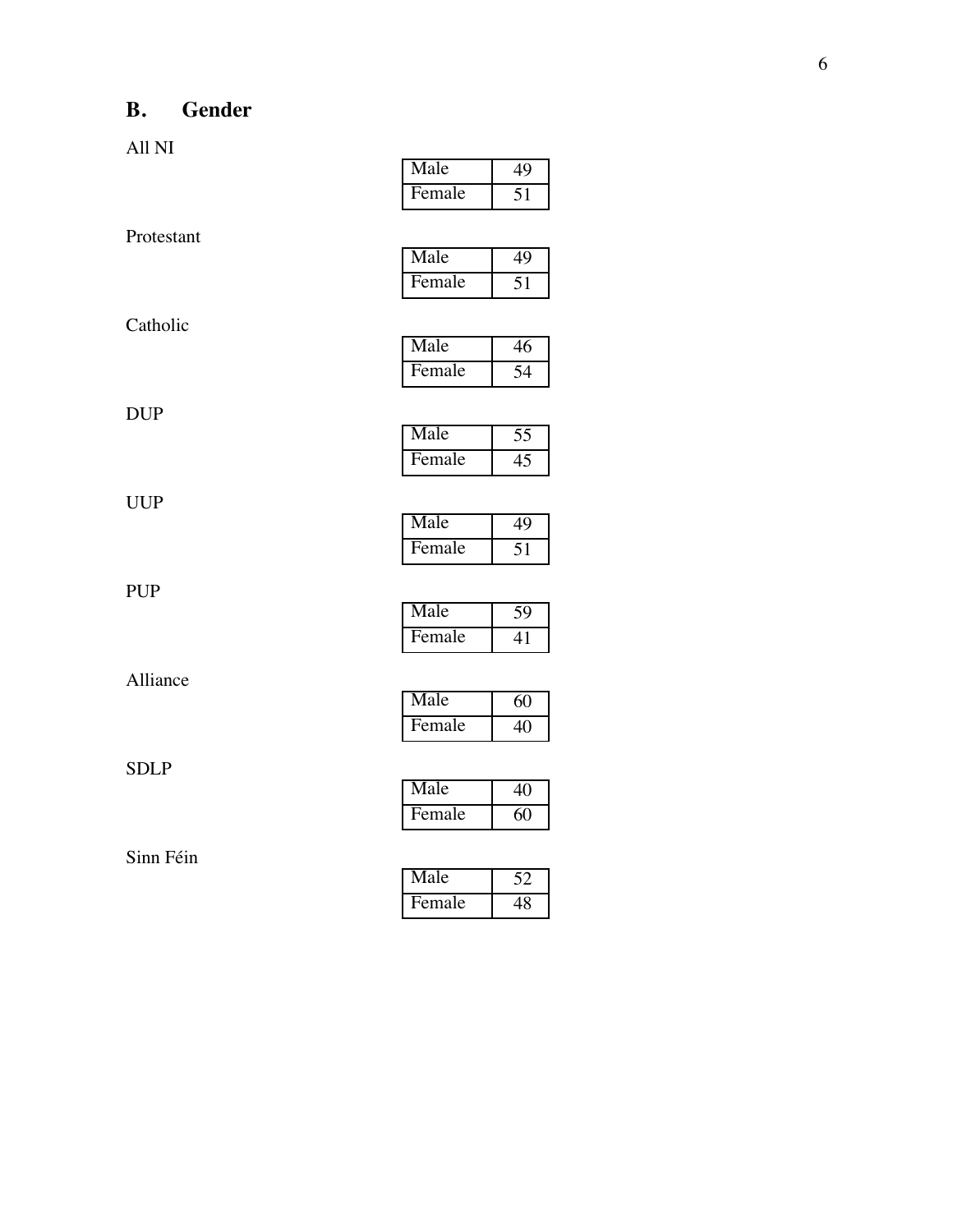# **C. Occupation**

What is or was the occupation of the chief wage earner in your household?

All NI

| AB   | 18 |
|------|----|
| C1   | 25 |
| C '2 | 24 |
| DE   | 34 |

Protestant

| AВ             | 19 |
|----------------|----|
| C <sub>1</sub> | 29 |
| C2             | 22 |
| DE             | 29 |

| AB | 17 |
|----|----|
| C1 | 20 |
| C2 | 27 |
| DE | 36 |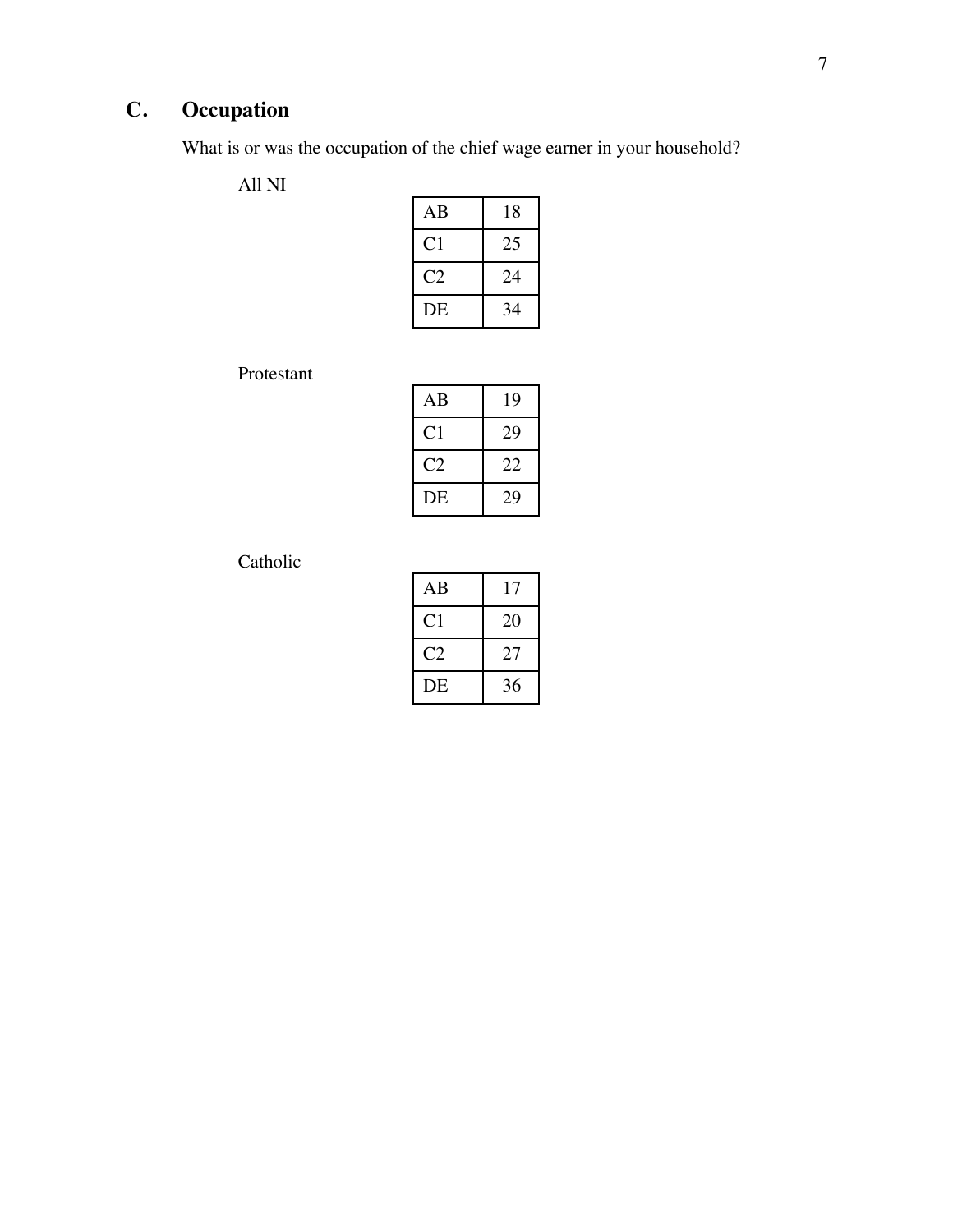| AB             | 22 |
|----------------|----|
| C <sub>1</sub> | 20 |
| C2             | 27 |
| DE             | 31 |

| AB             | 19 |
|----------------|----|
| C <sub>1</sub> | 33 |
| C2             | 24 |
| DE             | 24 |

PUP

| ΑB                     | 6  |
|------------------------|----|
| C <sub>1</sub>         | 18 |
| $\mathcal{C}^{\prime}$ | 24 |
| DE                     | 53 |

Alliance

| AB             | 24 |
|----------------|----|
| C <sub>1</sub> | 24 |
| C2             | 28 |
| DE             | 24 |

SDLP

| ΑB             | 27 |
|----------------|----|
| C <sub>1</sub> | 25 |
| C2             | 23 |
| DE             | 26 |

| AB             | 9  |
|----------------|----|
| C <sub>1</sub> | 15 |
| C2             | 29 |
| DE             | 48 |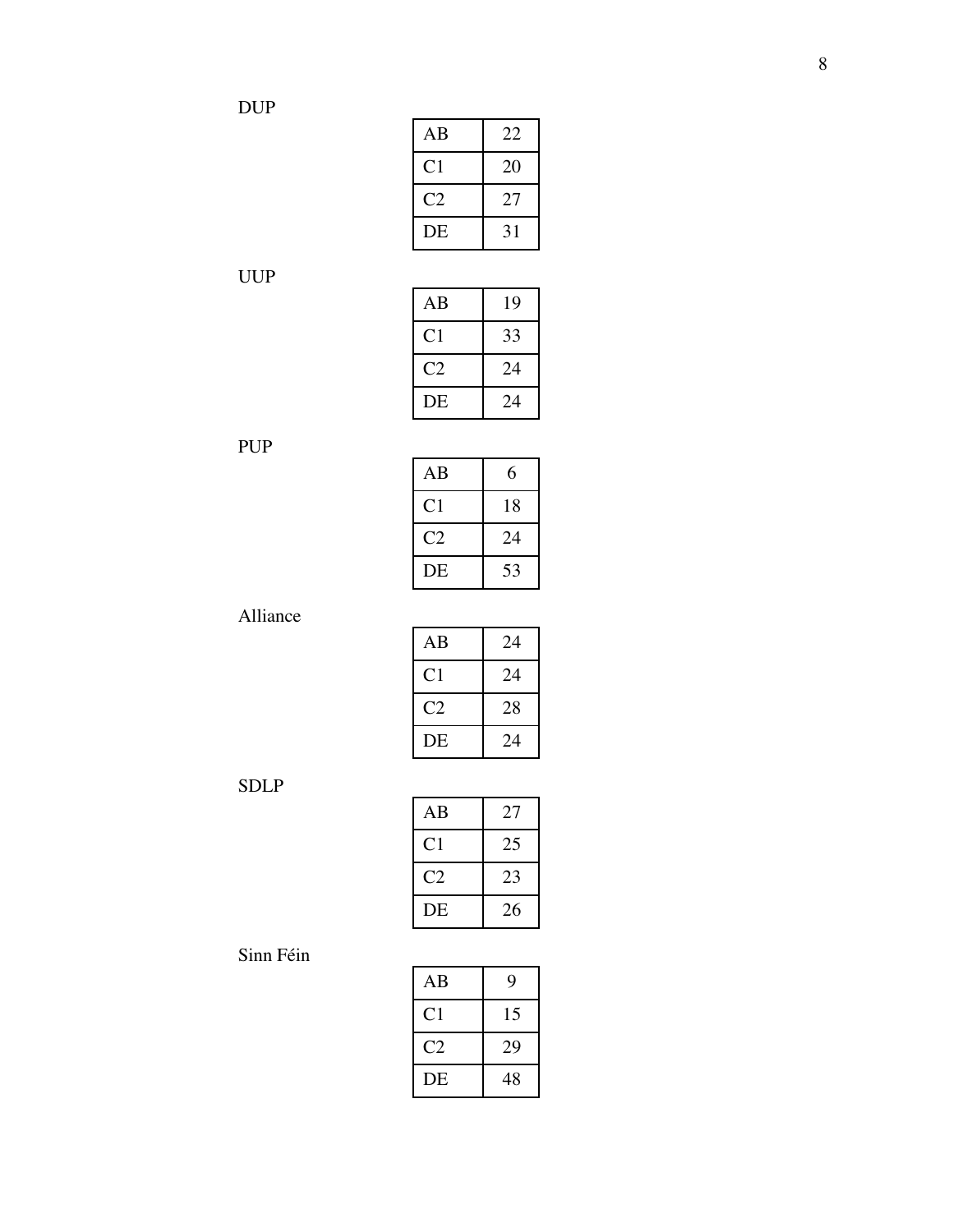# **D. Religion**

Could you please tell me which of the following best describes your religion? (Please remember that all responses are totally CONFIDENTIAL).

#### All NI

| Protestant | 48 |
|------------|----|
| Catholic   |    |
| Other      |    |
| Refused    |    |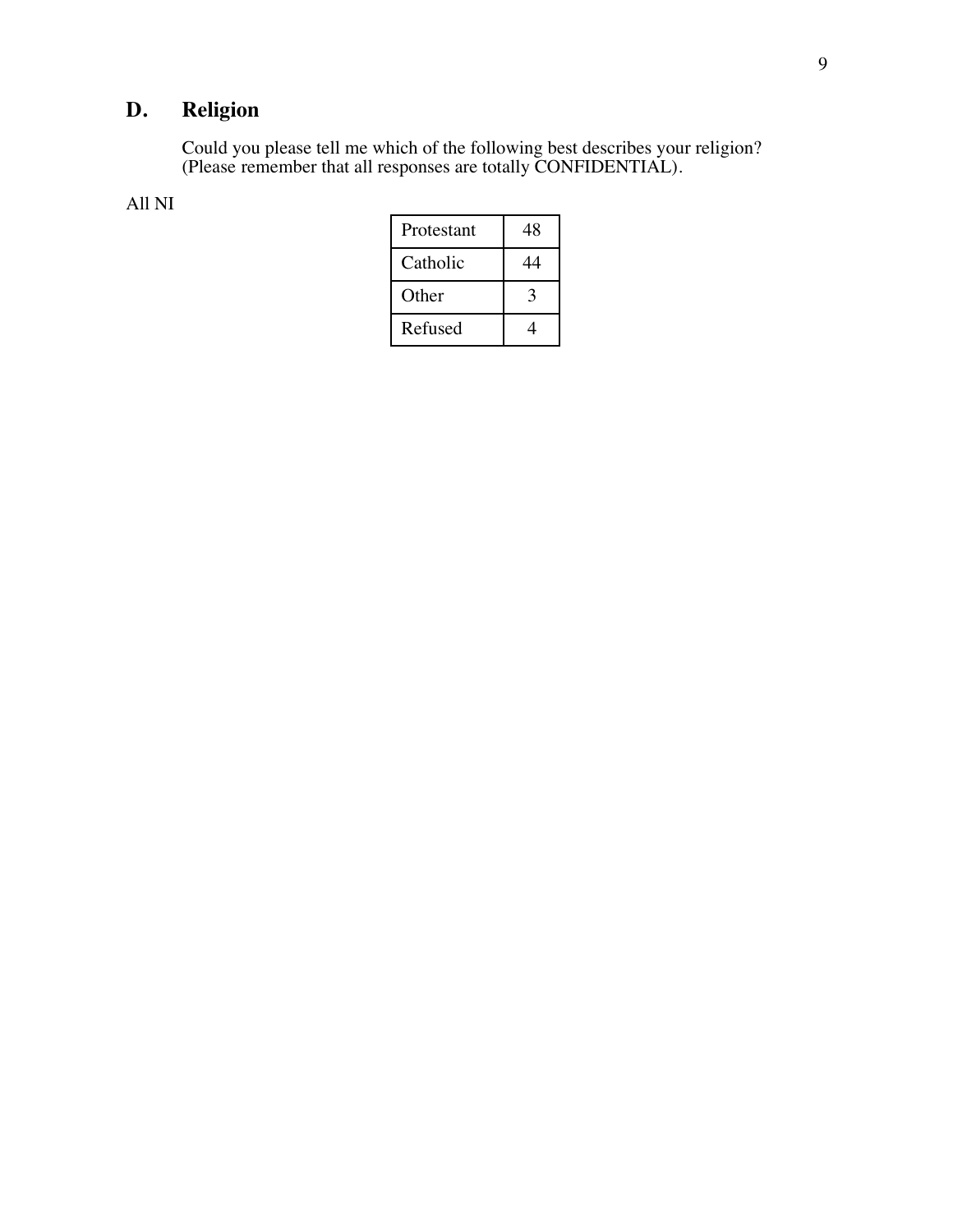| Protestant | Q′ |
|------------|----|
| Catholic   |    |
| Other      |    |
| Refused    |    |

| Protestant | 95 |
|------------|----|
| Catholic   |    |
| Other      |    |
| Refused    |    |

PUP

| Protestant | 100 |
|------------|-----|
| Catholic   | 0   |
| Other      | 0   |
| Refused    | ı I |

Alliance

| Protestant | 36 |
|------------|----|
| Catholic   | 60 |
| Other      | 4  |
| Refused    |    |

SDLP

| Protestant | Э  |
|------------|----|
| Catholic   | 96 |
| Other      |    |
| Refused    |    |

| Protestant |    |
|------------|----|
| Catholic   | 97 |
| Other      | 2  |
| Refused    |    |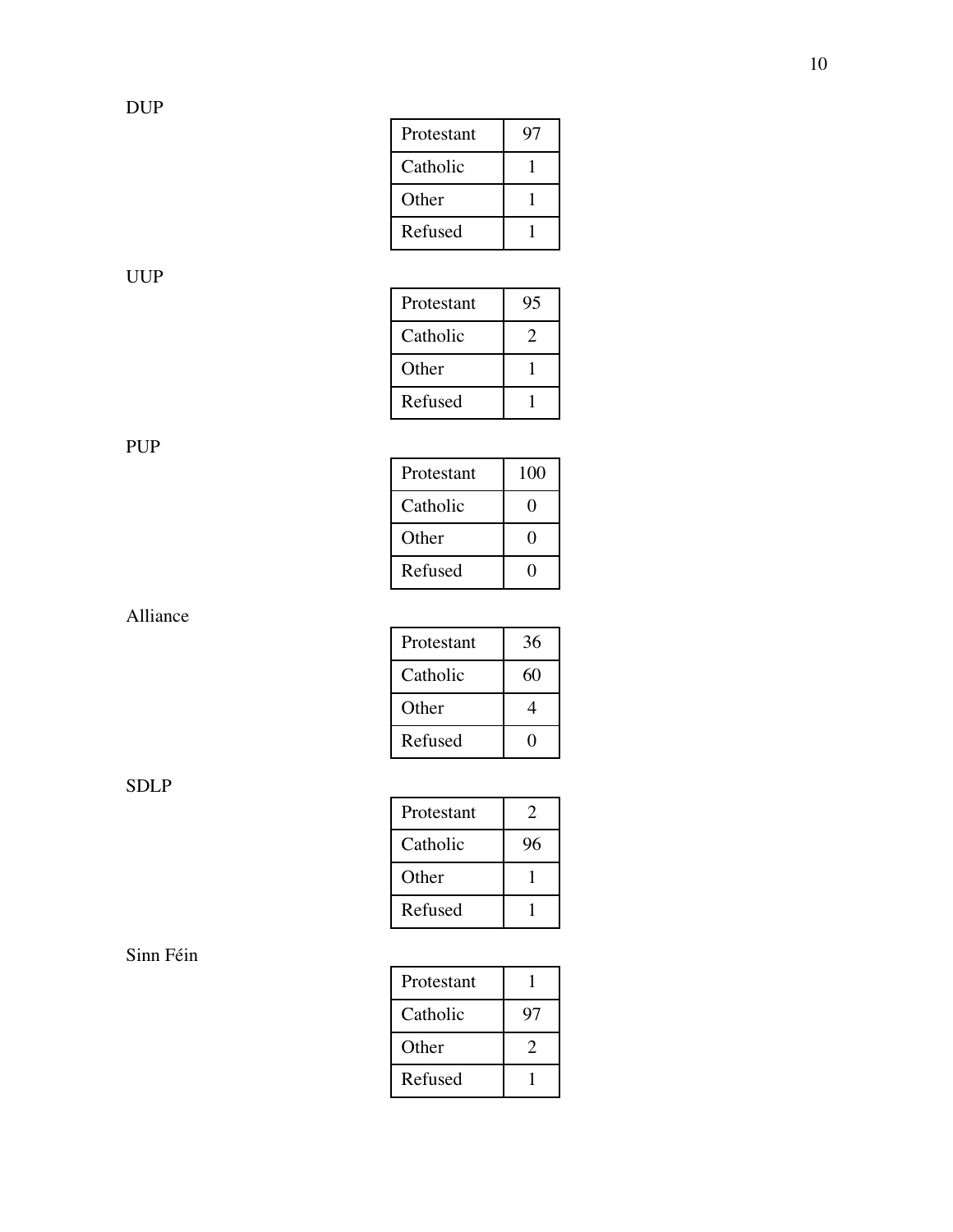## **E. Political support**

Which ONE of these Northern Ireland political parties do you support?

All NI **UUP/Ulster Unionist Party/OUP/Official Unionist Party** 21<br> **SDLP/Social Democratic Labour Party** 29 **SDLP/Social Democratic Labour Party** 19<br> **DUP/Democratic Unionist Party** 16 **DUP/Democratic Unionist Party** 16<br> **Sinn Féin** 17 **Sinn Féin** 17<br> **Alliance** 3 **Alliance** 3<br>**PUP/Progressive Unionist Party** 2 **PUP/Progressive Unionist Party** 2 **Northern Ireland Women's Coalition<br>
UUAP/United Unionist Assembly Party UUAP/United Unionist Assembly Party NIUP/Northern Ireland Unionist Party** 0<br> **UKUP/United Kingdom Unionist Party** 0 **UKUP/United Kingdom Unionist Party Other (Write in)** 4<br>Refused 17 **Refused** 

Protestant

| UUP/Ulster Unionist Party/OUP/Official Unionist Party |    |
|-------------------------------------------------------|----|
| <b>SDLP/Social Democratic Labour Party</b>            |    |
| <b>DUP/Democratic Unionist Party</b>                  | 31 |
| <b>Sinn Féin</b>                                      |    |
| <b>Alliance</b>                                       |    |
| <b>PUP/Progressive Unionist Party</b>                 |    |
| <b>Northern Ireland Women's Coalition</b>             |    |
| <b>UUAP/United Unionist Assembly Party</b>            |    |
| <b>NIUP/Northern Ireland Unionist Party</b>           |    |
| <b>UKUP/United Kingdom Unionist Party</b>             |    |
| Other(Write in)                                       |    |
| <b>Refused</b>                                        |    |

| UUP/Ulster Unionist Party/OUP/Official Unionist Party |    |
|-------------------------------------------------------|----|
| <b>SDLP/Social Democratic Labour Party</b>            |    |
| <b>DUP/Democratic Unionist Party</b>                  |    |
| <b>Sinn Féin</b>                                      | 37 |
| <b>Alliance</b>                                       |    |
| <b>PUP/Progressive Unionist Party</b>                 |    |
| <b>Northern Ireland Women's Coalition</b>             |    |
| <b>UUAP/United Unionist Assembly Party</b>            |    |
| <b>NIUP/Northern Ireland Unionist Party</b>           |    |
| <b>UKUP/United Kingdom Unionist Party</b>             |    |
| Other(Write in)                                       |    |
| <b>Refused</b>                                        |    |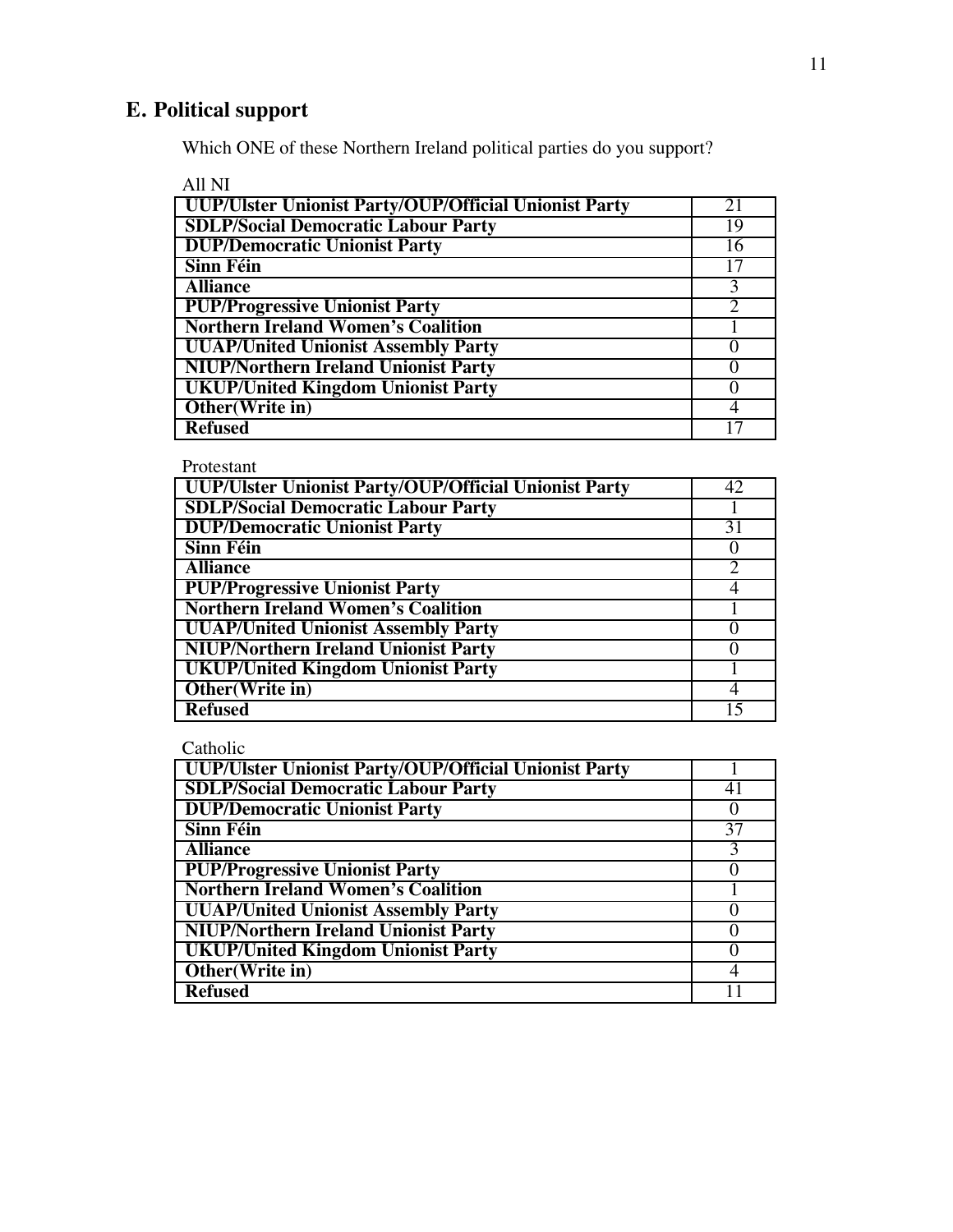# **F. Political Identity**

Could you please tell me which of the following designations used in the Northern Ireland Assembly best describes your political identity?

#### All NI

| Unionist    | 41 |
|-------------|----|
| Nationalist | 37 |
| Other       | 11 |
| Refused     | 10 |

Protestant

| Unionist    | 83 |
|-------------|----|
| Nationalist |    |
| Other       | 9  |
| Refused     | g  |

| Unionist    | H  |
|-------------|----|
| Nationalist | 83 |
| Other       | 11 |
| Refused     |    |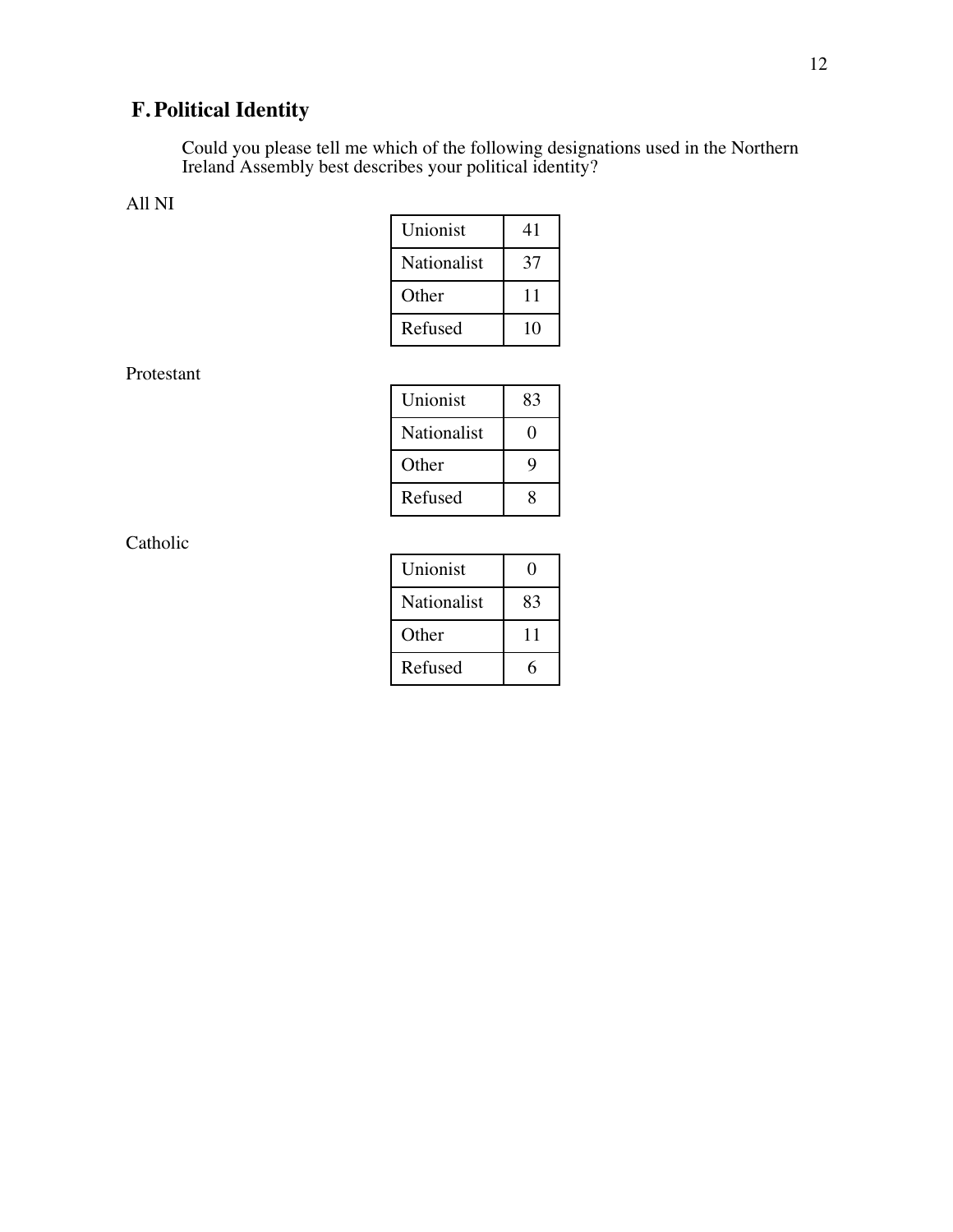| Unionist    | Q, |
|-------------|----|
| Nationalist |    |
| Other       |    |
| Refused     |    |

| Unionist    | 92 |
|-------------|----|
| Nationalist |    |
| Other       |    |
| Refused     |    |

PUP

| Unionist    | 100 |
|-------------|-----|
| Nationalist | 0   |
| Other       | 0   |
| Refused     |     |

Alliance

| Unionist    | 16 |
|-------------|----|
| Nationalist | 20 |
| Other       | 56 |
| Refused     | g  |

SDLP

| Unionist    |    |
|-------------|----|
| Nationalist | 89 |
| Other       |    |
| Refused     | ว  |

| Unionist    |    |
|-------------|----|
| Nationalist | 93 |
| Other       | 6  |
| Refused     |    |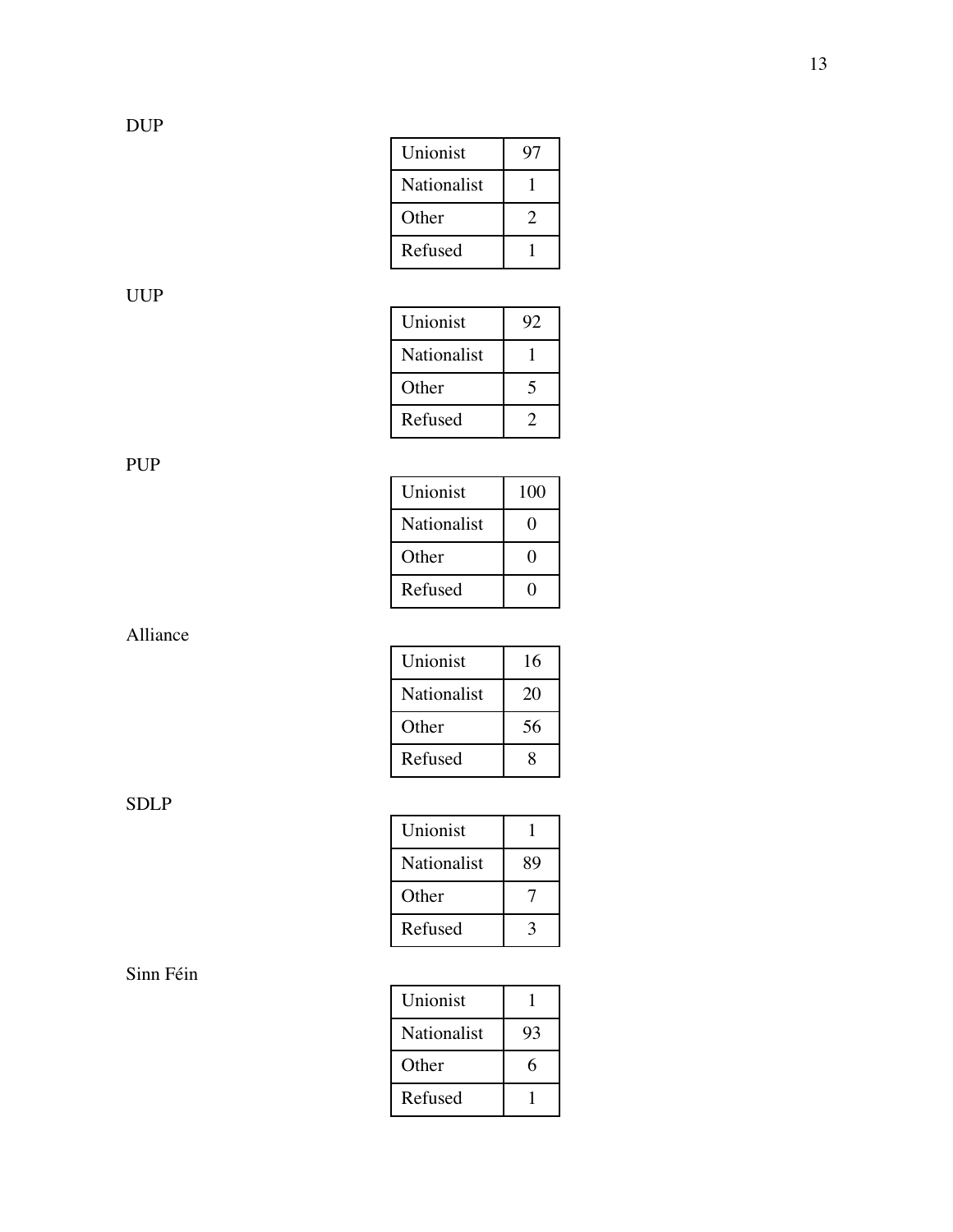## **1 – Progress on Implementation of the Belfast Agreement**

From the different parts of the Belfast Agreement listed below please indicate how satisfied you are with implementation so far. Please indicate which ones you are 'Very satisfied' with, 'Satisfied' with, 'Only just satisfied' with, 'Not satisfied' with or 'Not satisfied with at all'.

|--|--|

|                                                           | Very           | Only<br><b>Not</b> | <b>Not</b>        |                 |                     |
|-----------------------------------------------------------|----------------|--------------------|-------------------|-----------------|---------------------|
|                                                           | satisfied      | Satisfied          | just<br>satisfied | satisfied       | satisfied<br>at all |
| The Northern Ireland Assembly.                            |                | 20                 | $\overline{30}$   | 26              | 23                  |
|                                                           |                |                    |                   |                 |                     |
| The Northern Ireland Executive.                           |                | 19                 | $\overline{30}$   | 29              | 21                  |
| The Civic Forum.                                          |                | 17                 | $\overline{31}$   | 31              | 19                  |
| The North/South Ministerial Council.                      | $\overline{2}$ | 19                 | 29                | 30              | 19                  |
| North/South implementation bodies.                        | $\overline{2}$ | 18                 | 28                | 29              | 21                  |
| The British/Irish Council.                                |                | $\overline{17}$    | 28                | $\overline{30}$ | 23                  |
| The stability of these institutions of government.        | 1              | $\overline{12}$    | 25                | 35              | 27                  |
| The Equality Commission.                                  | $\overline{2}$ | 20                 | 32                | $\overline{26}$ | 19                  |
| The Northern Ireland Human Rights Commission.             | $\overline{2}$ | 20                 | $\overline{34}$   | 25              | 19                  |
| A Bill of Rights for Northern Ireland.                    |                | 16                 | 34                | 30              | 18                  |
| Cultural and language rights.                             | $\overline{2}$ | 23                 | $\overline{30}$   | $\overline{26}$ | 18                  |
| Social and economic programs.                             | $\overline{2}$ | 23                 | 32                | 23              | 20                  |
| The reform of policing.                                   | $\overline{2}$ | $\overline{17}$    | 22                | $\overline{31}$ | 28                  |
| The reform of the criminal justice system.                | 1              | $\overline{15}$    | $\overline{26}$   | 29              | 28                  |
| Support for victims of the 'Troubles'.                    | $\overline{2}$ | 18                 | 22                | 31              | 25                  |
| Obligations to non-violence, peace and democracy.         | $\overline{3}$ | 15                 | 26                | $\overline{31}$ | 26                  |
| Reconciliation and improved community relations.          | $\overline{2}$ | $\overline{17}$    | $\overline{27}$   | 28              | 25                  |
| Decommissioning of paramilitary weapons.                  | $\overline{2}$ | 9                  | 16                | 33              | 39                  |
| Demilitarisation and Normalisation - Security             | $\overline{2}$ | 12                 | 25                | 33              | 28                  |
| arrangements compatible with a normal peaceful society.   |                |                    |                   |                 |                     |
| The Principle of Consent of the people of Northern        | $\overline{2}$ | 24                 | 31                | 27              | 61                  |
| Ireland to decide their Status.                           |                |                    |                   |                 |                     |
| The present status of Northern Ireland as part of the UK. | $\overline{4}$ | 25                 | 28                | 25              | 19                  |
| The full implementation of all parts of the Agreement     | $\overline{2}$ | 13                 | 20                | 30              | 30                  |
| together.                                                 |                |                    |                   |                 |                     |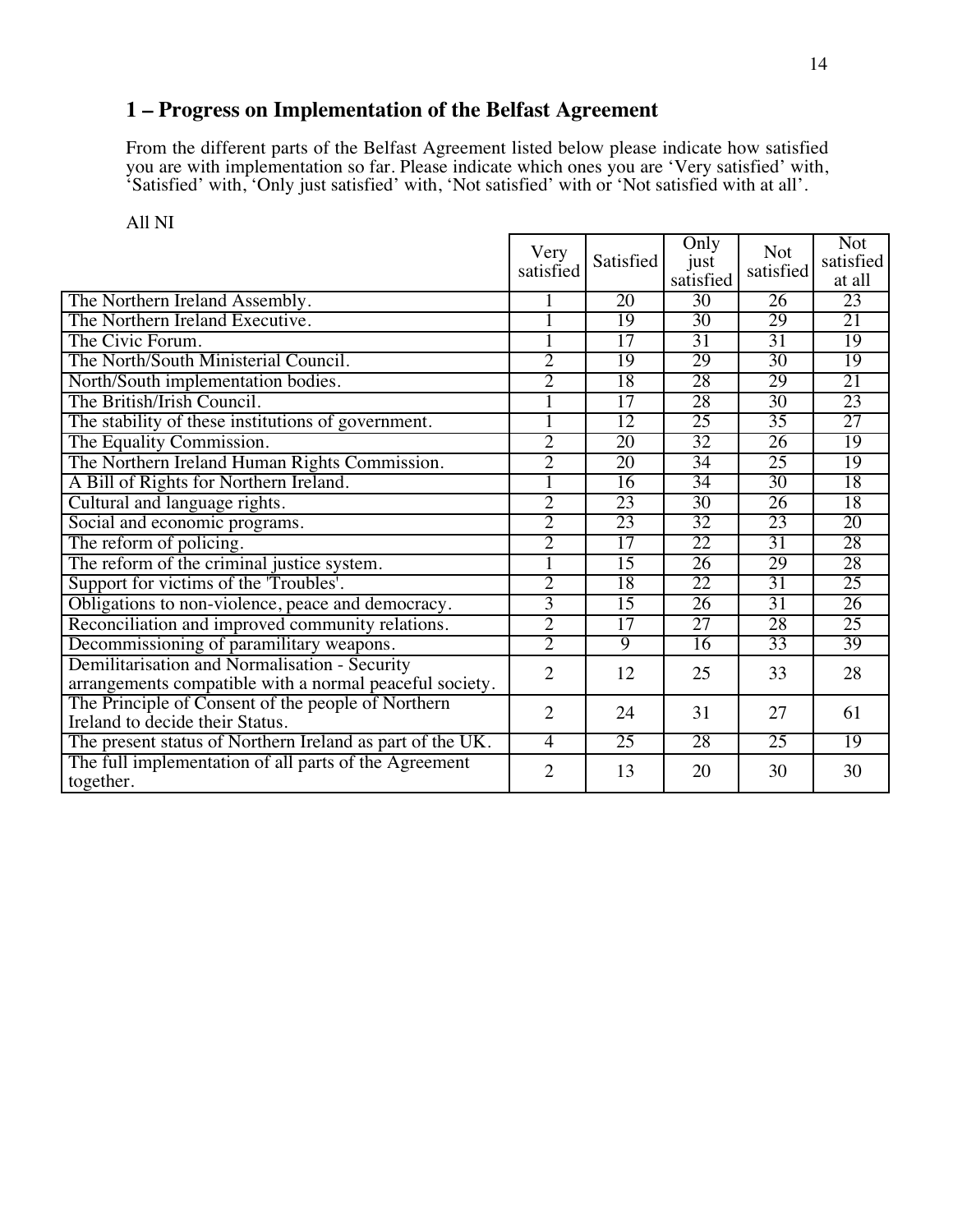| Protestant                                                |                   |                 |                           |                         |                                   |
|-----------------------------------------------------------|-------------------|-----------------|---------------------------|-------------------------|-----------------------------------|
|                                                           | Very<br>satisfied | Satisfied       | Only<br>just<br>satisfied | <b>Not</b><br>satisfied | <b>Not</b><br>satisfied<br>at all |
| The Northern Ireland Assembly.                            | 1                 | 12              | 26                        | $\overline{30}$         | $\overline{31}$                   |
| The Northern Ireland Executive.                           | $\overline{0}$    | 11              | 27                        | 32                      | 29                                |
| The Civic Forum.                                          |                   | 11              | 26                        | $\overline{36}$         | 26                                |
| The North/South Ministerial Council.                      |                   | 7               | 24                        | 39                      | 29                                |
| North/South implementation bodies.                        | $\overline{2}$    | 18              | 28                        | 29                      | 21                                |
| The British/Irish Council.                                |                   | 8               | 23                        | $\overline{35}$         | 32                                |
| The stability of these institutions of government.        | 1                 | $\overline{7}$  | 22                        | 39                      | 31                                |
| The Equality Commission.                                  | 1                 | $\overline{12}$ | $\overline{30}$           | $\overline{32}$         | 26                                |
| The Northern Ireland Human Rights Commission.             |                   | 10              | $\overline{35}$           | 29                      | 25                                |
| A Bill of Rights for Northern Ireland.                    | 1                 | $\overline{9}$  | 33                        | $\overline{34}$         | 23                                |
| Cultural and language rights.                             | $\overline{0}$    | 14              | 31                        | 31                      | 24                                |
| Social and economic programs.                             | $\overline{0}$    | 12              | $\overline{35}$           | 26                      | 26                                |
| The reform of policing.                                   |                   | 8               | 17                        | 34                      | 40                                |
| The reform of the criminal justice system.                |                   | 7               | 22                        | 34                      | $\overline{36}$                   |
| Support for victims of the 'Troubles'.                    |                   | 13              | 20                        | 35                      | 30                                |
| Obligations to non-violence, peace and democracy.         | 1                 | 8               | 26                        | $\overline{32}$         | 33                                |
| Reconciliation and improved community relations.          | $\overline{0}$    | $\overline{10}$ | 28                        | $\overline{30}$         | 31                                |
| Decommissioning of paramilitary weapons.                  | $\overline{0}$    | 5               | $\overline{11}$           | $\overline{30}$         | 54                                |
| Demilitarisation and Normalisation.                       | $\overline{0}$    | 6               | 24                        | $\overline{31}$         | 39                                |
| The Principle of Consent.                                 | $\overline{2}$    | 17              | $\overline{31}$           | 28                      | 23                                |
| The present status of Northern Ireland as part of the UK. | $\overline{6}$    | 24              | $\overline{30}$           | 21                      | 19                                |
| The full implementation of all parts of the Agreement.    | $\overline{2}$    | 10              | 24                        | 28                      | $\overline{35}$                   |

|                                                           | Very<br>satisfied | Satisfied       | Only<br>just<br>satisfied | <b>Not</b><br>satisfied | <b>Not</b><br>satisfied<br>at all |
|-----------------------------------------------------------|-------------------|-----------------|---------------------------|-------------------------|-----------------------------------|
| The Northern Ireland Assembly.                            | $\overline{2}$    | 27              | 32                        | 22                      | $\overline{16}$                   |
| The Northern Ireland Executive.                           | $\overline{2}$    | 26              | 32                        | 26                      | 14                                |
| The Civic Forum.                                          | $\overline{2}$    | 23              | $\overline{36}$           | 25                      | $\overline{10}$                   |
| The North/South Ministerial Council.                      | $\overline{3}$    | 33              | 32                        | 23                      | $\overline{8}$                    |
| North/South implementation bodies.                        | $\overline{4}$    | $\overline{30}$ | 33                        | 21                      | $\overline{10}$                   |
| The British/Irish Council.                                | 1                 | $\overline{27}$ | 33                        | 23                      | 12                                |
| The stability of these institutions of government.        | 1                 | 18              | 28                        | $\overline{30}$         | 22                                |
| The Equality Commission.                                  | $\overline{3}$    | 30              | $\overline{31}$           | 22                      | 12                                |
| The Northern Ireland Human Rights Commission.             | $\overline{3}$    | $\overline{30}$ | $\overline{30}$           | 22                      | 12                                |
| A Bill of Rights for Northern Ireland.                    | $\overline{2}$    | 25              | $\overline{34}$           | 26                      | 12                                |
| Cultural and language rights.                             | $\overline{4}$    | 33              | 29                        | 23                      | $\overline{11}$                   |
| Social and economic programs.                             | $\overline{3}$    | $\overline{34}$ | $\overline{30}$           | 19                      | 13                                |
| The reform of policing.                                   | $\overline{3}$    | $\overline{27}$ | $\overline{27}$           | 29                      | 15                                |
| The reform of the criminal justice system.                | $\overline{2}$    | 23              | 29                        | 24                      | $\overline{20}$                   |
| Support for victims of the 'Troubles'.                    | 4                 | 24              | 23                        | 30                      | 19                                |
| Obligations to non-violence, peace and democracy.         | 5                 | 22              | $\overline{25}$           | $\overline{31}$         | $\overline{17}$                   |
| Reconciliation and improved community relations.          | $\overline{4}$    | 24              | 28                        | 25                      | 119                               |
| Decommissioning of paramilitary weapons.                  | $\overline{4}$    | $\overline{15}$ | 20                        | $\overline{37}$         | 23                                |
| Demilitarisation and Normalisation.                       | $\overline{4}$    | 19              | 24                        | $\overline{36}$         | $\overline{17}$                   |
| The Principle of Consent.                                 | $\overline{3}$    | 30              | $\overline{31}$           | 26                      | 10                                |
| The present status of Northern Ireland as part of the UK. | 1                 | 25              | 26                        | 28                      | 19                                |
| The full implementation of all parts of the Agreement.    | $\overline{2}$    | 15              | 28                        | $\overline{32}$         | 22                                |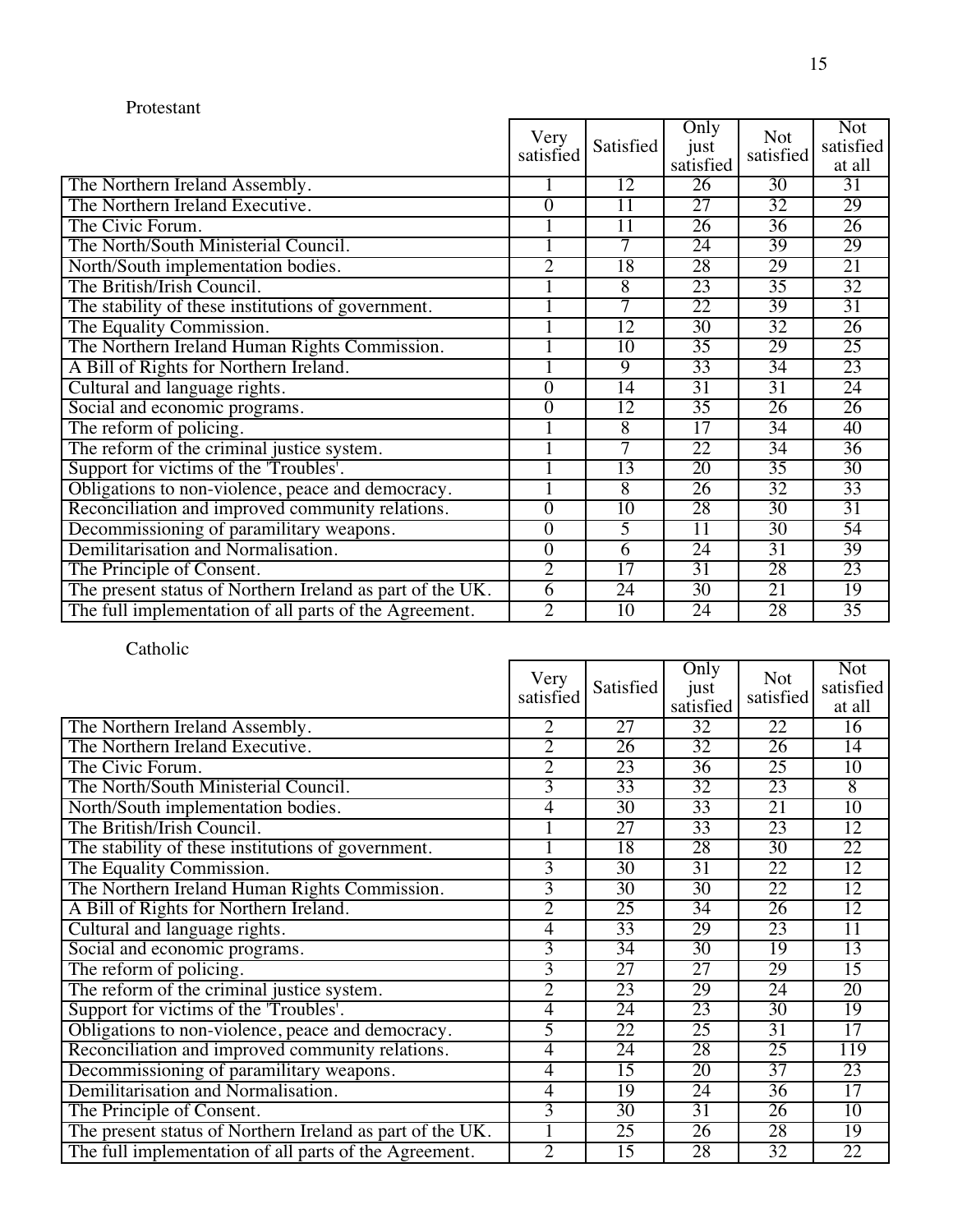| <b>DUP</b>                                                |                   |                 |                           |                         |                                   |
|-----------------------------------------------------------|-------------------|-----------------|---------------------------|-------------------------|-----------------------------------|
|                                                           | Very<br>satisfied | Satisfied       | Only<br>just<br>satisfied | <b>Not</b><br>satisfied | <b>Not</b><br>satisfied<br>at all |
| The Northern Ireland Assembly.                            | $\overline{0}$    | 6               | 13                        | $\overline{34}$         | 46                                |
| The Northern Ireland Executive.                           | $\overline{0}$    | 5               | $\overline{14}$           | 37                      | 44                                |
| The Civic Forum.                                          |                   | $\overline{8}$  | $\overline{9}$            | 40                      | 42                                |
| The North/South Ministerial Council.                      |                   | $\overline{4}$  | 10                        | 40                      | 46                                |
| North/South implementation bodies.                        | $\overline{0}$    | 5               | $\overline{8}$            | 39                      | 48                                |
| The British/Irish Council.                                | $\mathbf{0}$      | 7               | 7                         | 38                      | 46                                |
| The stability of these institutions of government.        | $\overline{0}$    | 6               | $\overline{10}$           | 39                      | 46                                |
| The Equality Commission.                                  | $\overline{0}$    | $\overline{8}$  | 16                        | $\overline{37}$         | 39                                |
| The Northern Ireland Human Rights Commission.             | $\overline{0}$    | $\overline{8}$  | 22                        | $\overline{31}$         | 39                                |
| A Bill of Rights for Northern Ireland.                    | $\overline{0}$    | 10              | 17                        | 39                      | 35                                |
| Cultural and language rights.                             | $\overline{0}$    | $\overline{9}$  | 17                        | 37                      | 37                                |
| Social and economic programs.                             | $\overline{0}$    | 6               | 122                       | $\overline{32}$         | 40                                |
| The reform of policing.                                   |                   | 6               | 6                         | $\overline{35}$         | 51                                |
| The reform of the criminal justice system.                | $\overline{0}$    | 6               | 10                        | $\overline{35}$         | 49                                |
| Support for victims of the 'Troubles'.                    | $\overline{2}$    | $\overline{10}$ | 12                        | $\overline{37}$         | 39                                |
| Obligations to non-violence, peace and democracy.         | $\overline{2}$    | 5               | 15                        | 38                      | 39                                |
| Reconciliation and improved community relations.          | $\overline{0}$    | $\overline{5}$  | 19                        | 33                      | 43                                |
| Decommissioning of paramilitary weapons.                  | $\overline{0}$    | 5               | 7                         | 34                      | 53                                |
| Demilitarisation and Normalisation.                       | $\overline{0}$    | 5               | 13                        | $\overline{35}$         | 47                                |
| The Principle of Consent.                                 | $\mathbf{1}$      | 10              | 22                        | $\overline{34}$         | $\overline{34}$                   |
| The present status of Northern Ireland as part of the UK. | 7                 | 18              | 26                        | 26                      | $\overline{24}$                   |
| The full implementation of all parts of the Agreement.    | $\overline{2}$    | 10              | 13                        | $\overline{31}$         | 45                                |

|                                                           | Very<br>satisfied | Satisfied       | Only<br>just<br>satisfied | <b>Not</b><br>satisfied | <b>Not</b><br>satisfied<br>at all |
|-----------------------------------------------------------|-------------------|-----------------|---------------------------|-------------------------|-----------------------------------|
| The Northern Ireland Assembly.                            | 2                 | $\overline{10}$ | 33                        | $\overline{34}$         | 21                                |
| The Northern Ireland Executive.                           | $\overline{0}$    | $\overline{11}$ | 32                        | $\overline{35}$         | 22                                |
| The Civic Forum.                                          | $\overline{0}$    | $\overline{8}$  | 33                        | 42                      | $\overline{16}$                   |
| The North/South Ministerial Council.                      | $\overline{0}$    | 5               | 29                        | 43                      | 22                                |
| North/South implementation bodies.                        | $\overline{0}$    | 6               | 28                        | 42                      | 23                                |
| The British/Irish Council.                                | $\overline{0}$    | 5               | 28                        | 42                      | 25                                |
| The stability of these institutions of government.        |                   | 4               | 26                        | 44                      | 24                                |
| The Equality Commission.                                  |                   | $\overline{12}$ | 37                        | 33                      | 17                                |
| The Northern Ireland Human Rights Commission.             | $\overline{0}$    | 11              | 43                        | $\overline{32}$         | $\overline{14}$                   |
| A Bill of Rights for Northern Ireland.                    |                   | 7               | 42                        | $\overline{36}$         | 14                                |
| Cultural and language rights.                             | $\overline{0}$    | 18              | $\overline{35}$           | $\overline{31}$         | 15                                |
| Social and economic programs.                             |                   | 18              | 42                        | 12                      | 16                                |
| The reform of policing.                                   |                   | 8               | 23                        | $\overline{36}$         | 33                                |
| The reform of the criminal justice system.                | $\overline{0}$    | 8               | 26                        | 38                      | 27                                |
| Support for victims of the 'Troubles'.                    | $\overline{0}$    | $\overline{11}$ | $\overline{25}$           | 38                      | 25                                |
| Obligations to non-violence, peace and democracy.         |                   | 9               | 34                        | 33                      | 23                                |
| Reconciliation and improved community relations.          | $\overline{0}$    | $\overline{14}$ | 38                        | 28                      | 19                                |
| Decommissioning of paramilitary weapons.                  | $\overline{0}$    | 3               | 13                        | 39                      | 55                                |
| Demilitarisation and Normalisation.                       | $\overline{0}$    | 6               | 27                        | 30                      | $\overline{36}$                   |
| The Principle of Consent.                                 |                   | 18              | $\overline{35}$           | $\overline{32}$         | $\overline{14}$                   |
| The present status of Northern Ireland as part of the UK. | 5                 | 22              | 34                        | 22                      | $\overline{17}$                   |
| The full implementation of all parts of the Agreement.    |                   | $\overline{8}$  | 32                        | 28                      | 30                                |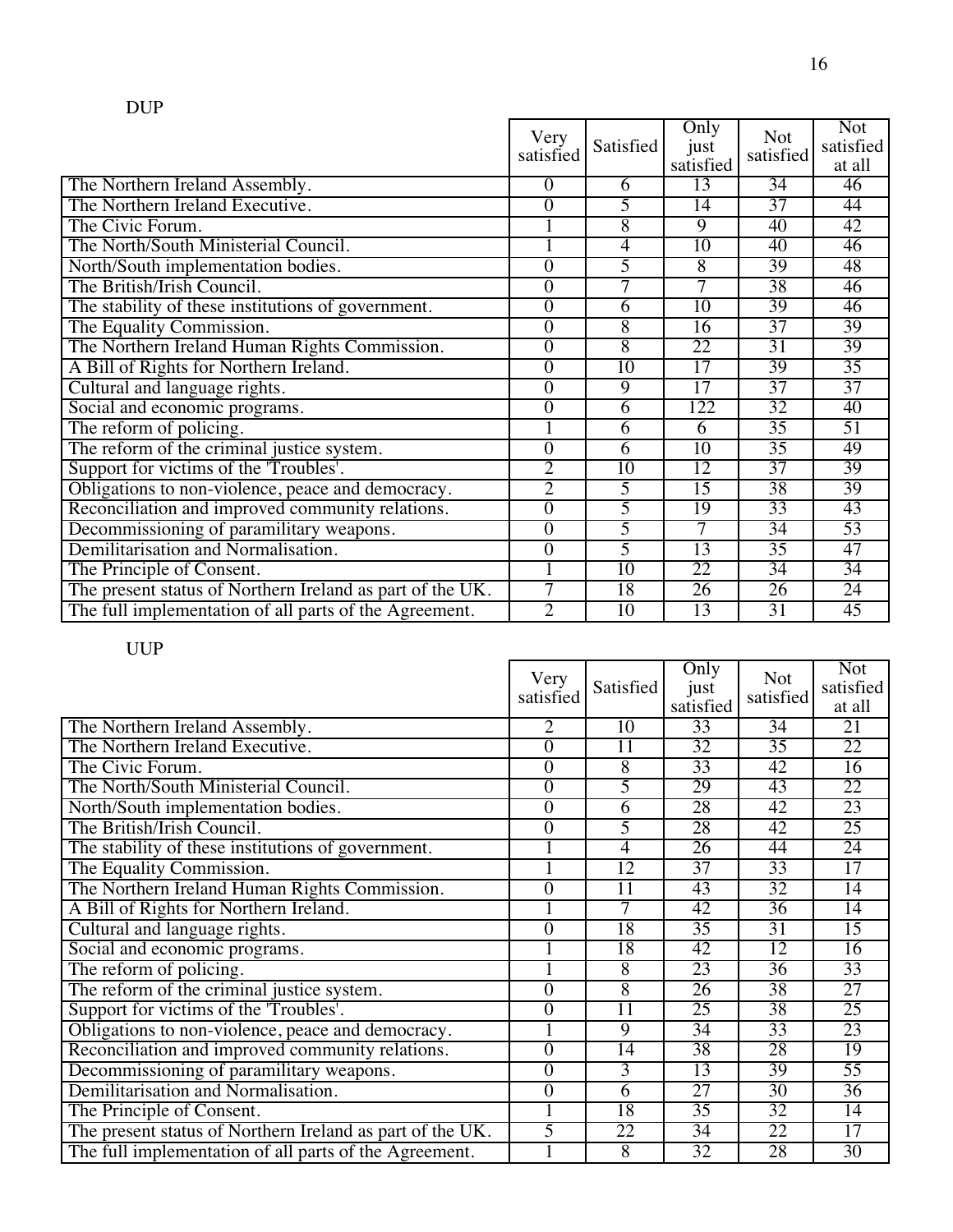|                                                           | Very<br>satisfied | Satisfied      | Only<br>just<br>satisfied | <b>Not</b><br>satisfied | <b>Not</b><br>satisfied<br>at all |
|-----------------------------------------------------------|-------------------|----------------|---------------------------|-------------------------|-----------------------------------|
| The Northern Ireland Assembly.                            | $\theta$          | 12             | 18                        | 24                      | 47                                |
| The Northern Ireland Executive.                           | 0                 | 12             | 29                        | 29                      | 29                                |
| The Civic Forum.                                          | 6                 | 18             | 12                        | 41                      | 24                                |
| The North/South Ministerial Council.                      | 6                 | 6              | 24                        | 47                      | 18                                |
| North/South implementation bodies.                        | $\overline{6}$    | $\overline{6}$ | 29                        | 24                      | $\overline{35}$                   |
| The British/Irish Council.                                | 6                 | 18             | 12                        | 24                      | 41                                |
| The stability of these institutions of government.        | $\overline{6}$    | 24             | 18                        | 18                      | 35                                |
| The Equality Commission.                                  | $\overline{6}$    | 12             | 18                        | 24                      | 41                                |
| The Northern Ireland Human Rights Commission.             | $\overline{6}$    | 6              | 18                        | 18                      | 47                                |
| A Bill of Rights for Northern Ireland.                    | $\boldsymbol{0}$  | 18             | 24                        | 24                      | 35                                |
| Cultural and language rights.                             | $\overline{0}$    | 12             | 29                        | 18                      | 41                                |
| Social and economic programs.                             | $\boldsymbol{0}$  | 6              | $\overline{35}$           | 29                      | 29                                |
| The reform of policing.                                   | $\overline{0}$    | 6              | 41                        | 24                      | 29                                |
| The reform of the criminal justice system.                | $\boldsymbol{0}$  | 6              | 41                        | 24                      | 29                                |
| Support for victims of the 'Troubles'.                    | $\overline{0}$    | 12             | 18                        | 41                      | 29                                |
| Obligations to non-violence, peace and democracy.         | $\boldsymbol{0}$  | 12             | 12                        | 24                      | 53                                |
| Reconciliation and improved community relations.          | $\overline{0}$    | 6              | 12                        | 47                      | $\overline{35}$                   |
| Decommissioning of paramilitary weapons.                  | $\overline{0}$    | 6              | 12                        | 41                      | 41                                |
| Demilitarisation and Normalisation.                       | $\overline{0}$    | 6              | 18                        | 47                      | 29                                |
| The Principle of Consent.                                 | $\overline{6}$    | $\Omega$       | 53                        | 24                      | 18                                |
| The present status of Northern Ireland as part of the UK. | $\overline{6}$    | 6              | $\overline{35}$           | 29                      | $\overline{24}$                   |
| The full implementation of all parts of the Agreement.    | $\overline{0}$    | $\theta$       | 18                        | 47                      | $\overline{35}$                   |

Alliance

|                                                           | Very             |                | Only              | <b>Not</b>      | <b>Not</b><br>satisfied |
|-----------------------------------------------------------|------------------|----------------|-------------------|-----------------|-------------------------|
|                                                           | satisfied        | Satisfied      | just<br>satisfied | satisfied       | at all                  |
| The Northern Ireland Assembly.                            | 4                | 8              | 48                | 24              | $\overline{16}$         |
| The Northern Ireland Executive.                           | $\overline{0}$   | 8              | 44                | 40              | $\overline{8}$          |
| The Civic Forum.                                          | $\overline{0}$   | 12             | 44                | 28              | 16                      |
| The North/South Ministerial Council.                      | $\overline{0}$   | 16             | 52                | $\overline{20}$ | 12                      |
| North/South implementation bodies.                        | $\overline{0}$   | 24             | 44                | 20              | 12                      |
| The British/Irish Council.                                | $\overline{0}$   | 12             | 56                | 20              | 12                      |
| The stability of these institutions of government.        | $\overline{4}$   | $\overline{0}$ | 40                | 24              | 28                      |
| The Equality Commission.                                  | $\overline{0}$   | 20             | 56                | $\overline{20}$ | $\overline{4}$          |
| The Northern Ireland Human Rights Commission.             | $\overline{0}$   | 16             | 52                | 24              | 8                       |
| A Bill of Rights for Northern Ireland.                    | 4                | 8              | 44                | $\overline{32}$ | 12                      |
| Cultural and language rights.                             | $\overline{8}$   | 28             | 44                | 16              | $\overline{4}$          |
| Social and economic programs.                             | 4                | 24             | 36                | 32              | $\overline{4}$          |
| The reform of policing.                                   | $\overline{4}$   | 24             | 40                | 16              | 16                      |
| The reform of the criminal justice system.                | 4                | 8              | 52                | 20              | 16                      |
| Support for victims of the 'Troubles'.                    | $\overline{4}$   | 32             | 24                | 24              | 16                      |
| Obligations to non-violence, peace and democracy.         | $\boldsymbol{0}$ | $\overline{4}$ | 40                | 24              | 32                      |
| Reconciliation and improved community relations.          | $\overline{4}$   | 12             | 28                | 24              | 32                      |
| Decommissioning of paramilitary weapons.                  | $\overline{4}$   | $\theta$       | 12                | 44              | 40                      |
| Demilitarisation and Normalisation.                       | $\overline{4}$   | 16             | 44                | 28              | 8                       |
| The Principle of Consent.                                 | $\overline{8}$   | 48             | 24                | 12              | $\overline{8}$          |
| The present status of Northern Ireland as part of the UK. | $\overline{0}$   | 44             | 40                | $\overline{8}$  | $\overline{8}$          |
| The full implementation of all parts of the Agreement.    | $\overline{0}$   | 16             | 40                | 16              | 24                      |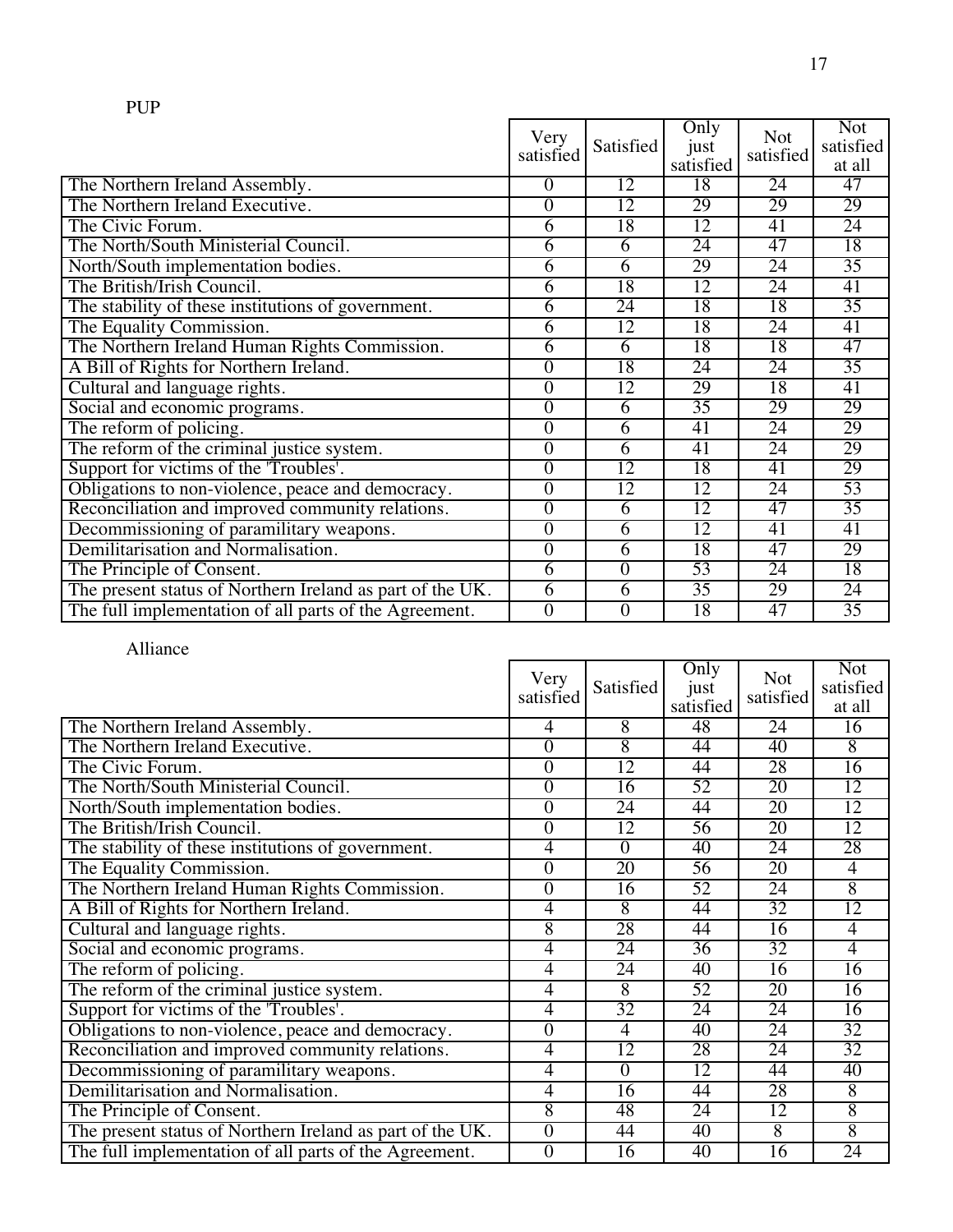|                                                           | Very<br>satisfied | Satisfied       | Only<br>just<br>satisfied | <b>Not</b><br>satisfied | <b>Not</b><br>satisfied<br>at all |
|-----------------------------------------------------------|-------------------|-----------------|---------------------------|-------------------------|-----------------------------------|
| The Northern Ireland Assembly.                            | 3                 | $\overline{34}$ | 31                        | 19                      | 13                                |
| The Northern Ireland Executive.                           | 3                 | $\overline{35}$ | 31                        | 22                      | $\overline{8}$                    |
| The Civic Forum.                                          | $\overline{3}$    | 28              | 39                        | 20                      | 5                                 |
| The North/South Ministerial Council.                      | 5                 | 44              | 32                        | 15                      | 3                                 |
| North/South implementation bodies.                        | 5                 | 42              | $\overline{31}$           | 16                      | 4                                 |
| The British/Irish Council.                                | 3                 | 39              | $\overline{36}$           | 18                      | $\overline{3}$                    |
| The stability of these institutions of government.        | $\overline{2}$    | $\overline{25}$ | $\overline{34}$           | 24                      | 15                                |
| The Equality Commission.                                  | 5                 | 41              | $\overline{34}$           | 14                      | 6                                 |
| The Northern Ireland Human Rights Commission.             | 5                 | 43              | 31                        | 14                      | $\overline{6}$                    |
| A Bill of Rights for Northern Ireland.                    | 3                 | $\overline{35}$ | $\overline{35}$           | 19                      | $\overline{6}$                    |
| Cultural and language rights.                             | 4                 | $\overline{45}$ | 29                        | 14                      | $\overline{8}$                    |
| Social and economic programs.                             | 4                 | 44              | 27                        | 14                      | 10                                |
| The reform of policing.                                   | 6                 | $\overline{36}$ | 29                        | 20                      | $\overline{9}$                    |
| The reform of the criminal justice system.                | 3                 | $\overline{31}$ | 39                        | 16                      | 10                                |
| Support for victims of the 'Troubles'.                    | $\overline{6}$    | 33              | $\overline{27}$           | 20                      | $\overline{11}$                   |
| Obligations to non-violence, peace and democracy.         | 7                 | $\overline{30}$ | $\overline{27}$           | $\overline{25}$         | $\overline{9}$                    |
| Reconciliation and improved community relations.          | $\overline{6}$    | $\overline{31}$ | $\overline{30}$           | 20                      | 13                                |
| Decommissioning of paramilitary weapons.                  | 4                 | 14              | 13                        | 40                      | 30                                |
| Demilitarisation and Normalisation.                       | 6                 | 23              | 24                        | 32                      | 16                                |
| The Principle of Consent.                                 | 4                 | 38              | 38                        | $\overline{14}$         | 6                                 |
| The present status of Northern Ireland as part of the UK. | $\overline{2}$    | 38              | $\overline{34}$           | 16                      | $\overline{9}$                    |
| The full implementation of all parts of the Agreement.    | $\overline{3}$    | 21              | 31                        | 28                      | $\overline{17}$                   |

|                                                           | Very<br>satisfied | Satisfied       | Only<br>just<br>satisfied | <b>Not</b><br>satisfied | <b>Not</b><br>satisfied<br>at all |
|-----------------------------------------------------------|-------------------|-----------------|---------------------------|-------------------------|-----------------------------------|
| The Northern Ireland Assembly.                            |                   | 22              | 32                        | 25                      | 19                                |
| The Northern Ireland Executive.                           | 1                 | 21              | 28                        | $\overline{31}$         | 19                                |
| The Civic Forum.                                          | 1                 | 20              | 33                        | 31                      | 14                                |
| The North/South Ministerial Council.                      | $\overline{2}$    | 26              | $\overline{30}$           | 33                      | $\overline{9}$                    |
| North/South implementation bodies.                        | $\overline{2}$    | 23              | $\overline{35}$           | 28                      | 10                                |
| The British/Irish Council.                                | 1                 | 19              | 28                        | $\overline{35}$         | 16                                |
| The stability of these institutions of government.        | 1                 | 13              | 22                        | $\overline{37}$         | 28                                |
| The Equality Commission.                                  | $\overline{2}$    | 19              | 26                        | $\overline{31}$         | 20                                |
| The Northern Ireland Human Rights Commission.             | $\overline{3}$    | 19              | 26                        | $\overline{35}$         | 17                                |
| A Bill of Rights for Northern Ireland.                    | 1                 | $\overline{17}$ | $\overline{30}$           | $\overline{35}$         | $\overline{17}$                   |
| Cultural and language rights.                             | 5                 | 20              | $\overline{27}$           | 33                      | 15                                |
| Social and economic programs.                             | $\overline{2}$    | 24              | $\overline{31}$           | 24                      | $\overline{17}$                   |
| The reform of policing.                                   | Ī                 | 14              | 23                        | 43                      | 20                                |
| The reform of the criminal justice system.                | $\overline{0}$    | 20              | 16                        | $\overline{35}$         | 28                                |
| Support for victims of the 'Troubles'.                    | $\overline{2}$    | 13              | 16                        | 40                      | 28                                |
| Obligations to non-violence, peace and democracy.         | 5                 | 16              | 16                        | 39                      | 24                                |
| Reconciliation and improved community relations.          | $\overline{2}$    | 20              | 20                        | $\overline{32}$         | 26                                |
| Decommissioning of paramilitary weapons.                  | 5                 | 19              | 30                        | $\overline{34}$         | $\overline{11}$                   |
| Demilitarisation and Normalisation.                       | $\overline{4}$    | $\overline{14}$ | $\overline{25}$           | 42                      | 15                                |
| The Principle of Consent.                                 | $\overline{3}$    | 20              | 24                        | 41                      | $\overline{11}$                   |
| The present status of Northern Ireland as part of the UK. | $\overline{1}$    | $\overline{6}$  | $\overline{14}$           | 49                      | 30                                |
| The full implementation of all parts of the Agreement.    | $\overline{2}$    | 9               | 22                        | 41                      | 26                                |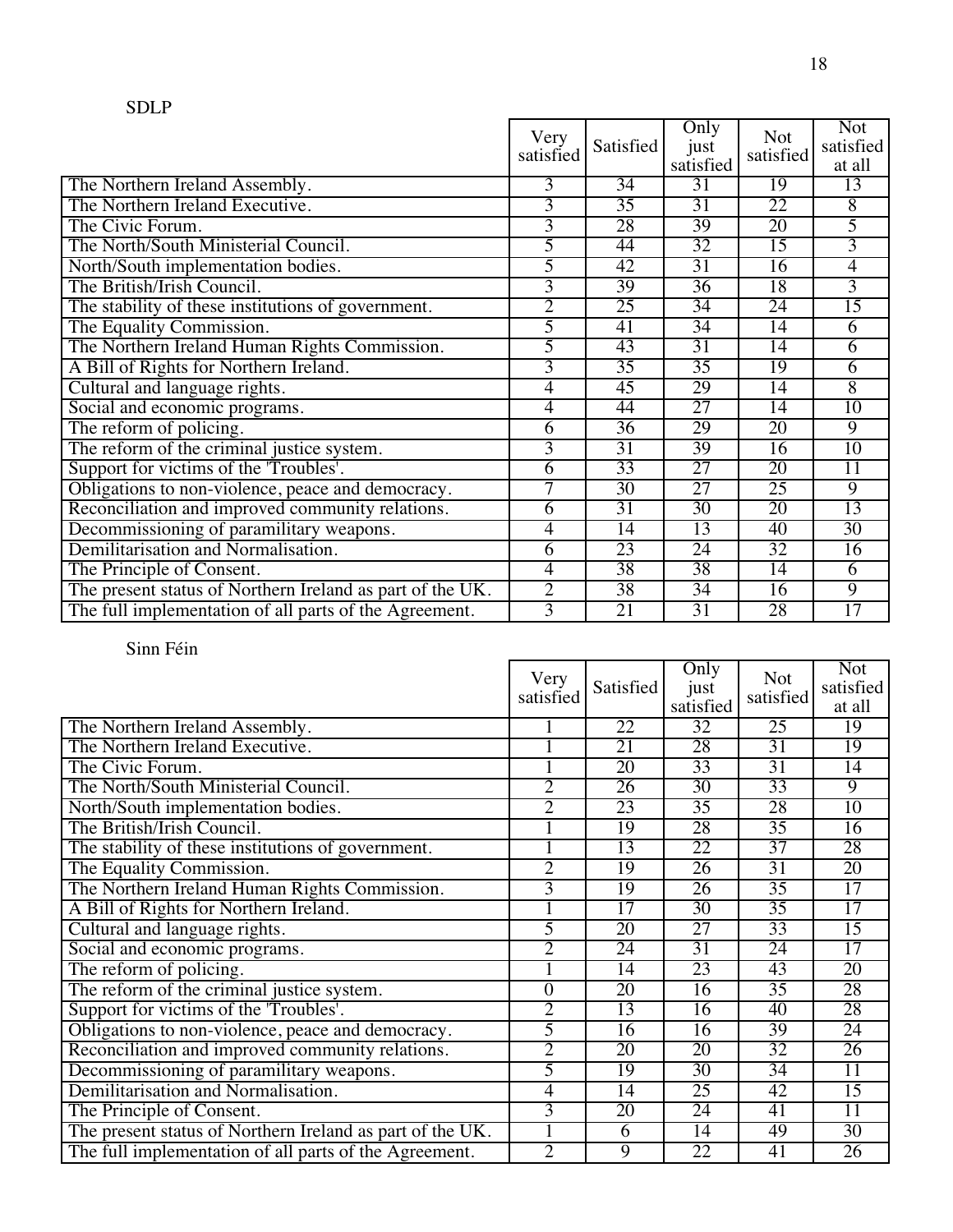## All NI

|             | No             | 22              |
|-------------|----------------|-----------------|
| Protestant  |                |                 |
|             | Yes            | 60              |
|             | N <sub>0</sub> | 37              |
| Catholic    |                |                 |
|             | Yes            | 92              |
|             | N <sub>0</sub> | $\overline{5}$  |
| <b>DUP</b>  |                |                 |
|             | Yes            | 29              |
|             | N <sub>0</sub> | 67              |
| <b>UUP</b>  |                |                 |
|             | Yes            | 75              |
|             | N <sub>0</sub> | $\overline{22}$ |
| <b>PUP</b>  |                |                 |
|             | Yes            | $\overline{53}$ |
|             | N <sub>0</sub> | $\overline{47}$ |
| Alliance    |                |                 |
|             | Yes            | 96              |
|             | N <sub>0</sub> | $\overline{0}$  |
| <b>SDLP</b> |                |                 |
|             | Yes            | 95              |
|             | N <sub>0</sub> | $\overline{4}$  |
| Sinn Féin   |                |                 |
|             |                |                 |

| 'es |   |
|-----|---|
| റ   | n |

Yes 75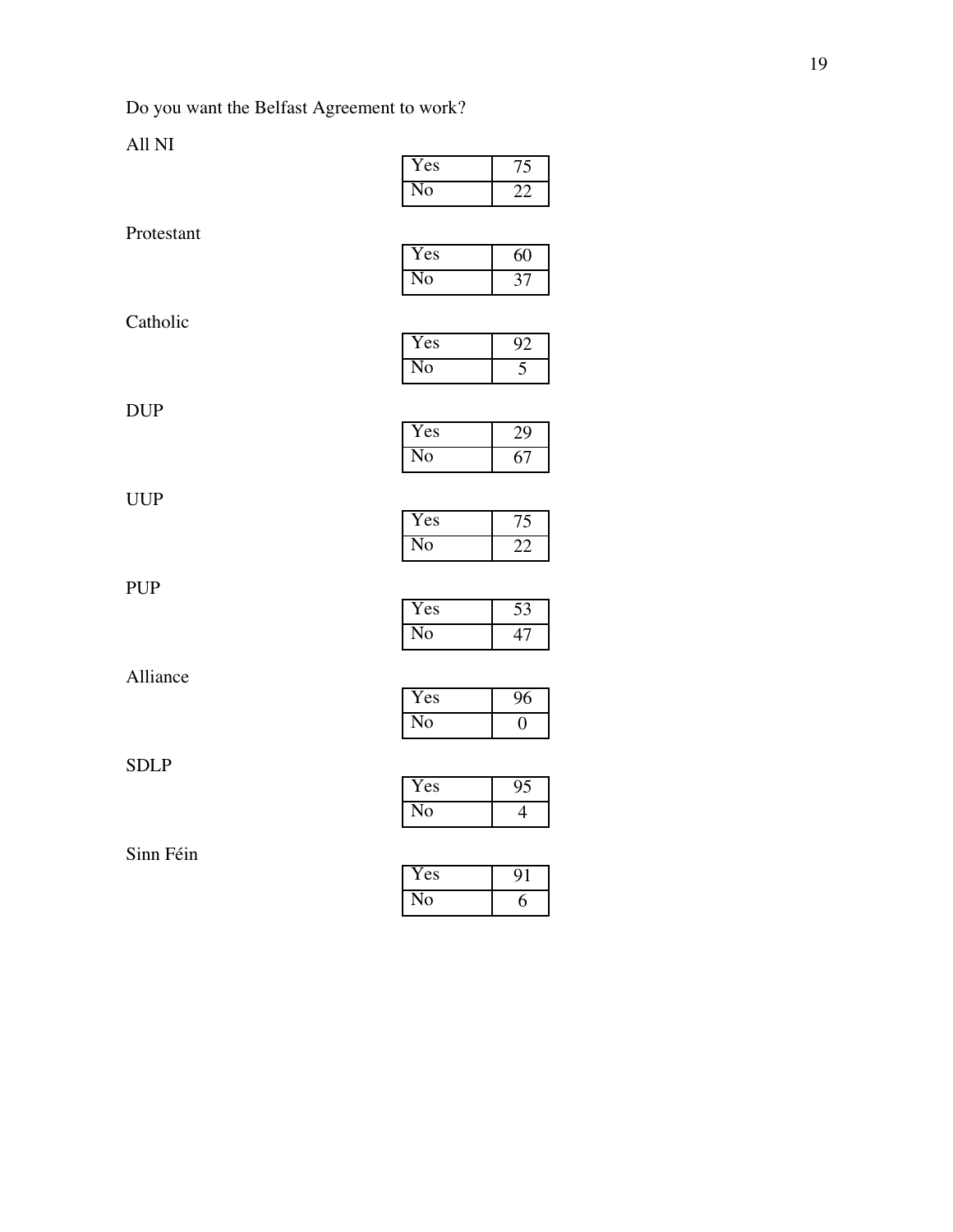## **2 - If Devolution is not Restored**

From the different possibilities listed below what do you think will happen if Devolved Government is not restored to Northern Ireland or if Sinn Féin are excluded from holding Ministerial posts in the Executive. Please indicate which ones you consider to be 'Very probable', 'Probable', 'Not sure' about, 'Improbable' or 'Very improbable'.

| The Belfast Agreement and peace process<br>will collapse                                    | Very<br>probable | Probable | Not sure | Improbable | Very<br>improbable |
|---------------------------------------------------------------------------------------------|------------------|----------|----------|------------|--------------------|
| Because Unionists will not work the Agreement<br>in good faith.                             | 26               | 35       | 19       | 12         |                    |
| Because Republicans will not work the<br>Agreement in good faith.                           | 29               | 32       | 19       | 14         | O                  |
| Because the SDLP have not done everything<br>they could to work with the UUP.               | 16               | 26       | 28       | 22         | 8                  |
| Because the UUP have not done everything<br>they could to work with the SDLP.               | 18               | 33       | 30       | 16         |                    |
| Because of the lack of co-operation and<br>determined commitment by the two<br>governments. | 23               | 34       | 26       | 12         | 6                  |

#### All NI

#### Protestant

| The Belfast Agreement and peace process<br>will collapse because | Very<br>probable |    |    | Probable   Not sure   Improbable | Verv<br>improbable |
|------------------------------------------------------------------|------------------|----|----|----------------------------------|--------------------|
| Unionists will not work the Agreement.                           |                  | 27 |    |                                  |                    |
| Republicans will not work the Agreement.                         | 4                | 32 |    |                                  |                    |
| SDLP will not work with the UUP.                                 | 22               | 31 | 29 |                                  |                    |
| UUP will not work with the SDLP.                                 |                  |    | 33 | 20                               |                    |
| 2 governments will not work the Agreement.                       |                  |    |    |                                  |                    |

| The Belfast Agreement and peace process<br>will collapse because | Very<br>probable |    |    | Probable   Not sure   Improbable | Verv<br>improbable |
|------------------------------------------------------------------|------------------|----|----|----------------------------------|--------------------|
| Unionists will not work the Agreement.                           | 39               | 43 |    |                                  |                    |
| Republicans will not work the Agreement.                         |                  | 32 | 20 |                                  |                    |
| SDLP will not work with the UUP.                                 |                  | 21 | 23 |                                  |                    |
| UUP will not work with the SDLP.                                 |                  | 42 | 23 |                                  |                    |
| 2 governments will not work the Agreement.                       | 24               | 32 | 25 |                                  |                    |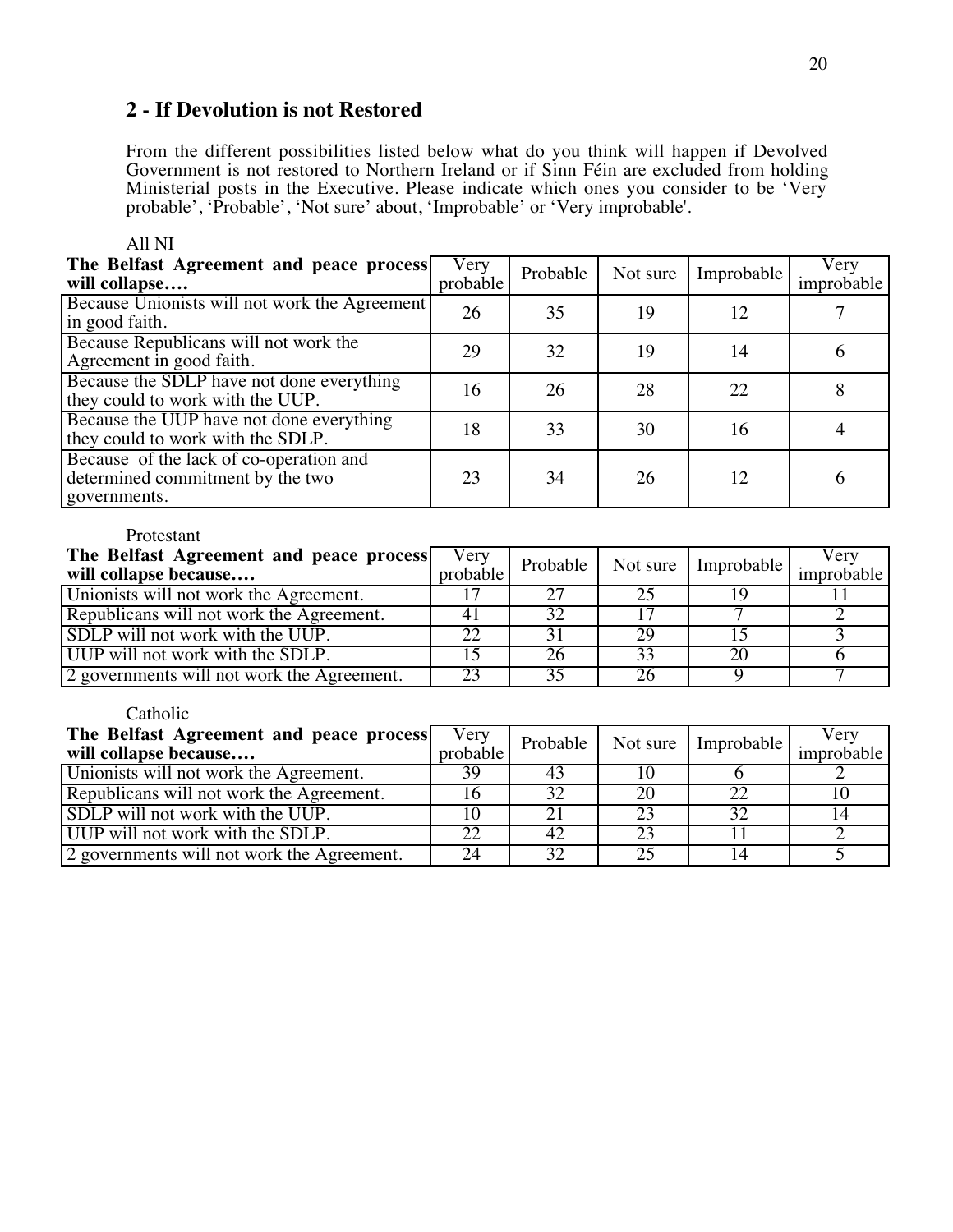## DUP

| The Belfast Agreement and peace process<br>will collapse because | Very<br>probable |    |    | Probable   Not sure   Improbable | Very<br>improbable |
|------------------------------------------------------------------|------------------|----|----|----------------------------------|--------------------|
| Unionists will not work the Agreement.                           |                  | 30 |    |                                  |                    |
| Republicans will not work the Agreement.                         | 43               | 39 |    |                                  |                    |
| SDLP will not work with the UUP.                                 |                  | 37 | 24 |                                  |                    |
| UUP will not work with the SDLP.                                 |                  | 30 | 23 |                                  |                    |
| 2 governments will not work the Agreement.                       | $\cap$           | 33 |    |                                  |                    |

## UUP

| The Belfast Agreement and peace process<br>will collapse because | Very<br>probable |    |    | Probable   Not sure   Improbable | Very<br>improbable |
|------------------------------------------------------------------|------------------|----|----|----------------------------------|--------------------|
| Unionists will not work the Agreement.                           |                  | 23 | 24 |                                  |                    |
| Republicans will not work the Agreement.                         |                  |    |    |                                  |                    |
| SDLP will not work with the UUP.                                 | 29               | 26 | 28 |                                  |                    |
| UUP will not work with the SDLP.                                 |                  | 21 | 34 |                                  |                    |
| 2 governments will not work the Agreement.                       | 24               | 36 | 24 |                                  |                    |

| <b>PUP</b>                                                       |                  |          |    |                       |                    |
|------------------------------------------------------------------|------------------|----------|----|-----------------------|--------------------|
| The Belfast Agreement and peace process<br>will collapse because | Very<br>probable | Probable |    | Not sure   Improbable | Verv<br>improbable |
| Unionists will not work the Agreement.                           |                  |          |    |                       |                    |
| Republicans will not work the Agreement.                         | 53               | 18       |    |                       |                    |
| SDLP will not work with the UUP.                                 |                  | 29       | 29 | 24                    |                    |
| UUP will not work with the SDLP.                                 |                  | 24       | 53 |                       |                    |
| 2 governments will not work the Agreement.                       | 24               | 18       | 41 |                       |                    |

## Alliance

| The Belfast Agreement and peace process<br>will collapse because | Very<br>probable |    |    | Probable   Not sure   Improbable | Verv<br>improbable |
|------------------------------------------------------------------|------------------|----|----|----------------------------------|--------------------|
| Unionists will not work the Agreement.                           |                  | 48 |    |                                  |                    |
| Republicans will not work the Agreement.                         | 28               | 44 | 24 |                                  |                    |
| SDLP will not work with the UUP.                                 | 24               | 24 | 24 |                                  |                    |
| UUP will not work with the SDLP.                                 |                  | 20 | 40 |                                  |                    |
| 2 governments will not work the Agreement.                       | 32               | 28 | 32 |                                  |                    |

## SDLP

| The Belfast Agreement and peace process<br>will collapse because | Very<br>probable |    |    | Probable   Not sure   Improbable | Verv<br>improbable |
|------------------------------------------------------------------|------------------|----|----|----------------------------------|--------------------|
| Unionists will not work the Agreement.                           | 39               | 46 |    |                                  |                    |
| Republicans will not work the Agreement.                         |                  | 37 |    |                                  |                    |
| SDLP will not work with the UUP.                                 |                  |    |    | 30                               |                    |
| UUP will not work with the SDLP.                                 |                  | 38 | 23 |                                  |                    |
| 2 governments will not work the Agreement.                       | 26.              | 25 | 29 |                                  |                    |

| The Belfast Agreement and peace process<br>will collapse because | Very<br>probable |    | Probable   Not sure   Improbable | Very<br>improbable |
|------------------------------------------------------------------|------------------|----|----------------------------------|--------------------|
| Unionists will not work the Agreement.                           | 44               | 40 |                                  |                    |
| Republicans will not work the Agreement.                         |                  | 20 | 40                               |                    |
| SDLP will not work with the UUP.                                 |                  | 26 |                                  |                    |
| UUP will not work with the SDLP.                                 |                  | 48 |                                  |                    |
| 2 governments will not work the Agreement.                       | 22               | 38 |                                  |                    |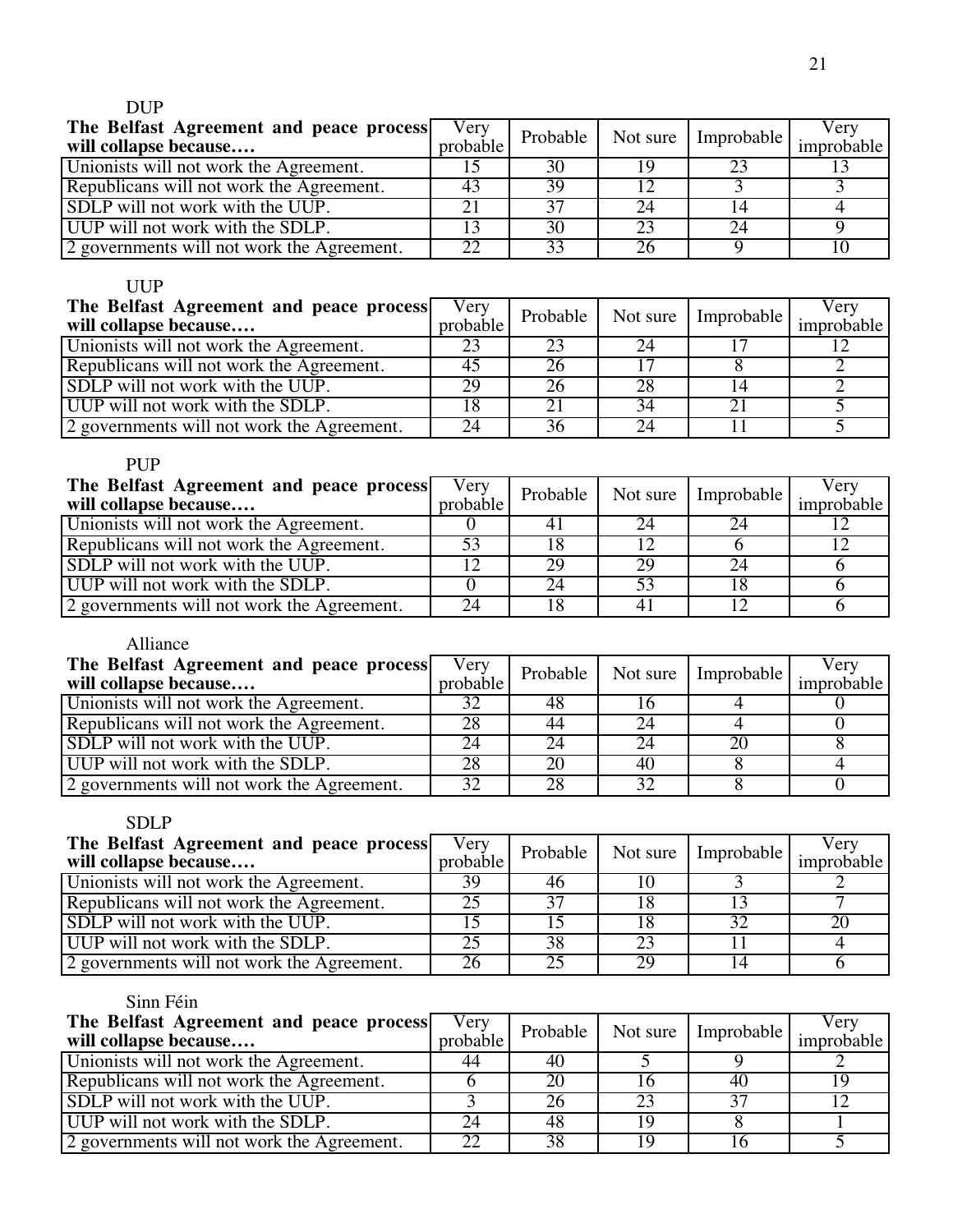| All NI                                                                                                        |                  |          |          |            |                             |
|---------------------------------------------------------------------------------------------------------------|------------------|----------|----------|------------|-----------------------------|
| And consequently                                                                                              | Very<br>probable | Probable | Not sure | Improbable | Very<br>improbable          |
| The two governments will go ahead and<br>implement the rest of the Belfast Agreement<br>anyway.               | 21               | 35       | 27       | 12         | 5                           |
| Dissident Republican paramilitary groups will<br>become more active.                                          | 28               | 39       | 21       | 9          | $\mathfrak{D}$              |
| The IRA and other Republican groups will all<br>break their cease-fires and return to war.                    | 26               | 32       | 23       | 15         | 5                           |
| Dissident Loyalist paramilitary groups will<br>become more active.                                            | 30               | 44       | 19       | 5          | $\overline{2}$              |
| The UVF, UFF and other Loyalist groups will<br>all break their cease-fires and return to war.                 | 29               | 42       | 21       | 7          | $\mathcal{D}_{\mathcal{L}}$ |
| The Northern Ireland economy will suffer and<br>unemployment will rise.                                       | 32               | 40       | 20       | 6          | $\overline{2}$              |
| More young people will leave Northern Ireland.                                                                | $\overline{31}$  | 36       | 25       |            | $\mathcal{D}_{\mathcal{L}}$ |
| Divisions in Northern Ireland society will<br>deepen and community relations will continue<br>to deteriorate. | 32               | 39       | 20       | 6          |                             |

## Protestant

| And consequently                             | Very<br>probable | Probable | Not sure | Improbable | Very<br>improbable |
|----------------------------------------------|------------------|----------|----------|------------|--------------------|
| The 2 governments will implement Agreement.  | 19               | 34       | 29       |            |                    |
| Republicans will become more active.         | 31               | 42       | 18       |            |                    |
| All Republicans will break their cease-fire. |                  | 39       | 20       |            |                    |
| Loyalist will become more active.            | 27               | 46       | 21       |            |                    |
| All Loyalists will break their cease-fires.  | 27               | 44       | 21       |            |                    |
| The Northern Ireland economy will suffer.    | 28               | 42       | 22       |            |                    |
| Young people will leave Northern Ireland.    | 26               | 37       | 26       |            |                    |
| Community relations will deteriorate.        | 28               | 42       |          |            |                    |

| And consequently                             | Very<br>probable | Probable | Not sure | Improbable | Very<br>improbable |
|----------------------------------------------|------------------|----------|----------|------------|--------------------|
| The 2 governments will implement Agreement.  | 23               | 36       | 25       |            |                    |
| Republicans will become more active.         | 24               | 36       | 23       | 14         |                    |
| All Republicans will break their cease-fire. | Q                | 25       | 24       | 24         |                    |
| Loyalist will become more active.            | 34               | 43       | 16       |            |                    |
| All Loyalists will break their cease-fires.  | 33               | 39       | 20       |            |                    |
| The Northern Ireland economy will suffer.    | 38               | 39       | Iб       |            |                    |
| Young people will leave Northern Ireland.    | 36               | 35       | 20       |            |                    |
| Community relations will deteriorate.        | 39               | 38       |          |            |                    |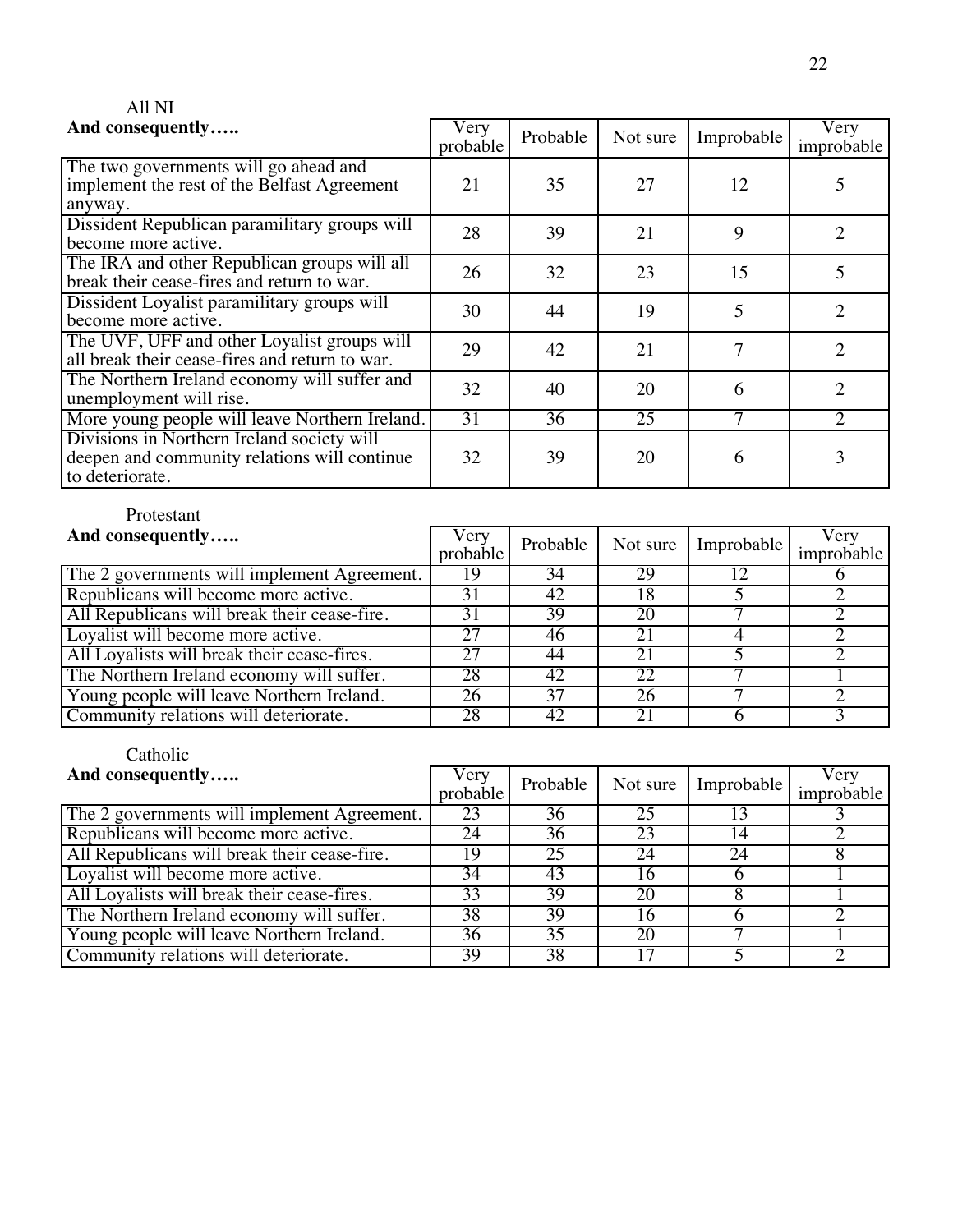# DUP

| And consequently                             | Very<br>probable |    |    | Probable   Not sure   Improbable | Very<br>improbable |
|----------------------------------------------|------------------|----|----|----------------------------------|--------------------|
| The 2 governments will implement Agreement.  | 20               | 26 | 31 |                                  |                    |
| Republicans will become more active.         | 35               | 51 |    |                                  |                    |
| All Republicans will break their cease-fire. | 35               | 51 | 10 |                                  |                    |
| Loyalist will become more active.            | 28               | 58 | 10 |                                  |                    |
| All Loyalists will break their cease-fires.  | 32               | 53 | 12 |                                  |                    |
| The Northern Ireland economy will suffer.    | 24               | 53 |    |                                  |                    |
| Young people will leave Northern Ireland.    | 21               | 46 | 25 |                                  |                    |
| Community relations will deteriorate.        |                  | 50 |    |                                  |                    |

# UUP

| And consequently                             | Very<br>probable | Probable        | Not sure | Improbable | Very<br>improbable |
|----------------------------------------------|------------------|-----------------|----------|------------|--------------------|
| The 2 governments will implement Agreement.  | 23               | $\overline{35}$ | 25       |            |                    |
| Republicans will become more active.         | 33               | 35              | 18       |            |                    |
| All Republicans will break their cease-fire. | 33               | 32              | 25       |            |                    |
| Loyalist will become more active.            | 31               | 41              | 22       |            |                    |
| All Loyalists will break their cease-fires.  | 28               | 41              | 23       |            |                    |
| The Northern Ireland economy will suffer.    | 33               | 41              | 18       |            |                    |
| Young people will leave Northern Ireland.    | 35               | 35              | 20       |            |                    |
| Community relations will deteriorate.        | 33               | 39              | 19       |            |                    |

# PUP

| And consequently                             | Very<br>probable | Probable | Not sure             | Improbable | Very<br>improbable |
|----------------------------------------------|------------------|----------|----------------------|------------|--------------------|
| The 2 governments will implement Agreement.  |                  | 47       | 29                   |            |                    |
| Republicans will become more active.         | 8                | 41       | 29                   |            |                    |
| All Republicans will break their cease-fire. |                  | 47       | 18                   |            |                    |
| Loyalist will become more active.            |                  | 4        | 35                   |            |                    |
| All Loyalists will break their cease-fires.  |                  | 59       | 24                   |            |                    |
| The Northern Ireland economy will suffer.    |                  | 29       | $\mathbf{4}^{\circ}$ |            |                    |
| Young people will leave Northern Ireland.    | 12               | 35       | 41                   |            |                    |
| Community relations will deteriorate.        | 24               | 35       | 29                   |            |                    |

# Alliance

| And consequently                             | Very<br>probable | Probable | Not sure | Improbable | Very<br>improbable |
|----------------------------------------------|------------------|----------|----------|------------|--------------------|
| The 2 governments will implement Agreement.  | 32               | 36       | 28       |            |                    |
| Republicans will become more active.         | 20               | 56       | 20       |            |                    |
| All Republicans will break their cease-fire. | 24               | 28       | 36       |            |                    |
| Loyalist will become more active.            | 16               | 52       | 32       |            |                    |
| All Loyalists will break their cease-fires.  | l6               | 40       | 28       |            |                    |
| The Northern Ireland economy will suffer.    | 48               | 32       |          |            |                    |
| Young people will leave Northern Ireland.    | 32               | 32       | 24       |            |                    |
| Community relations will deteriorate.        | 32               | 36       | 24       |            |                    |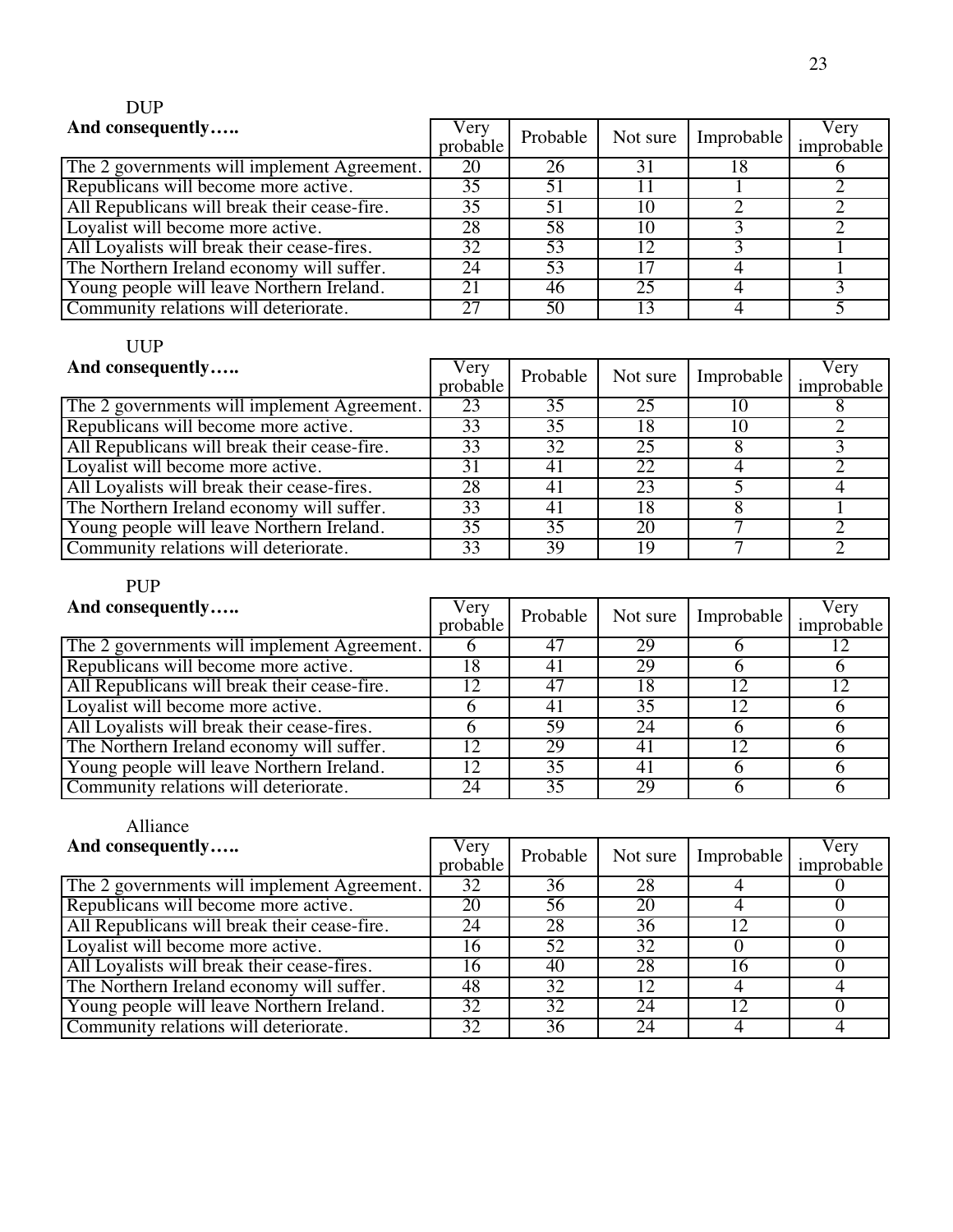# SDLP

| And consequently                             | Very<br>probable |                 |    | Probable   Not sure   Improbable | Very<br>improbable |
|----------------------------------------------|------------------|-----------------|----|----------------------------------|--------------------|
| The 2 governments will implement Agreement.  | 24               | 42              | 23 |                                  |                    |
| Republicans will become more active.         | 30               | 37              | 26 |                                  |                    |
| All Republicans will break their cease-fire. | 25               | 24              | 26 | 20                               |                    |
| Loyalist will become more active.            | 37               | 40              |    |                                  |                    |
| All Loyalists will break their cease-fires.  | 37               | $\overline{35}$ | 21 |                                  |                    |
| The Northern Ireland economy will suffer.    | 40               | 40              |    |                                  |                    |
| Young people will leave Northern Ireland.    | 39               | 40              | 18 |                                  |                    |
| Community relations will deteriorate.        | 41               | 40              |    |                                  |                    |

| And consequently                             | Very<br>probable | Probable | Not sure | Improbable | Very<br>improbable |
|----------------------------------------------|------------------|----------|----------|------------|--------------------|
| The 2 governments will implement Agreement.  | 23               | 31       | 20       |            |                    |
| Republicans will become more active.         | 19               | 34       |          | 25         |                    |
| All Republicans will break their cease-fire. |                  | 24       |          |            | 16                 |
| Loyalist will become more active.            | 34               | 49       |          |            |                    |
| All Loyalists will break their cease-fires.  | 33               | 42       |          | 10         |                    |
| The Northern Ireland economy will suffer.    | 38               | 35       |          |            |                    |
| Young people will leave Northern Ireland.    | 37               | 29       | 22       | 10         |                    |
| Community relations will deteriorate.        | 38               | 37       |          |            |                    |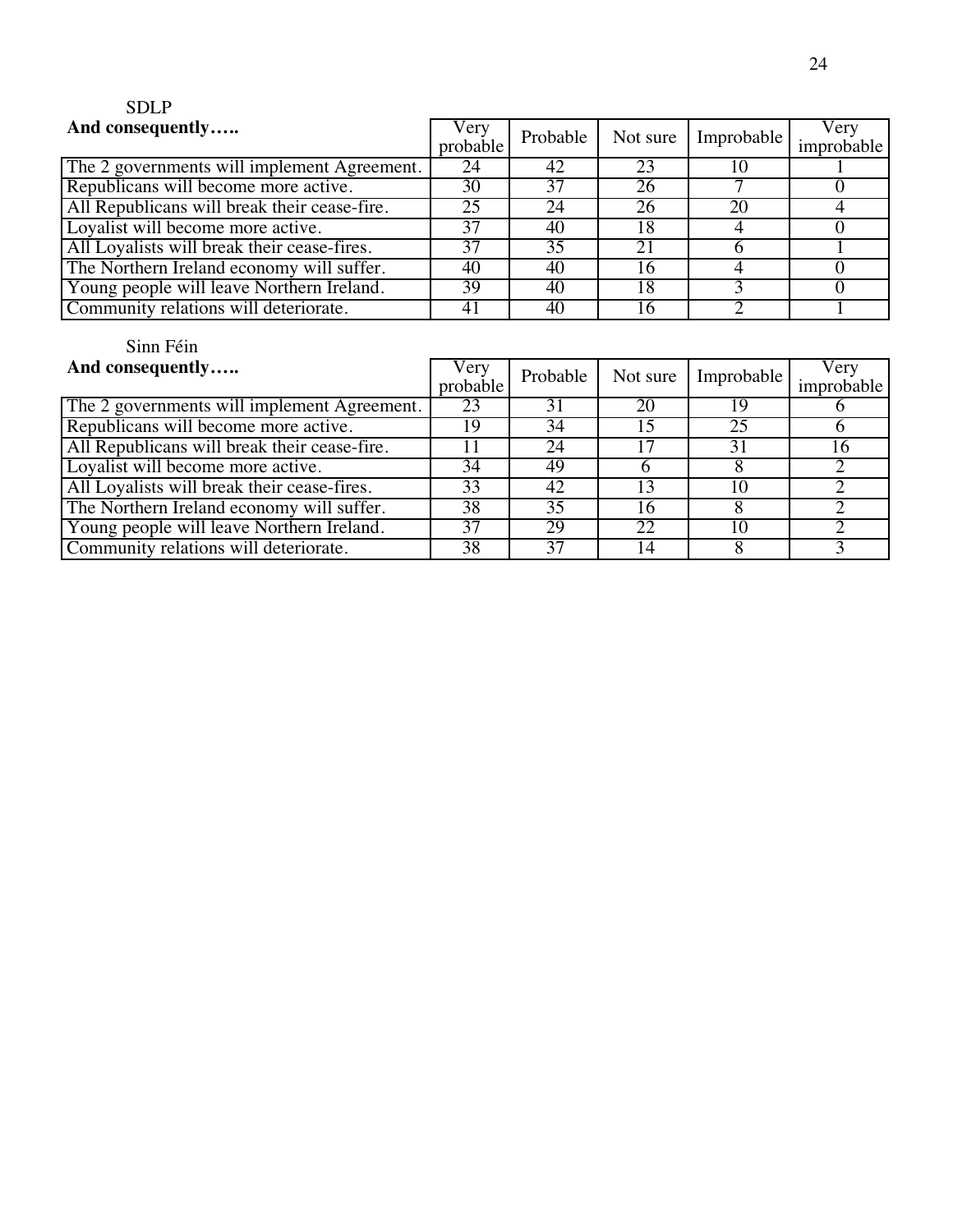## **3 - Trust and Confidence**

Who do you think can be trusted to implement the Belfast Agreement? The governments and parties who agreed to the terms of the Belfast Agreement are listed below. Please indicate which ones you: 'Trust a lot', 'Trust a little', are 'Not sure about', 'Do not trust' or 'Do not trust at all'.

|--|--|

|                                 | Trust a lot | Trust a<br>little | Not sure<br>about | Do not<br>trust | Do not trust<br>at all |
|---------------------------------|-------------|-------------------|-------------------|-----------------|------------------------|
| The British Government.         |             | 22                | 18                | 28              | 28                     |
| The Irish Government.           |             | 19                | 21                | 30              | 26                     |
| The Ulster Unionist Party.      |             | 18                | 24                | 28              | $\overline{26}$        |
| The Progressive Unionist Party. |             | 16                | 28                | 28              | 26                     |
| The Alliance Party.             |             | 20                | 34                | 25              | 19                     |
| The Women's Coalition.          |             | 21                | 30                | 24              | 18                     |
| The SDLP.                       |             | 23                | 24                | 24              | 18                     |
| Sinn Féin.                      |             | 15                | 14                | 24              | 38                     |

Protestant

|                                 | Trust a lot | Trust a | Not sure | Do not | Do not trust    |
|---------------------------------|-------------|---------|----------|--------|-----------------|
|                                 |             | little  | about    | trust  | at all          |
| The British Government.         |             | 22      |          | 28     | 27              |
| The Irish Government.           |             | δ       | 19       | 37     | $\overline{35}$ |
| The Ulster Unionist Party.      |             | 25      | 22       | 23     | 21              |
| The Progressive Unionist Party. |             | 22      | 30       | 24     | 20              |
| The Alliance Party.             |             | 13      | 35       | 30     | 20              |
| The Women's Coalition.          |             | 11      | 33       | 32     | 22              |
| The SDLP.                       |             | 10      | 27       | 35     | 28              |
| Sinn Féin.                      |             |         |          | 28     | 61              |

|                                 | Trust a lot | Trust a | Not sure | Do not | Do not trust    |
|---------------------------------|-------------|---------|----------|--------|-----------------|
|                                 |             | little  | about    | trust  | at all          |
| The British Government.         |             | 22      | 19       |        | 28              |
| The Irish Government.           |             | 31      | 23       | 23     | 15              |
| The Ulster Unionist Party.      |             |         | 25       | 34     | $\overline{30}$ |
| The Progressive Unionist Party. |             | 10      | 25       | 32     | 32              |
| The Alliance Party.             |             | 27      | 31       | 20     | 17              |
| The Women's Coalition.          | 12          | 32      | 27       |        | 13              |
| The SDLP.                       | 22          | 40      | 19       |        |                 |
| Sinn Féin.                      | 18          | 30      | 22       |        |                 |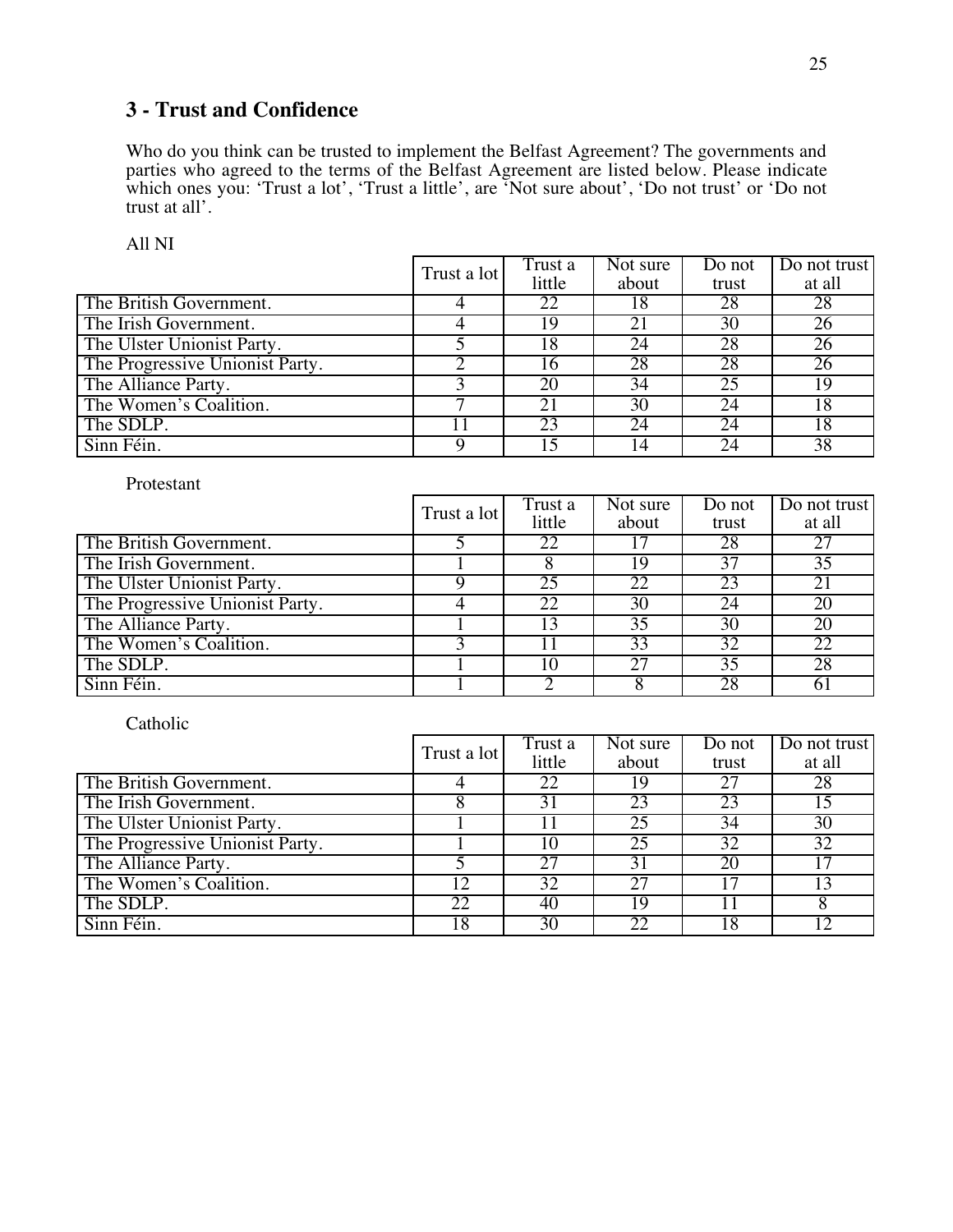|                                 | Trust a lot | Trust a<br>little | Not sure<br>about | Do not<br>trust | Do not trust<br>at all |
|---------------------------------|-------------|-------------------|-------------------|-----------------|------------------------|
| The British Government.         |             |                   |                   | 24              | 44                     |
| The Irish Government.           |             |                   | 10                | 31              | 56                     |
| The Ulster Unionist Party.      |             | 19                | 22                |                 | 37                     |
| The Progressive Unionist Party. |             | 24                | 27                |                 | 32                     |
| The Alliance Party.             |             |                   | 37                | 22              | $\overline{34}$        |
| The Women's Coalition.          |             |                   | 33                | 29              | 34                     |
| The SDLP.                       |             |                   | 20                | 34              | 43                     |
| Sinn Féin.                      |             |                   |                   |                 | 67                     |

|                                 | Trust a lot | Trust a | Not sure | Do not | Do not trust |
|---------------------------------|-------------|---------|----------|--------|--------------|
|                                 |             | little  | about    | trust  | at all       |
| The British Government.         |             | 26      | 18       |        | 20           |
| The Irish Government.           |             |         | 23       | 42     | 25           |
| The Ulster Unionist Party.      | 18          | 31      | 16       | 23     | 12           |
| The Progressive Unionist Party. |             | 24      | 27       |        | 32           |
| The Alliance Party.             |             | 16      | 33       | 37     | 13           |
| The Women's Coalition.          |             |         | 30       | 38     | 15           |
| The SDLP.                       |             | 15      | 32       | 34     | 18           |
| Sinn Féin.                      |             |         |          | 28     | 62           |

PUP

|                                 | Trust a lot | Trust a | Not sure | Do not | Do not trust |
|---------------------------------|-------------|---------|----------|--------|--------------|
|                                 |             | little  | about    | trust  | at all       |
| The British Government.         | 18          | 12      |          | 35     | 29           |
| The Irish Government.           |             | 12      |          | 35     | 47           |
| The Ulster Unionist Party.      |             | 18      | 47       |        | 24           |
| The Progressive Unionist Party. |             | 29      | 18       |        |              |
| The Alliance Party.             |             | 29      | 41       | 18     | 12           |
| The Women's Coalition.          |             |         | 59       | 18     | 18           |
| The SDLP.                       |             |         |          |        |              |
| Sinn Féin.                      |             |         |          |        | 82           |

# Alliance

|                                 | Trust a lot | Trust a | Not sure | Do not | Do not trust |
|---------------------------------|-------------|---------|----------|--------|--------------|
|                                 |             | little  | about    | trust  | at all       |
| The British Government.         |             | 28      | 24       | 28     | 12           |
| The Irish Government.           |             | 28      | 24       | 40     |              |
| The Ulster Unionist Party.      |             | 24      | 28       | 36     |              |
| The Progressive Unionist Party. |             |         | 32       | 36     | 16           |
| The Alliance Party.             | 28          | 48      |          |        |              |
| The Women's Coalition.          | 16          | 40      | 28       |        |              |
| The SDLP.                       |             | 40      | 40       |        |              |
| Sinn Féin.                      |             |         | 24       | 28     | 40           |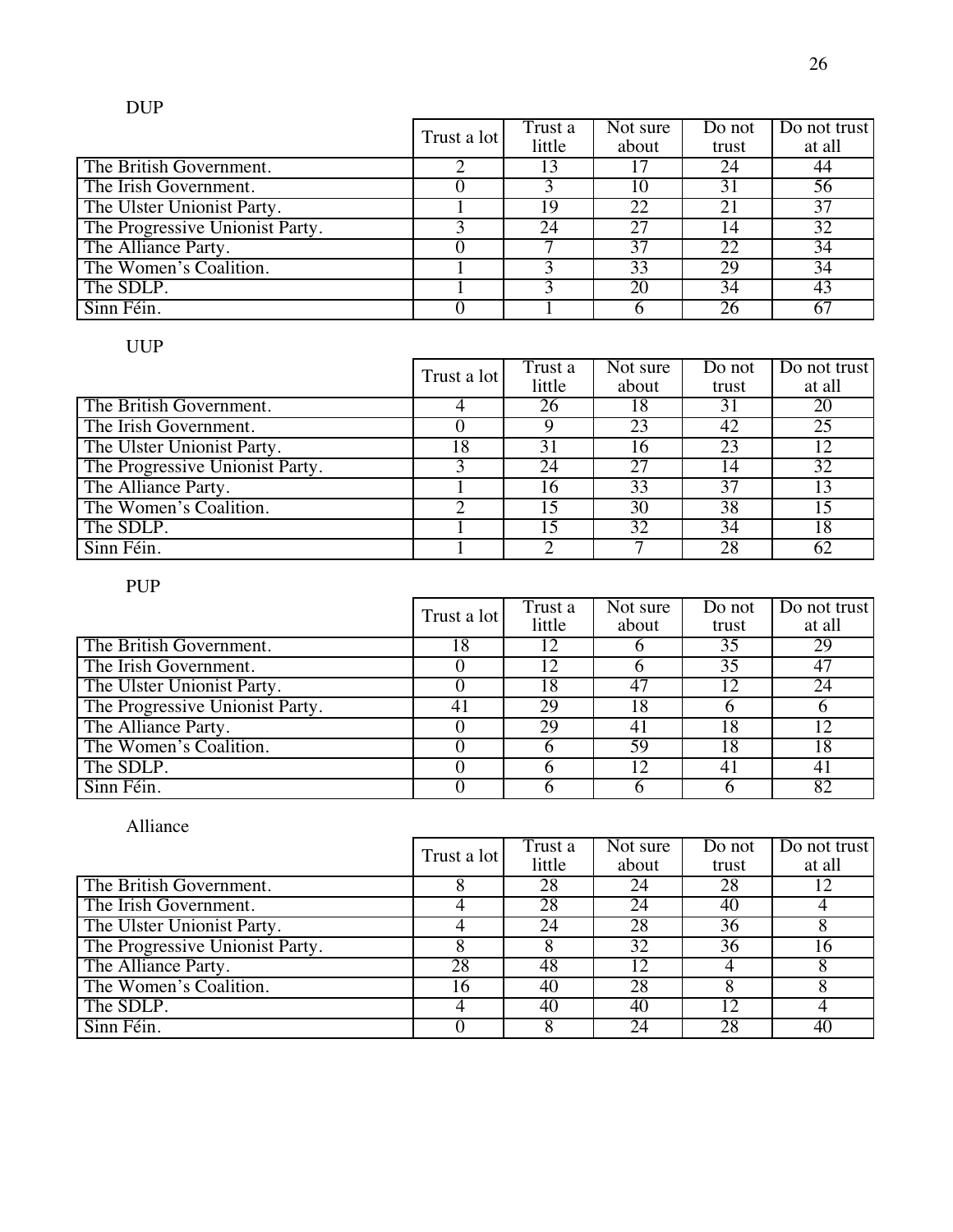## SDLP

|                                 | Trust a lot | Trust a | Not sure | Do not | Do not trust |
|---------------------------------|-------------|---------|----------|--------|--------------|
|                                 |             | little  | about    | trust  | at all       |
| The British Government.         |             | 31      | 22       |        | 16           |
| The Irish Government.           | 14          | 36      | 23       |        | 10           |
| The Ulster Unionist Party.      |             | 22      | 28       | 29     | 19           |
| The Progressive Unionist Party. |             | 16      | 29       | 31     | 21           |
| The Alliance Party.             | 10          | 38      | 28       |        |              |
| The Women's Coalition.          | 19          | 39      | 21       | 4      |              |
| The SDLP.                       | 43          | 37      | 10       |        |              |
| Sinn Féin.                      |             | 35      | 26       | 20     | 14           |

|                                 | Trust a lot | Trust a<br>little | Not sure<br>about | Do not<br>trust | Do not trust<br>at all |
|---------------------------------|-------------|-------------------|-------------------|-----------------|------------------------|
|                                 |             |                   |                   |                 |                        |
| The British Government.         |             |                   |                   | 28              | 50                     |
| The Irish Government.           |             | 27                | 20                | 24              | 23                     |
| The Ulster Unionist Party.      |             |                   | 10                | 36              | 51                     |
| The Progressive Unionist Party. |             |                   |                   | 33              | 48                     |
| The Alliance Party.             |             | 15                | 31                | 25              | 30                     |
| The Women's Coalition.          |             | 27                | 25                | 19              | 23                     |
| The SDLP.                       |             | 45                | 20                | 14              | 13                     |
| Sinn Féin.                      | 41          | 34                |                   |                 |                        |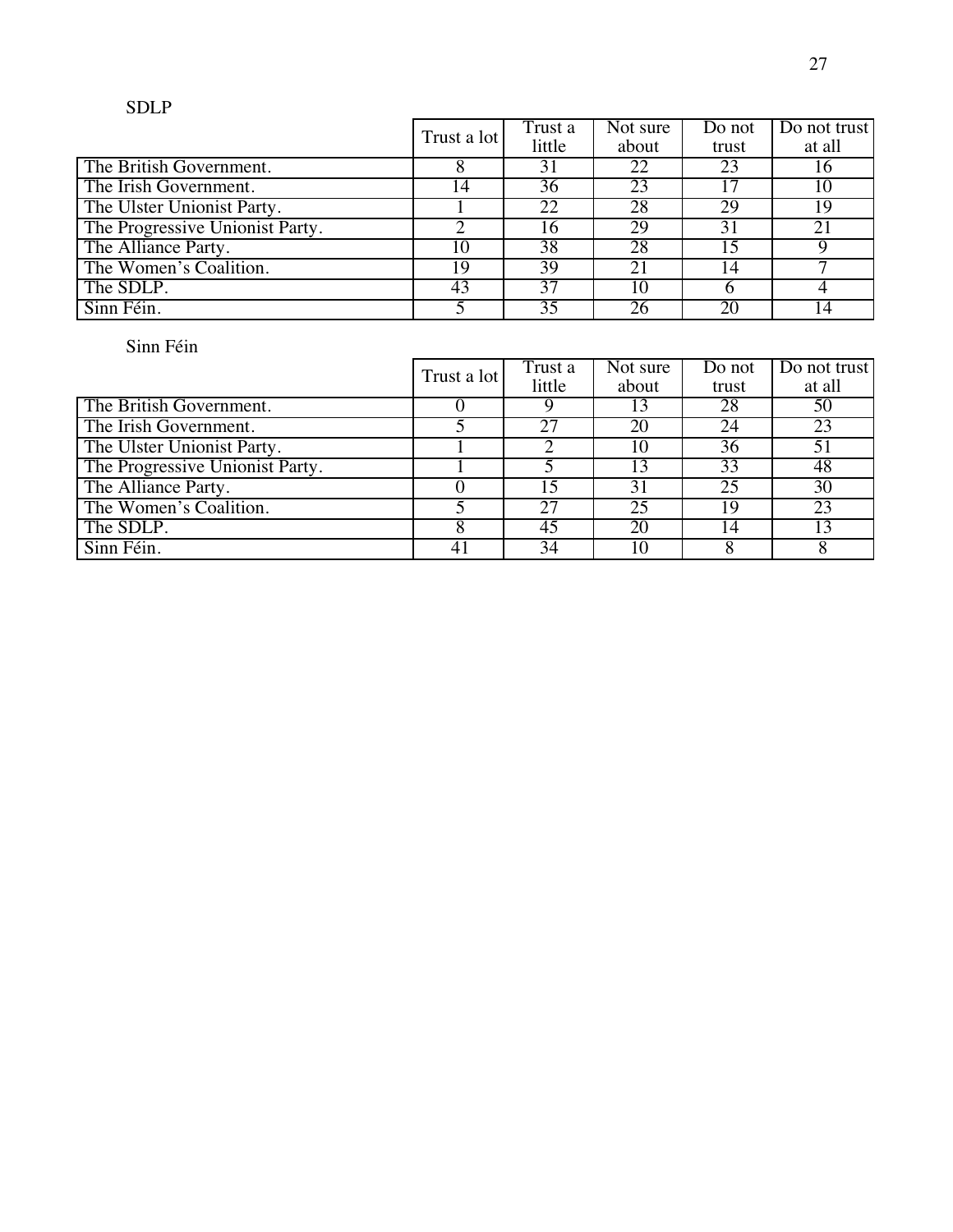## **4 - Reasons for Continued Conflict and Suspension**

People from different communities often hold very different views about the causes of continued conflict in Northern Ireland and suspension of the Assembly. Some frequently referred to sources of failure, or contributing factors, are listed below. Please indicate which ones you consider to be 'Very Significant' 'Significant', 'Of Some Significance', 'Of Little Significance' or 'Of No Significance' at all.

|                                                                                                                                                    | Very<br>Significant | Significant | Of Some<br>Significance | Of Little<br>Significance | Of No<br>Significance |
|----------------------------------------------------------------------------------------------------------------------------------------------------|---------------------|-------------|-------------------------|---------------------------|-----------------------|
| The failure of Northern Ireland's Executive to work                                                                                                | 27                  | 37          | 20                      | 8                         | 6                     |
| together and provide strong leadership.                                                                                                            |                     |             |                         |                           |                       |
| The DUP are not behind the Belfast Agreement.                                                                                                      | 24                  | 31          | 23                      | 13                        | $\overline{9}$        |
| The UUP threat to 'walk out' and bring down the<br>government.                                                                                     | 24                  | 28          | 27                      | 13                        | $\overline{7}$        |
| The failure of Republicans to completely abandon<br>violence for exclusively democratic means.                                                     | 34                  | 30          | 22                      | 11                        | $\overline{4}$        |
| The failure of Loyalists to completely abandon<br>violence for exclusively democratic means.                                                       | 30                  | 31          | 26                      | 8                         | $\overline{4}$        |
| The failure of the Security Services to completely<br>abandon illegal methods at all times.                                                        | 20                  | 30          | 28                      | 14                        | $\overline{7}$        |
| The failure to create a political environment in which<br>Loyalists and Republicans will abandon violence.                                         | 28                  | 34          | 24                      | 11                        | $\overline{3}$        |
| The failure to exclude Sinn Féin from the Executive.                                                                                               | 28                  | 23          | 20                      | 18                        | $\overline{11}$       |
| Loyalists have been excluded from the political<br>process since the signing of the Agreement.                                                     | 13                  | 24          | 35                      | 19                        | 9                     |
| The failure of government departments to adequately<br>deal with the problems of sectarianism.                                                     | 23                  | 33          | 29                      | 10                        | 5                     |
| The failure of community leaders to adequately deal<br>with the problems of sectarianism.                                                          | 24                  | 31          | 30                      | 12                        | $\overline{4}$        |
| Communal division maintained by the new<br>institutions of government being organised around<br>strictly Nationalist and Unionist blocks of votes. | 14                  | 27          | 36                      | 16                        | 6                     |
| Police reform has not gone far enough.                                                                                                             | 18                  | 23          | 28                      | 16                        | $\overline{14}$       |
| Police reform has gone too far.                                                                                                                    | $\overline{14}$     | 18          | 24                      | 21                        | 23                    |
| The British Government has failed to honour their<br>commitments under the Agreement.                                                              | 24                  | 29          | 32                      | 11                        | $\overline{4}$        |
| The Irish Government has failed to honour their<br>commitments under the Agreement.                                                                | 20                  | 28          | 32                      | 14                        | $\overline{7}$        |
| The peace process is continually threatened by the<br>lack of political progress and suspension.                                                   | 32                  | 36          | 20                      | 8                         | 3                     |
| There is no political penalty each time the Unionists<br>withdraw their Ministers from Government.                                                 | 32                  | 28          | 26                      | 13                        | $\overline{7}$        |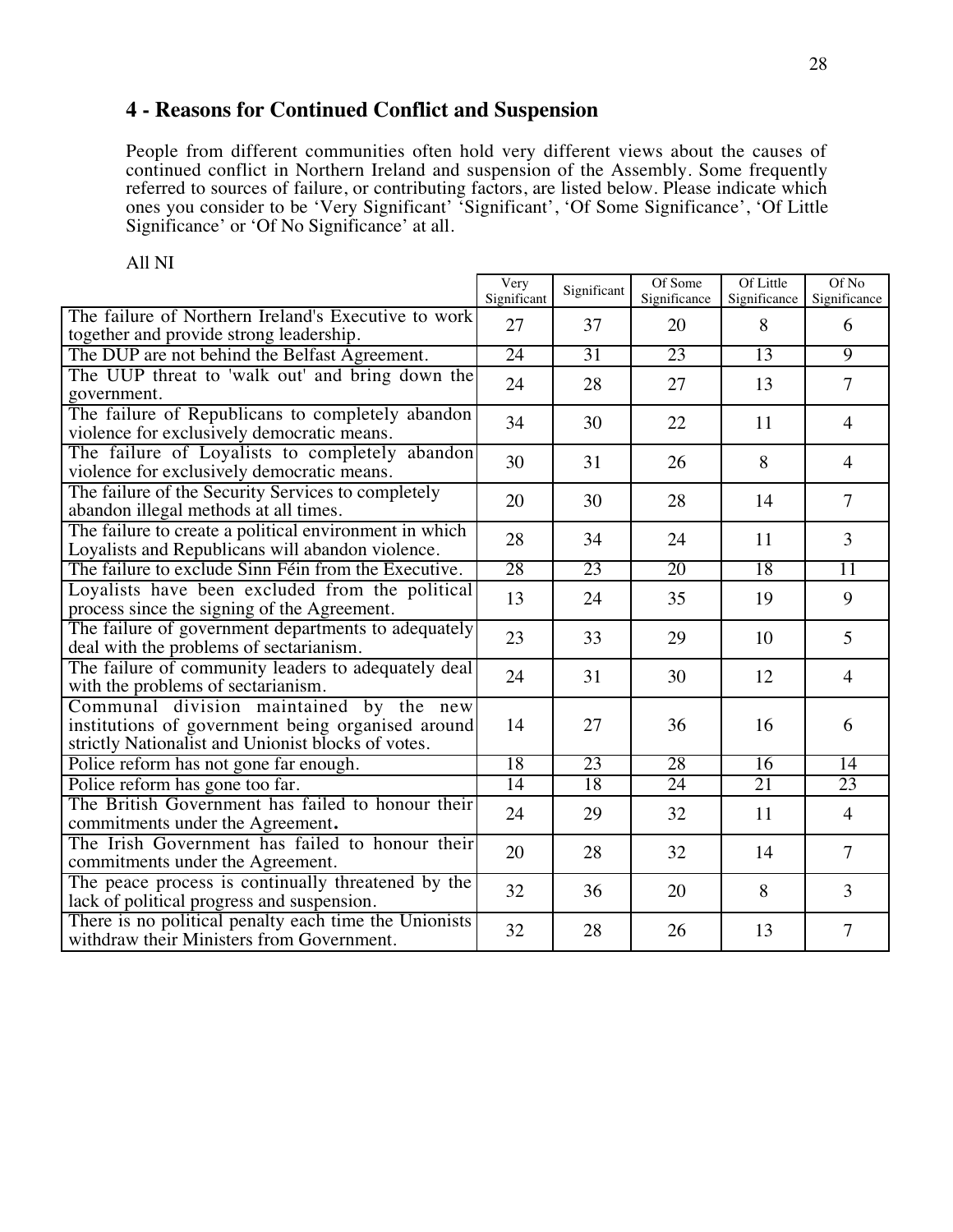#### Protestant

|                                                       | Very            | Significant     | Of Some         | Of Little    | Of No        |
|-------------------------------------------------------|-----------------|-----------------|-----------------|--------------|--------------|
|                                                       | Significant     |                 | Significance    | Significance | Significance |
| The failure of Northern Ireland's Executive.          | 20              | 34              | 26              | Ħ            |              |
| The DUP are not behind the Belfast Agreement.         | 18              | 33              | 26              | 14           | 8            |
| The UUP threat to 'walk out'.                         | 12              | 26              | 34              | 18           | 8            |
| The failure of Republicans to abandon violence.       | 42              | 29              | 17              | 9            | 3            |
| The failure of Loyalists to abandon violence.         | 27              | 27              | 30              | 11           | 5            |
| The Security Services won't abandon illegal methods.  | 13              | 26              | 32              | 17           | 12           |
| The failure of political environment to end violence. | 20              | 31              | 27              | 15           | 6            |
| The failure to exclude Sinn Féin from the Executive.  | $\overline{36}$ | 25              | 21              | 12           | 6            |
| Loyalists excluded from the political process.        | 13              | 25              | $\overline{35}$ | 19           | 8            |
| Government failure to deal with sectarianism.         | 17              | 31              | 33              | 13           | 6            |
| Community leaders failure to deal with sectarianism.  | 17              | 29              | 36              | 12           | 5            |
| Nationalist and Unionist blocks of votes.             | 13              | 28              | 38              | 15           |              |
| Police reform has not gone far enough.                | 12              | 18              | 28              | 22           | 19           |
| Police reform has gone too far.                       | 20              | 21              | 28              | 14           | 16           |
| The British have failed to honour their commitments.  | 22              | $\overline{27}$ | 32              | 15           | 4            |
| The Irish have failed to honour their commitments.    | 21              | 27              | 31              | 14           |              |
| The peace process is threatened by suspension.        | 21              | 36              | 26              | 12           | 4            |
| No political penalty for withdrawing Ministers.       | 14              | 25              | 31              | 19           | 10           |

|                                                       | Very            | Significant | Of Some      | Of Little    | Of No        |
|-------------------------------------------------------|-----------------|-------------|--------------|--------------|--------------|
|                                                       | Significant     |             | Significance | Significance | Significance |
| The failure of Northern Ireland's Executive.          | 36              | 41          | 13           |              |              |
| The DUP are not behind the Belfast Agreement.         | 33              | 28          | 18           | 12           | 8            |
| The UUP threat to 'walk out'.                         | 38              | 32          | 16           | 8            | 4            |
| The failure of Republicans to abandon violence.       | 25              | 31          | 27           | 12           |              |
| The failure of Loyalists to abandon violence.         | 36              | 37          | 20           | 6            |              |
| The Security Services won't abandon illegal methods.  | 29              | 34          | 23           | 10           | 2            |
| The failure of political environment to end violence. | $\overline{37}$ | 36          | 30           |              | 0            |
| The failure to exclude Sinn Féin from the Executive.  | 18              | 21          | 30           | 23           | 18           |
| Loyalists excluded from the political process.        | 12              | 24          | 35           | 18           | 9            |
| Government failure to deal with sectarianism.         | 30              | 36          | 23           |              | 3            |
| Community leaders failure to deal with sectarianism.  | 32              | 32          | 23           | 11           |              |
| Nationalist and Unionist blocks of votes.             | 15              | 27          | 32           | 18           |              |
| Police reform has not gone far enough.                | 25              | 30          | 28           | 9            | 8            |
| Police reform has gone too far.                       | 6               | 16          | 19           | 29           | 30           |
| The British have failed to honour their commitments.  | 27              | 32          | 30           | 8            | 3            |
| The Irish have failed to honour their commitments.    | 18              | 28          | 34           | 14           |              |
| The peace process is threatened by suspension.        | 43              | 36          | 15           | 4            |              |
| No political penalty for withdrawing Ministers.       | 38              | 34          | 20           | 6            | 2            |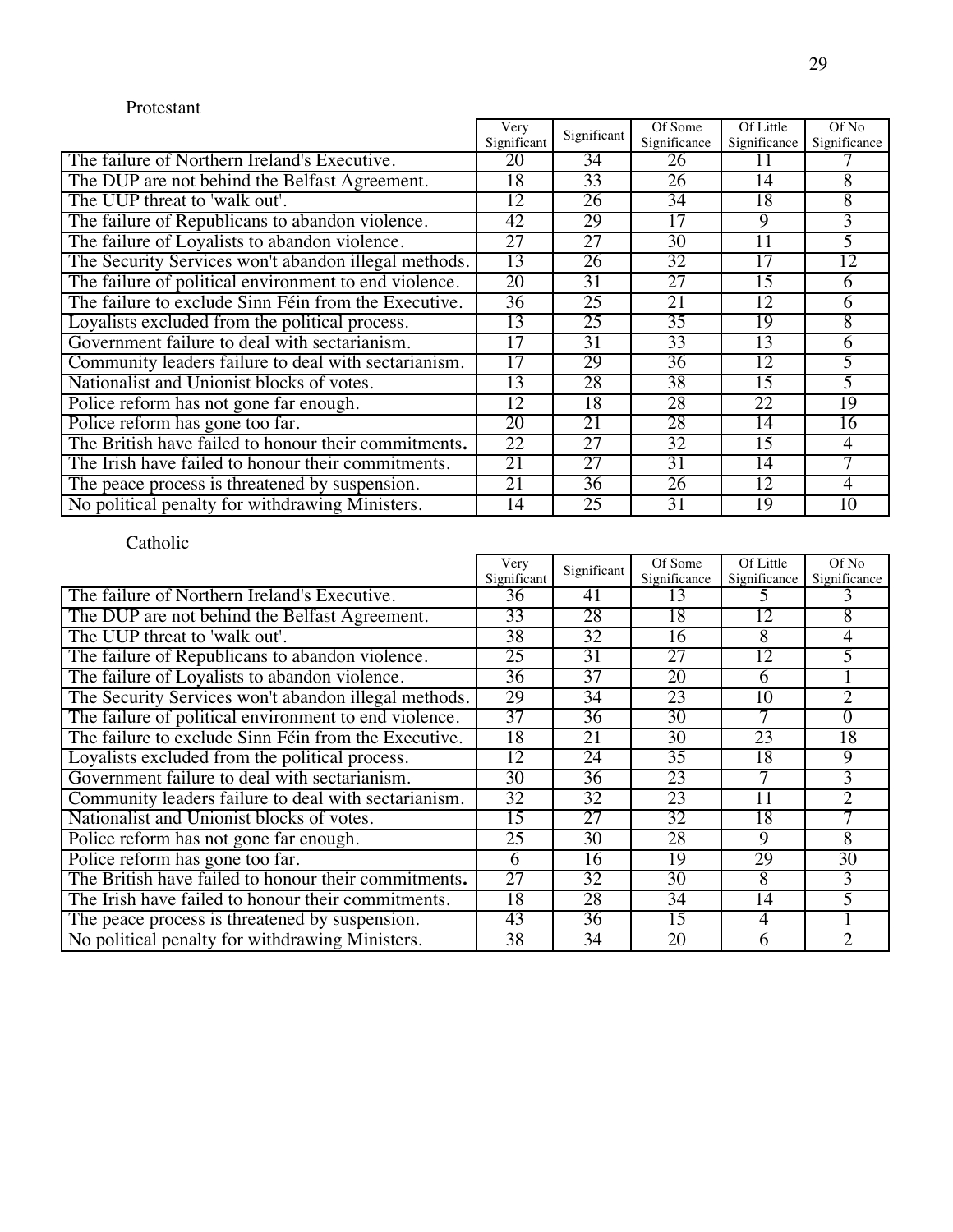|                                                       | Very        | Significant     | Of Some         | Of Little       | Of No        |
|-------------------------------------------------------|-------------|-----------------|-----------------|-----------------|--------------|
|                                                       | Significant |                 | Significance    | Significance    | Significance |
| The failure of Northern Ireland's Executive.          | 26          | 23              | 22              | 17              | 10           |
| The DUP are not behind the Belfast Agreement.         | 24          | 25              | 19              | $\overline{15}$ | 15           |
| The UUP threat to 'walk out'.                         | 13          | 20              | 24              | 29              | 13           |
| The failure of Republicans to abandon violence.       | 47          | 27              | 12              | 10              | 4            |
| The failure of Loyalists to abandon violence.         | 22          | 17              | 33              | 19              | 8            |
| The Security Services won't abandon illegal methods.  | 15          | 17              | 35              | 20              | 13           |
| The failure of political environment to end violence. | 21          | 22              | 29              | 21              | 6            |
| The failure to exclude Sinn Féin from the Executive.  | 47          | 27              | 12              | 6               | 8            |
| Loyalists excluded from the political process.        | 18          | 22              | 29              | 23              | 8            |
| Government failure to deal with sectarianism.         | 20          | 24              | 33              | 17              | h            |
| Community leaders failure to deal with sectarianism.  | 19          | 23              | 35              | 17              |              |
| Nationalist and Unionist blocks of votes.             | 15          | 21              | 36              | 19              | 8            |
| Police reform has not gone far enough.                | 13          | 15              | 26              | 22              | 24           |
| Police reform has gone too far.                       | 29          | 17              | 28              | 13              | 13           |
| The British have failed to honour their commitments.  | 25          | 21              | 28              | 20              | 6            |
| The Irish have failed to honour their commitments.    | 24          | 21              | 24              | 19              | 11           |
| The peace process is threatened by suspension.        | 24          | 25              | 25              | 17              | 8            |
| No political penalty for withdrawing Ministers.       | 15          | $\overline{17}$ | $\overline{27}$ | 25              | 16           |

|                                                       | Very            | Significant     | Of Some         | Of Little       | Of No        |
|-------------------------------------------------------|-----------------|-----------------|-----------------|-----------------|--------------|
|                                                       | Significant     |                 | Significance    | Significance    | Significance |
| The failure of Northern Ireland's Executive.          | ι9              | 42              | 22              | Ħ               | n            |
| The DUP are not behind the Belfast Agreement.         | 17              | 38              | 27              | 14              |              |
| The UUP threat to 'walk out'.                         | 13              | 28              | 38              | 14              |              |
| The failure of Republicans to abandon violence.       | 42              | 27              | 21              | 6               | 2            |
| The failure of Loyalists to abandon violence.         | 32              | 32              | 28              | 5               | 2            |
| The Security Services won't abandon illegal methods.  | 10              | 34              | 31              | $1\overline{5}$ | 9            |
| The failure of political environment to end violence. | 20              | 38              | 28              | 10              | 4            |
| The failure to exclude Sinn Féin from the Executive.  | $\overline{31}$ | 25              | 25              | 13              | 6            |
| Loyalists excluded from the political process.        | 9               | 29              | 39              | 16              | 6            |
| Government failure to deal with sectarianism.         | 16              | $\overline{37}$ | 33              | 11              | 3            |
| Community leaders failure to deal with sectarianism.  | 17              | 36              | 36              | 9               | 2            |
| Nationalist and Unionist blocks of votes.             | 10              | 33              | 42              | $\overline{9}$  | 4            |
| Police reform has not gone far enough.                | 11              | 23              | 27              | 24              | 16           |
| Police reform has gone too far.                       | 17              | 30              | 26              | 14              | 12           |
| The British have failed to honour their commitments.  | 24              | 30              | 33              | 10              | 2            |
| The Irish have failed to honour their commitments.    | 23              | 32              | 31              | 10              |              |
| The peace process is threatened by suspension.        | 20              | 43              | 28              | 8               |              |
| No political penalty for withdrawing Ministers.       | 13              | 26              | $\overline{37}$ | $\overline{17}$ |              |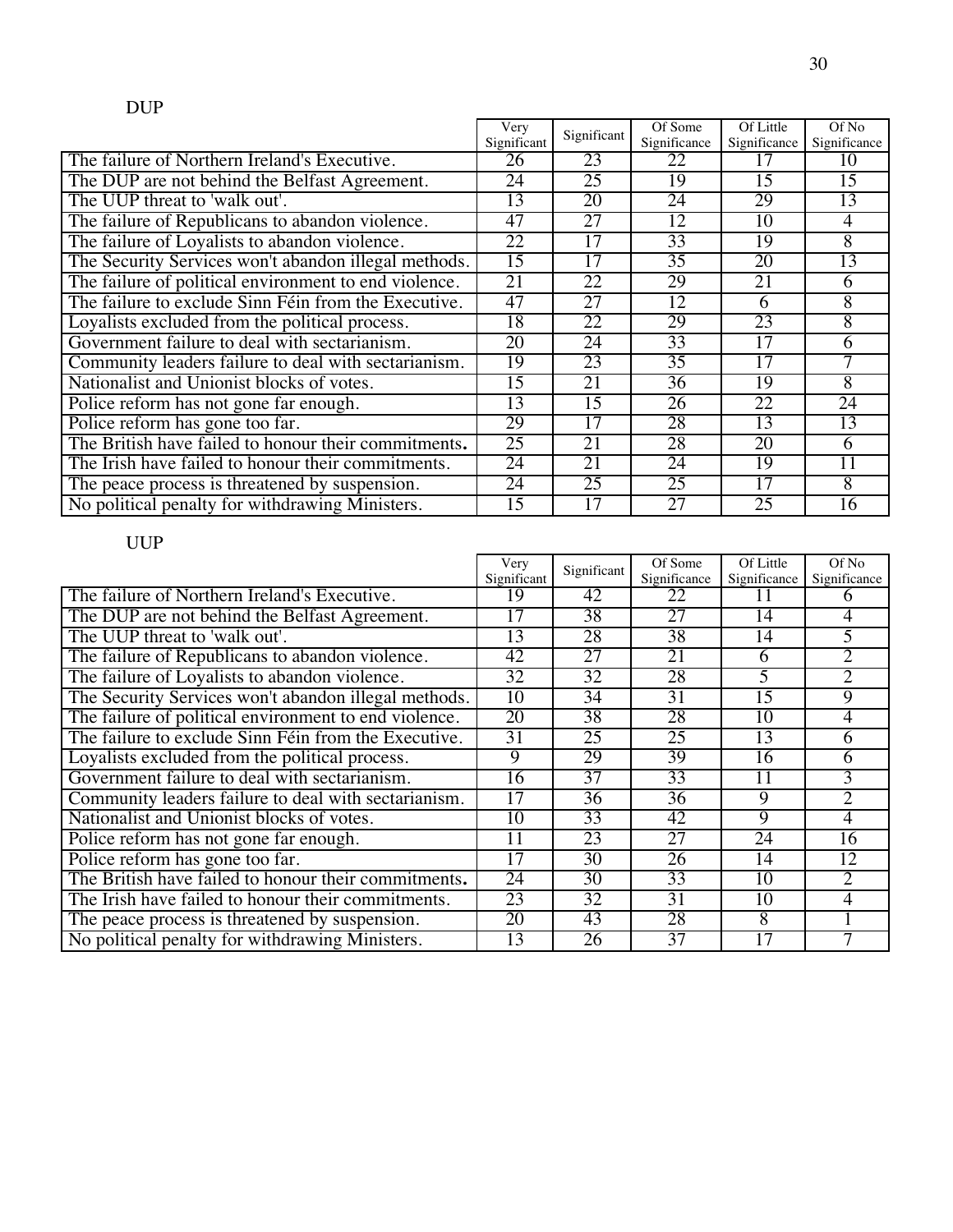|                                                       | Very        | Significant | Of Some      | Of Little    | Of No             |
|-------------------------------------------------------|-------------|-------------|--------------|--------------|-------------------|
|                                                       | Significant |             | Significance | Significance | Significance      |
| The failure of Northern Ireland's Executive.          | 12          | 29          | 41           | $\mathbf{U}$ | 18                |
| The DUP are not behind the Belfast Agreement.         | 6           | 6           | 53           | 29           | h                 |
| The UUP threat to 'walk out'.                         | $\theta$    | 18          | 53           | 18           | 6                 |
| The failure of Republicans to abandon violence.       | 53          | 18          | 12           | 12           | 6                 |
| The failure of Loyalists to abandon violence.         | 6           | 29          | 35           | 18           | h                 |
| The Security Services won't abandon illegal methods.  | 18          | 24          | 29           | 18           | 12                |
| The failure of political environment to end violence. | 6           | 35          | 35           | 18           | 0                 |
| The failure to exclude Sinn Féin from the Executive.  | 65          | $\Omega$    | 29           | 6            | 0                 |
| Loyalists excluded from the political process.        | 29          | 18          | 24           | 29           | 0                 |
| Government failure to deal with sectarianism.         | 6           | 35          | 35           | 12           | 12                |
| Community leaders failure to deal with sectarianism.  | 6           | 29          | 41           | 24           | $\mathbf{\Omega}$ |
| Nationalist and Unionist blocks of votes.             | 6           | 35          | 41           | 18           | 0                 |
| Police reform has not gone far enough.                | 0           | 29          | 41           | 18           | 12                |
| Police reform has gone too far.                       | 18          | 18          | 24           | 12           | 29                |
| The British have failed to honour their commitments.  | 24          | 29          | 12           | 24           | 6                 |
| The Irish have failed to honour their commitments.    | 29          | 24          | 18           | 24           | 6                 |
| The peace process is threatened by suspension.        | 24          | 29          | 24           | 18           | 0                 |
| No political penalty for withdrawing Ministers.       | 12          | 35          | 35           | 18           | 0                 |

# Alliance

|                                                       | Very<br>Significant |                 | Of Some      | Of Little    | Of No        |
|-------------------------------------------------------|---------------------|-----------------|--------------|--------------|--------------|
|                                                       | Significant         |                 | Significance | Significance | Significance |
| The failure of Northern Ireland's Executive.          | 40                  | 40              |              |              |              |
| The DUP are not behind the Belfast Agreement.         | 32                  | 36              | 28           |              | 4            |
| The UUP threat to 'walk out'.                         | 20                  | 48              | 16           | 8            | 8            |
| The failure of Republicans to abandon violence.       | 56                  | 28              | 8            | 4            | 4            |
| The failure of Loyalists to abandon violence.         | 56                  | 28              | 16           | 0            | 0            |
| The Security Services won't abandon illegal methods.  | 12                  | 24              | 32           | 16           | 12           |
| The failure of political environment to end violence. | 32                  | 40              | 16           | 8            | 4            |
| The failure to exclude Sinn Féin from the Executive.  | 28                  | 24              | 28           | 16           | 4            |
| Loyalists excluded from the political process.        | 20                  | 8               | 28           | 32           | 12           |
| Government failure to deal with sectarianism.         | 36                  | 40              | 16           | 8            |              |
| Community leaders failure to deal with sectarianism.  | 32                  | 36              | 28           | $\Omega$     |              |
| Nationalist and Unionist blocks of votes.             | 16                  | $\overline{32}$ | 40           | 12           |              |
| Police reform has not gone far enough.                | 24                  | 16              | 36           | 20           | 4            |
| Police reform has gone too far.                       | 16                  | 20              | 12           | 32           | 20           |
| The British have failed to honour their commitments.  | 12                  | 36              | 32           | 16           | 4            |
| The Irish have failed to honour their commitments.    | 16                  | 24              | 36           | 16           | 8            |
| The peace process is threatened by suspension.        | 36                  | 44              | 12           | 4            | 4            |
| No political penalty for withdrawing Ministers.       | 36                  | 36              | 16           | 12           | 0            |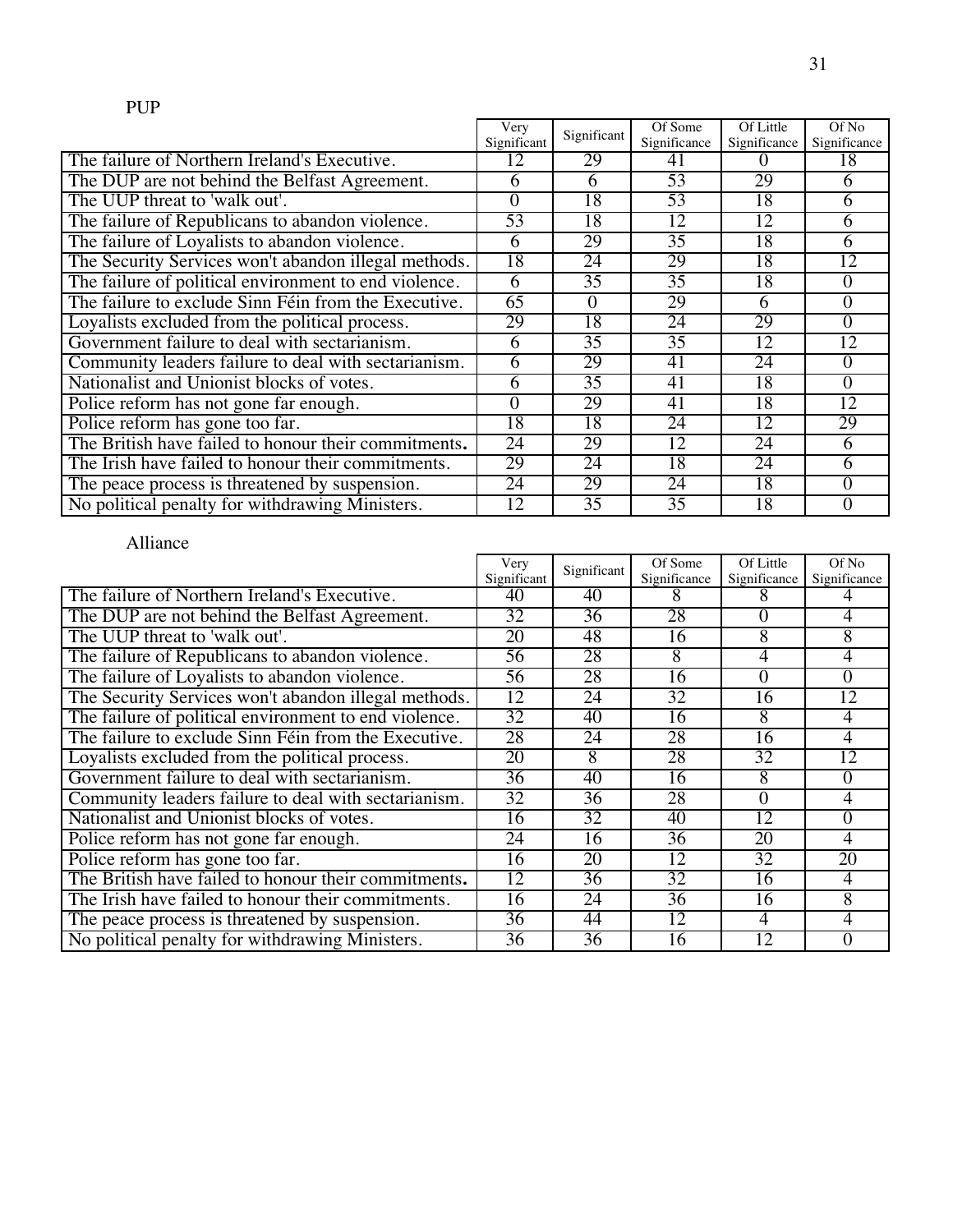|                                                       | Very<br>Significant |    | Of Some      | Of Little       | Of No                       |
|-------------------------------------------------------|---------------------|----|--------------|-----------------|-----------------------------|
|                                                       | Significant         |    | Significance | Significance    | Significance                |
| The failure of Northern Ireland's Executive.          | 35                  | 46 | 12           |                 |                             |
| The DUP are not behind the Belfast Agreement.         | 36                  | 31 | 18           |                 | 8                           |
| The UUP threat to 'walk out'.                         | 37                  | 38 | 15           | 6               | 4                           |
| The failure of Republicans to abandon violence.       | 28                  | 43 | 18           | 8               | 3                           |
| The failure of Loyalists to abandon violence.         | 36                  | 46 | 15           | 2               | 3                           |
| The Security Services won't abandon illegal methods.  | 27                  | 40 | 23           | 6               | 3                           |
| The failure of political environment to end violence. | $\overline{36}$     | 38 | 20           | 6               | 0                           |
| The failure to exclude Sinn Féin from the Executive.  | 20                  | 29 | 23           | 13              | 15                          |
| Loyalists excluded from the political process.        | 10                  | 29 | 37           | 11              | 13                          |
| Government failure to deal with sectarianism.         | 27                  | 43 | 23           | 3               | 4                           |
| Community leaders failure to deal with sectarianism.  | 28                  | 40 | 20           | 10              | 2                           |
| Nationalist and Unionist blocks of votes.             | 13                  | 34 | 34           | 13              | 6                           |
| Police reform has not gone far enough.                | 23                  | 32 | 31           | 5               | 8                           |
| Police reform has gone too far.                       | 9                   | 25 | 17           | 20              | 28                          |
| The British have failed to honour their commitments.  | 19                  | 38 | 34           | 5               |                             |
| The Irish have failed to honour their commitments.    | 13                  | 32 | 34           | $1\overline{3}$ | 8                           |
| The peace process is threatened by suspension.        | 42                  | 40 | 14           | 2               | $\mathcal{D}_{\mathcal{L}}$ |
| No political penalty for withdrawing Ministers.       | 36                  | 39 | 19           | 3               |                             |

|                                                       | Very            | Significant     | Of Some      | Of Little    | Of No           |
|-------------------------------------------------------|-----------------|-----------------|--------------|--------------|-----------------|
|                                                       | Significant     |                 | Significance | Significance | Significance    |
| The failure of Northern Ireland's Executive.          | 40              | 37              | 14           | C.           | 3               |
| The DUP are not behind the Belfast Agreement.         | 31              | 20              | 18           | 18           |                 |
| The UUP threat to 'walk out'.                         | 44              | 30              | 12           | 8            | 5               |
| The failure of Republicans to abandon violence.       | 18              | 16              | 38           | 20           | 8               |
| The failure of Loyalists to abandon violence.         | 35              | 26              | 30           | 8            | 2               |
| The Security Services won't abandon illegal methods.  | $\overline{35}$ | 31              | 22           | 10           | 2.              |
| The failure of political environment to end violence. | 41              | 31              | 18           | 9            |                 |
| The failure to exclude Sinn Féin from the Executive.  | 13              | 14              | 16           | 29           | $\overline{27}$ |
| Loyalists excluded from the political process.        | 15              | 20              | 35           | 22           | 9               |
| Government failure to deal with sectarianism.         | 36              | 30              | 23           | 9            | 2               |
| Community leaders failure to deal with sectarianism.  | 38              | 26              | 22           | 11           | 3               |
| Nationalist and Unionist blocks of votes.             | 20              | 22              | 24           | 26           | 8               |
| Police reform has not gone far enough.                | $\overline{34}$ | $\overline{27}$ | 21           | 10           | 8               |
| Police reform has gone too far.                       | 3               | 5               | 20           | 35           | 34              |
| The British have failed to honour their commitments.  | 38              | $\overline{35}$ | 23           | 2            | 2               |
| The Irish have failed to honour their commitments.    | 24              | 28              | 31           | 13           | 3               |
| The peace process is threatened by suspension.        | 48              | 32              | 12           | 8            |                 |
| No political penalty for withdrawing Ministers.       | 42              | 28              | 17           | 10           | 3               |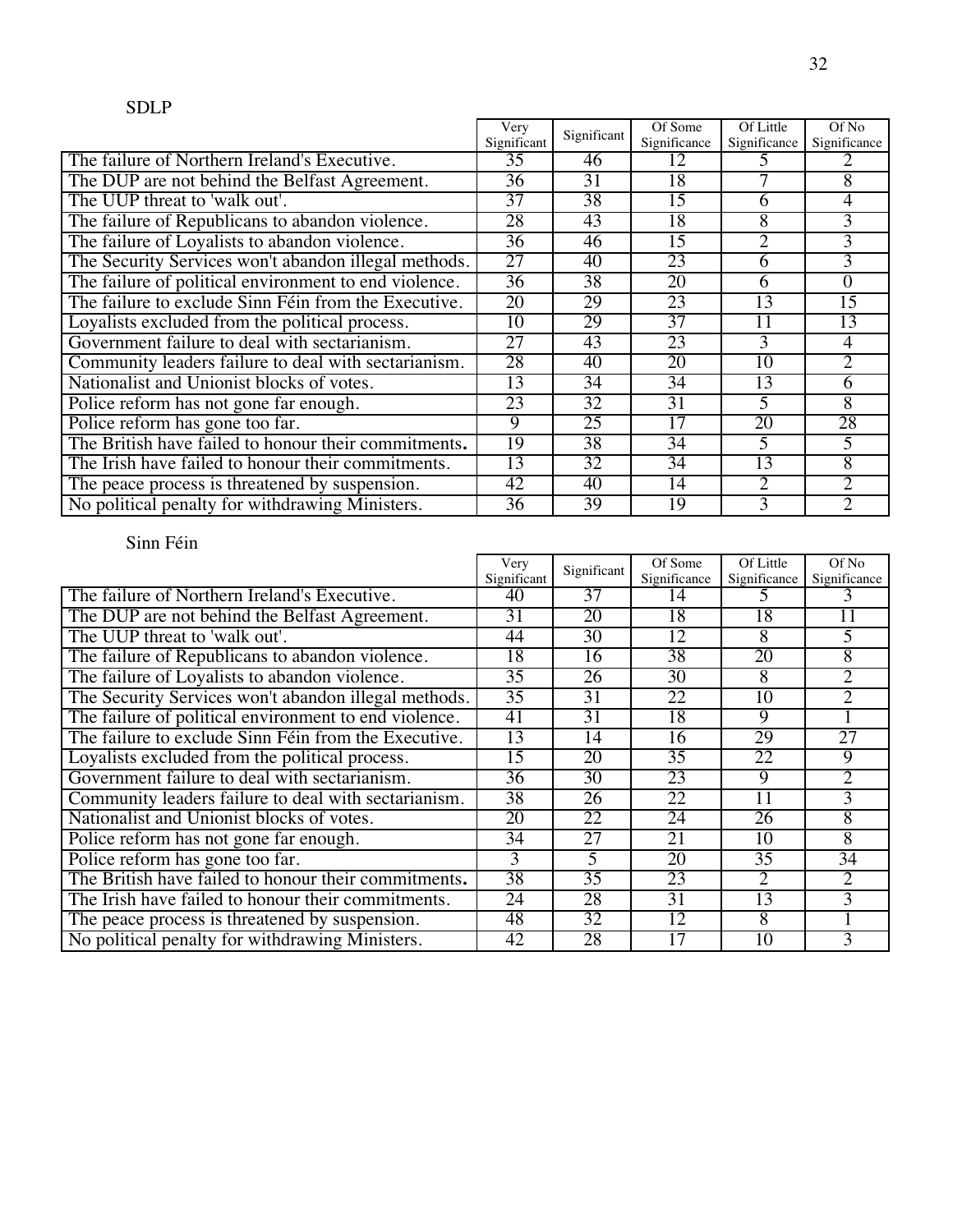## **5 - The Future of the Peace Process and Political Development**

I would now like to ask you some questions about the future of the peace process and political development in Northern Ireland.

For each part of the proposals and statements you will be asked to indicate which ones you consider to be 'Essential', 'Desirable', 'Acceptable', 'Tolerable' or 'Unacceptable'.

For the purposes of these questions the meaning of 'Essential', 'Desirable', 'Acceptable', 'Tolerable' and 'Unacceptable' are outlined on this card:

#### **SHOWCARD 9**

**'Essential'** - You believe this is a necessary part of the peace process if it is to be successful and that it should be fully implemented.

**'Desirable'** - This is not what you would consider to be 'Essential', but you think it, or something very similar to it, is a good idea and should be put into practice.

**'Acceptable'** - This is not what you would consider to be 'Desirable', if you were given a choice, but you could certainly 'live with it'.

**'Tolerable'** - This is not what you want. But, as part of a successful peace process, you would be willing to put up with it.

**'Unacceptable'** - This is completely unacceptable. You would not accept it, even as part of a successful peace process.

**You may use each of the terms 'Essential', 'Desirable', 'Acceptable', 'Tolerable' and 'Unacceptable' as many times as you wish in each question.**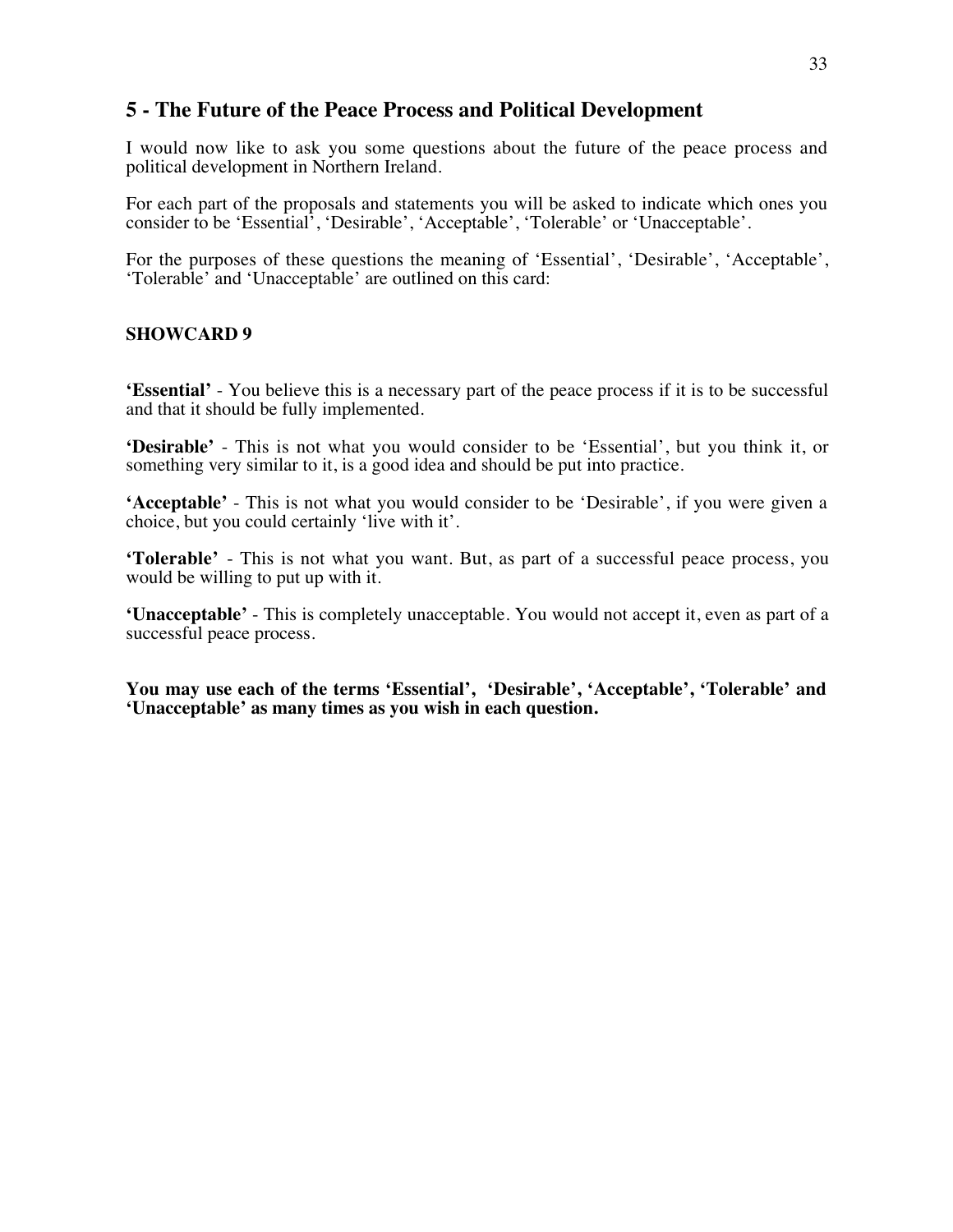## **5.1 Steps Towards a Lasting Peace and Political Stability**

People from different communities often hold very different views about the steps that need to be taken in order to secure a lasting peace and political stability in Northern Ireland. Some frequently referred to solutions are listed below. Please indicate which ones you consider to be 'Essential', 'Desirable', 'Acceptable', 'Tolerable' or 'Unacceptable'.

#### **With regard to the Belfast Agreement and institutional stability:**

All NI

|                                                                                                                                                | Essential | Desirable | Acceptable |    | Tolerable   Unacceptable |
|------------------------------------------------------------------------------------------------------------------------------------------------|-----------|-----------|------------|----|--------------------------|
| Fully implement all aspects of the Belfast<br>Agreement.                                                                                       | 33        | 22        |            |    | 16                       |
| The Implementation Committee should<br>report regularly to the people of Northern<br>Ireland.                                                  | 34        | 27        | 20         | 11 |                          |
| All Assembly parties should make a<br>commitment to the stability of all the<br>institutions and exclusively democratic and<br>peaceful means. | 40        | 25        | 19         | 10 | h                        |

All NI

| The Government and Parties should<br><b>clearly say when a party can be excluded</b> Essential Desirable Acceptable Tolerable Unacceptable<br>from the Executive for: |    |    |  |  |
|-----------------------------------------------------------------------------------------------------------------------------------------------------------------------|----|----|--|--|
| Threatening the stability of the institutions.                                                                                                                        | 38 | 30 |  |  |
| Not adhering to exclusively democratic<br>and peaceful means.                                                                                                         | 39 | 27 |  |  |

Protestant

|                                        | Essential |  | Desirable   Acceptable   Tolerable   Unacceptable |
|----------------------------------------|-----------|--|---------------------------------------------------|
| Fully implement the Belfast Agreement. |           |  |                                                   |
| Implementation Committee reports.      |           |  |                                                   |
| Commitment to stability and peace.     |           |  |                                                   |
| Exclusion for threatening stability.   |           |  |                                                   |
| Exclusion for non-peaceful means.      |           |  |                                                   |

|                                             | Essential | Desirable | Acceptable | Tolerable   Unacceptable |
|---------------------------------------------|-----------|-----------|------------|--------------------------|
| Fully implement the Belfast Agreement.      |           |           |            |                          |
| Implementation Committee reports.           |           |           |            |                          |
| Commitment to stability and peace.          |           |           |            |                          |
| <b>Exclusion</b> for threatening stability. |           |           |            |                          |
| Exclusion for non-peaceful means.           |           |           |            |                          |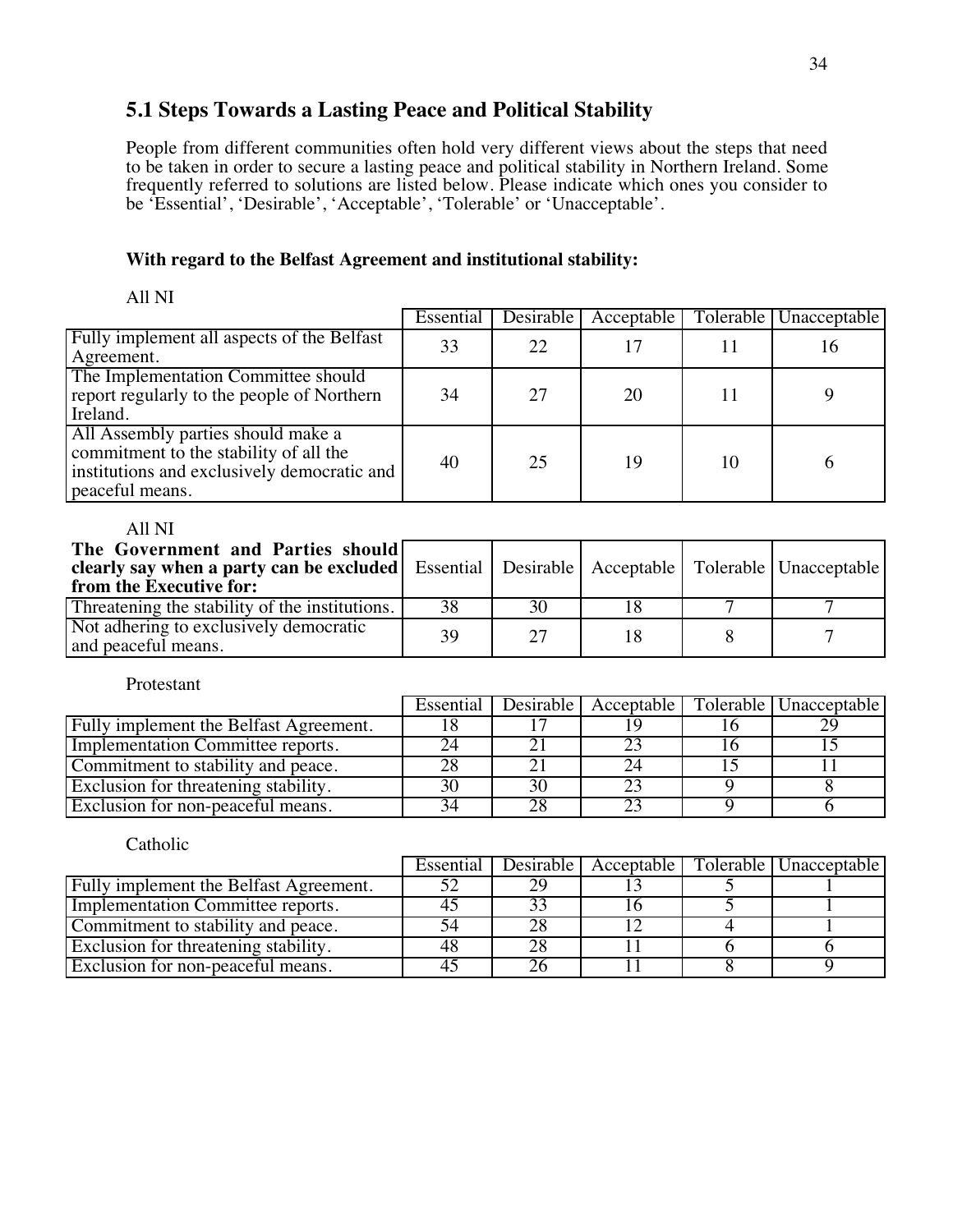## DUP

|                                        |    |  | Essential   Desirable   Acceptable   Tolerable   Unacceptable |
|----------------------------------------|----|--|---------------------------------------------------------------|
| Fully implement the Belfast Agreement. |    |  | NU                                                            |
| Implementation Committee reports.      |    |  |                                                               |
| Commitment to stability and peace.     |    |  |                                                               |
| Exclusion for threatening stability.   |    |  |                                                               |
| Exclusion for non-peaceful means.      | 34 |  |                                                               |

## UUP

|                                             | Essential | Desirable | Acceptable | Tolerable   Unacceptable |
|---------------------------------------------|-----------|-----------|------------|--------------------------|
| Fully implement the Belfast Agreement.      |           |           |            |                          |
| Implementation Committee reports.           | 29        |           |            |                          |
| Commitment to stability and peace.          |           |           |            |                          |
| <b>Exclusion</b> for threatening stability. |           |           |            |                          |
| <b>Exclusion</b> for non-peaceful means.    |           |           |            |                          |

## PUP

|                                        | Essential |    | Desirable   Acceptable | Tolerable   Unacceptable |
|----------------------------------------|-----------|----|------------------------|--------------------------|
| Fully implement the Belfast Agreement. |           |    |                        |                          |
| Implementation Committee reports.      |           |    | 29                     |                          |
| Commitment to stability and peace.     |           |    |                        |                          |
| Exclusion for threatening stability.   |           |    |                        |                          |
| Exclusion for non-peaceful means.      |           | 29 |                        |                          |

## Alliance

|                                        | Essential |  | Desirable   Acceptable   Tolerable   Unacceptable |
|----------------------------------------|-----------|--|---------------------------------------------------|
| Fully implement the Belfast Agreement. | 48        |  |                                                   |
| Implementation Committee reports.      |           |  |                                                   |
| Commitment to stability and peace.     |           |  |                                                   |
| Exclusion for threatening stability.   | 60        |  |                                                   |
| Exclusion for non-peaceful means.      |           |  |                                                   |

## SDLP

|                                        |  |  | Essential   Desirable   Acceptable   Tolerable   Unacceptable |
|----------------------------------------|--|--|---------------------------------------------------------------|
| Fully implement the Belfast Agreement. |  |  |                                                               |
| Implementation Committee reports.      |  |  |                                                               |
| Commitment to stability and peace.     |  |  |                                                               |
| Exclusion for threatening stability.   |  |  |                                                               |
| Exclusion for non-peaceful means.      |  |  |                                                               |

|                                             | Essential | Desirable l |  | Acceptable   Tolerable   Unacceptable |
|---------------------------------------------|-----------|-------------|--|---------------------------------------|
| Fully implement the Belfast Agreement.      |           |             |  |                                       |
| Implementation Committee reports.           |           |             |  |                                       |
| Commitment to stability and peace.          |           |             |  |                                       |
| <b>Exclusion</b> for threatening stability. |           |             |  |                                       |
| <b>Exclusion</b> for non-peaceful means.    | 30        |             |  |                                       |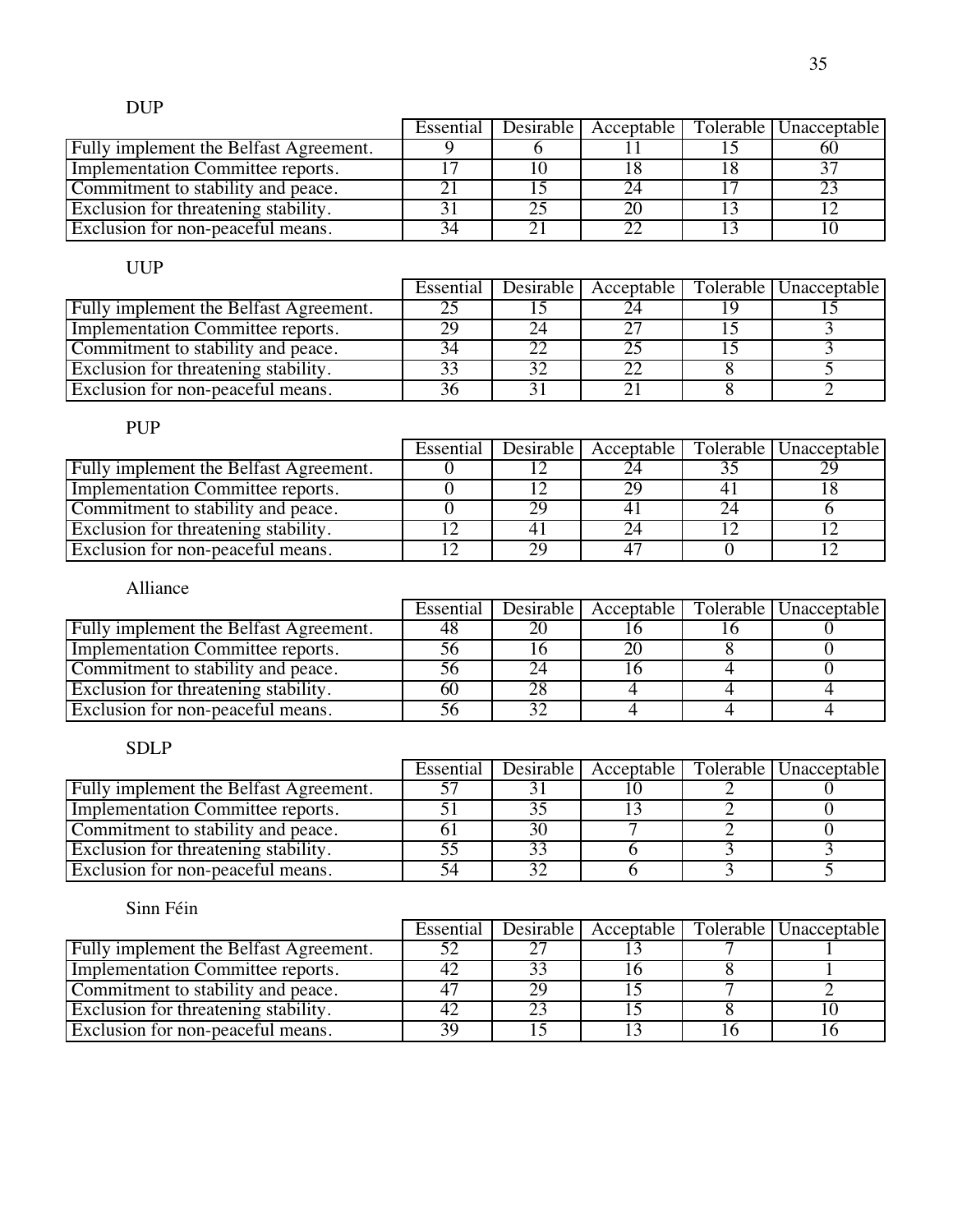# **With regard to inclusive government and political stability:**

|                                                                                                           | Essential | Desirable | Acceptable | Tolerable | Unacceptable |
|-----------------------------------------------------------------------------------------------------------|-----------|-----------|------------|-----------|--------------|
| Make appropriate changes to the Belfast<br>Agreement to ensure political stability.                       | 27        | 26        | 21         | 10        | 16           |
| Voting should not be exclusively organised<br>around Unionist and Nationalist blocks.                     | 17        | 22        | 34         | 14        | 12           |
| Some Ministerial and senior Committee<br>posts should be rotated between the smaller<br>Assembly parties. | 17        | 24        | 32         | 12        | 14           |
| Policies should be put in place to increase<br>the representation of women in<br>government.              | 22        | 28        | 28         | 16        |              |
| Or make no changes to the Belfast<br>Agreement at all.                                                    | 18        | 19        | 20         | 17        | 25           |

#### All NI

## Protestant

|                                           | Essential | Desirable | Acceptable | Tolerable   Unacceptable |
|-------------------------------------------|-----------|-----------|------------|--------------------------|
| Change the Agreement to ensure stability. |           |           |            |                          |
| Not just Unionist and Nationalist votes.  |           |           | 38         |                          |
| Some senior posts for smaller parties.    |           |           |            |                          |
| Policies to increase women in government. |           |           |            |                          |
| No changes to the Belfast Agreement.      |           |           |            |                          |

|                                           | Essential | Desirable | Acceptable | Tolerable   Unacceptable |
|-------------------------------------------|-----------|-----------|------------|--------------------------|
| Change the Agreement to ensure stability. |           |           |            |                          |
| Not just Unionist and Nationalist votes.  |           |           | 30         |                          |
| Some senior posts for smaller parties.    |           |           | 29         |                          |
| Policies to increase women in government. |           |           |            |                          |
| No changes to the Belfast Agreement.      |           |           |            |                          |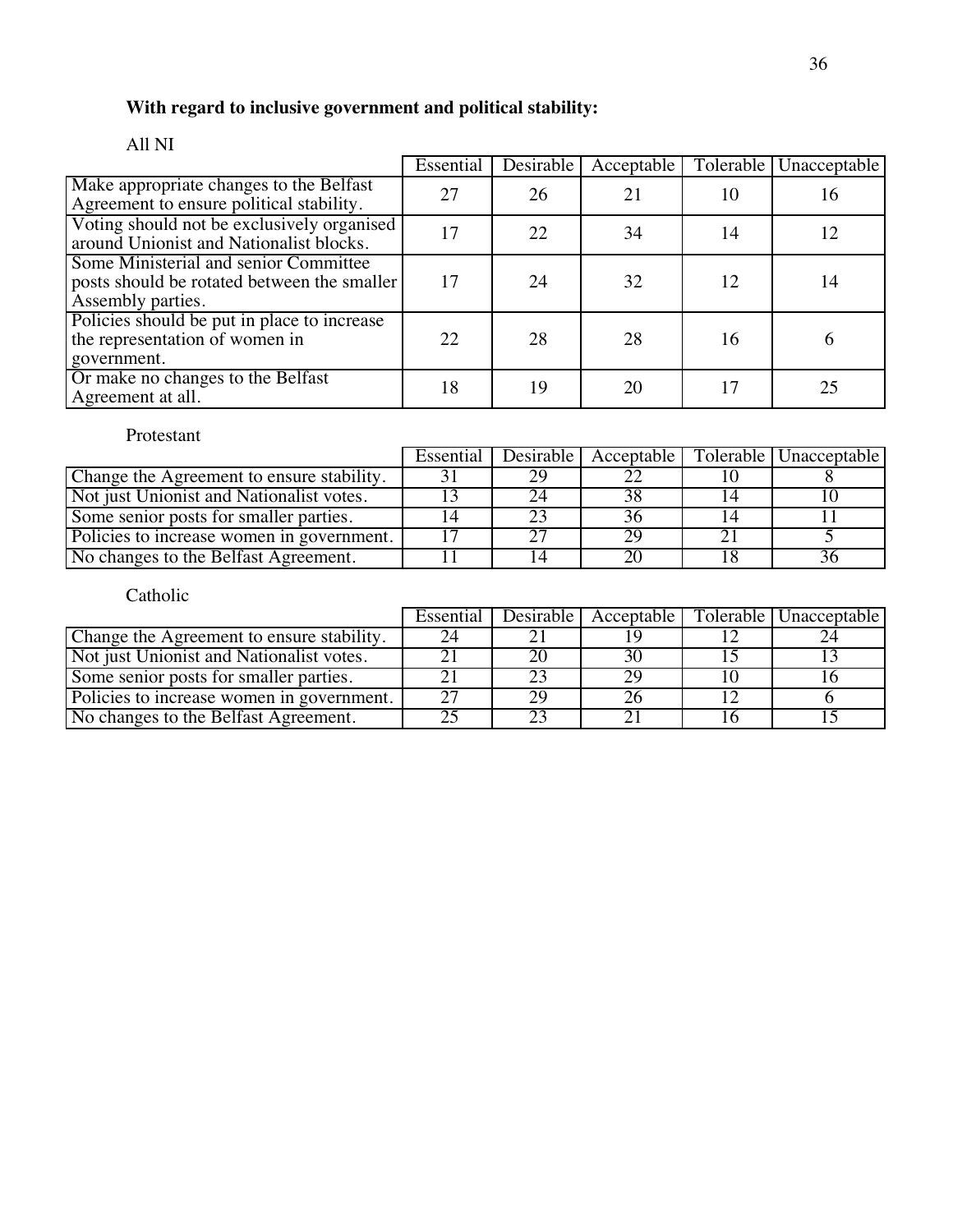|                                           | Essential | Desirable | Acceptable |    | Tolerable   Unacceptable |
|-------------------------------------------|-----------|-----------|------------|----|--------------------------|
| Change the Agreement to ensure stability. | 42        |           |            |    |                          |
| Not just Unionist and Nationalist votes.  |           |           |            |    |                          |
| Some senior posts for smaller parties.    |           |           |            | 22 |                          |
| Policies to increase women in government. | 20        |           |            | 24 |                          |
| No changes to the Belfast Agreement.      |           |           |            |    |                          |

|                                           | Essential | Desirable | Acceptable | Tolerable   Unacceptable |
|-------------------------------------------|-----------|-----------|------------|--------------------------|
| Change the Agreement to ensure stability. |           |           |            |                          |
| Not just Unionist and Nationalist votes.  |           |           |            |                          |
| Some senior posts for smaller parties.    |           |           |            |                          |
| Policies to increase women in government. |           |           |            |                          |
| No changes to the Belfast Agreement.      |           |           |            |                          |

## PUP

|                                           | Essential | Desirable |  | Acceptable   Tolerable   Unacceptable |
|-------------------------------------------|-----------|-----------|--|---------------------------------------|
| Change the Agreement to ensure stability. |           |           |  |                                       |
| Not just Unionist and Nationalist votes.  |           |           |  |                                       |
| Some senior posts for smaller parties.    |           |           |  |                                       |
| Policies to increase women in government. |           |           |  |                                       |
| No changes to the Belfast Agreement.      |           |           |  |                                       |

## Alliance

|                                           | Essential | Desirable l | Acceptable | Tolerable   Unacceptable |
|-------------------------------------------|-----------|-------------|------------|--------------------------|
| Change the Agreement to ensure stability. |           | 4U          |            |                          |
| Not just Unionist and Nationalist votes.  |           |             |            |                          |
| Some senior posts for smaller parties.    |           | 40          | 74         |                          |
| Policies to increase women in government. |           |             |            |                          |
| No changes to the Belfast Agreement.      |           |             |            |                          |

## SDLP

|                                           | Essential |  | Desirable   Acceptable   Tolerable   Unacceptable |
|-------------------------------------------|-----------|--|---------------------------------------------------|
| Change the Agreement to ensure stability. |           |  |                                                   |
| Not just Unionist and Nationalist votes.  |           |  |                                                   |
| Some senior posts for smaller parties.    |           |  |                                                   |
| Policies to increase women in government. |           |  |                                                   |
| No changes to the Belfast Agreement.      |           |  |                                                   |

|                                           | Essential | Desirable I |  | Acceptable   Tolerable   Unacceptable |
|-------------------------------------------|-----------|-------------|--|---------------------------------------|
| Change the Agreement to ensure stability. |           |             |  |                                       |
| Not just Unionist and Nationalist votes.  |           |             |  |                                       |
| Some senior posts for smaller parties.    |           |             |  |                                       |
| Policies to increase women in government. |           |             |  |                                       |
| No changes to the Belfast Agreement.      |           |             |  |                                       |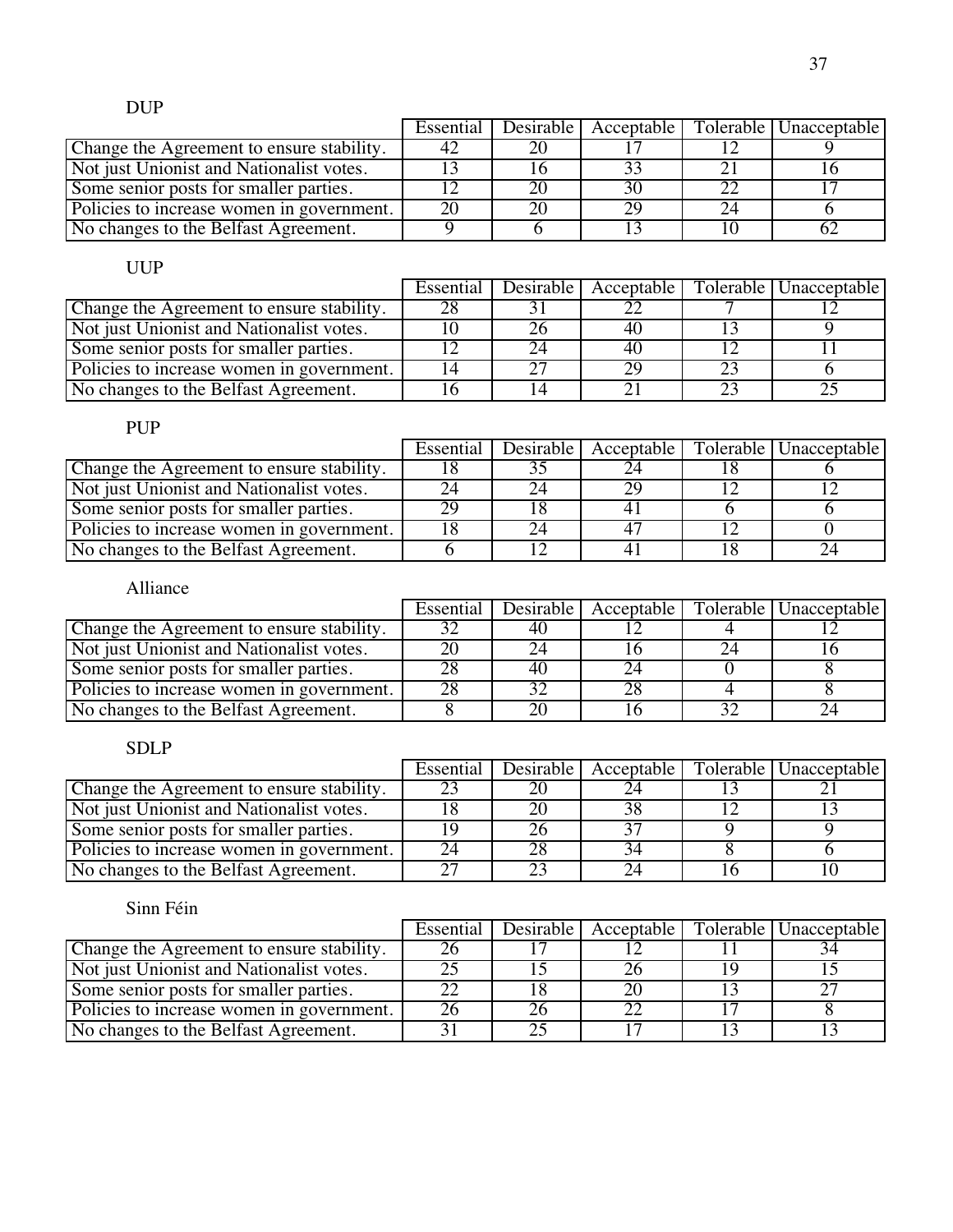## **With regard to community affairs:**

## All NI

|                                                                                                                            |    | Essential Desirable | Acceptable | Tolerable Unacceptable |
|----------------------------------------------------------------------------------------------------------------------------|----|---------------------|------------|------------------------|
| <b>Establish an Assembly Committee to</b><br>monitor the management of community<br>relations, equality and Human Rights.  | 28 | 34                  | 25         |                        |
| All government policies should be<br>screened for their impact on community<br>divisions.                                  | 31 | 36                  |            |                        |
| It should be the duty of all government<br>departments and agencies to provide<br>opportunities for community integration. | 33 | 35                  | 22         |                        |

Protestant

|                                            | Essential | Desirable I | Acceptable I | Tolerable   Unacceptable |
|--------------------------------------------|-----------|-------------|--------------|--------------------------|
| Community Affairs Committee.               |           |             |              |                          |
| Policies screened for community divisions. |           |             |              |                          |
| Opportunities for community integration.   |           |             |              |                          |

|                                            | Essential |  | Desirable Acceptable   Tolerable   Unacceptable |
|--------------------------------------------|-----------|--|-------------------------------------------------|
| Community Affairs Committee.               |           |  |                                                 |
| Policies screened for community divisions. | -40       |  |                                                 |
| Opportunities for community integration.   | 44        |  |                                                 |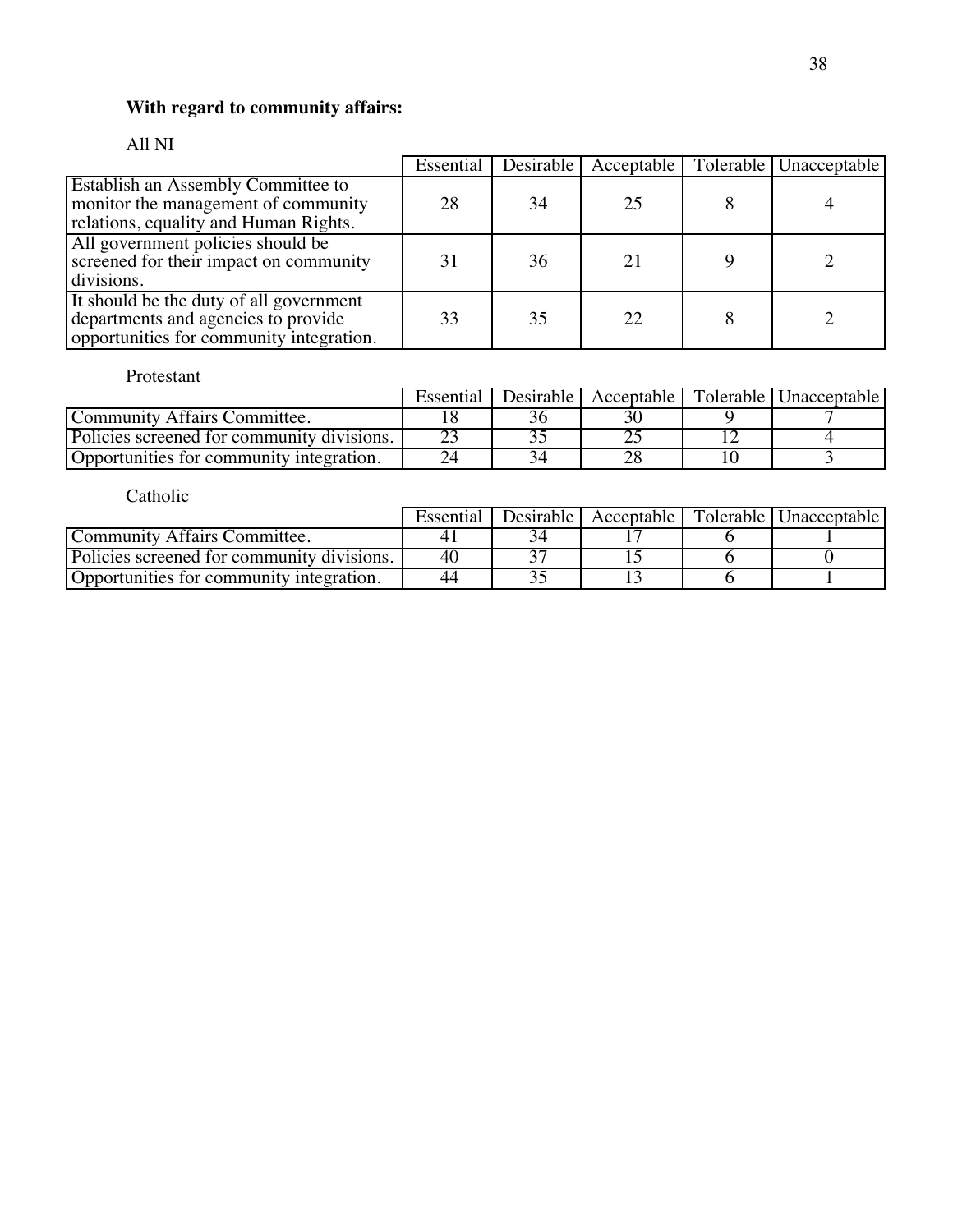DUP

|                                            | Essential | Desirable | Acceptable | Tolerable | Unacceptable |
|--------------------------------------------|-----------|-----------|------------|-----------|--------------|
| <b>Community Affairs Committee.</b>        |           | ∠∠        |            |           |              |
| Policies screened for community divisions. |           | ∼         |            |           |              |
| Opportunities for community integration.   |           | ~~        |            |           |              |

## UUP

|                                            | Essential | Desirable I | Acceptable I | Tolerable L | Unacceptable |
|--------------------------------------------|-----------|-------------|--------------|-------------|--------------|
| Community Affairs Committee.               |           |             |              |             |              |
| Policies screened for community divisions. |           |             |              |             |              |
| Opportunities for community integration.   |           |             |              |             |              |

## PUP

|                                            | Essential | Desirable I | Acceptable | Tolerable   Unacceptable |
|--------------------------------------------|-----------|-------------|------------|--------------------------|
| Community Affairs Committee.               |           |             |            |                          |
| Policies screened for community divisions. |           |             |            |                          |
| Opportunities for community integration.   |           |             |            |                          |

| Alliance                                   |           |                        |                          |
|--------------------------------------------|-----------|------------------------|--------------------------|
|                                            | Essential | Desirable   Acceptable | Tolerable   Unacceptable |
| Community Affairs Committee.               | 40        |                        |                          |
| Policies screened for community divisions. | 44        |                        |                          |
| Opportunities for community integration.   |           |                        |                          |

## SDLP

|                                            | Essential      | Desirable I | Acceptable | Tolerable   Unacceptable |
|--------------------------------------------|----------------|-------------|------------|--------------------------|
| Community Affairs Committee.               | $\overline{4}$ |             |            |                          |
| Policies screened for community divisions. | 44             |             |            |                          |
| Opportunities for community integration.   | 4              |             |            |                          |

|                                            | Essential | Desirable L | Acceptable I | Tolerable   Unacceptable |
|--------------------------------------------|-----------|-------------|--------------|--------------------------|
| Community Affairs Committee.               |           |             |              |                          |
| Policies screened for community divisions. |           |             |              |                          |
| Opportunities for community integration.   |           |             |              |                          |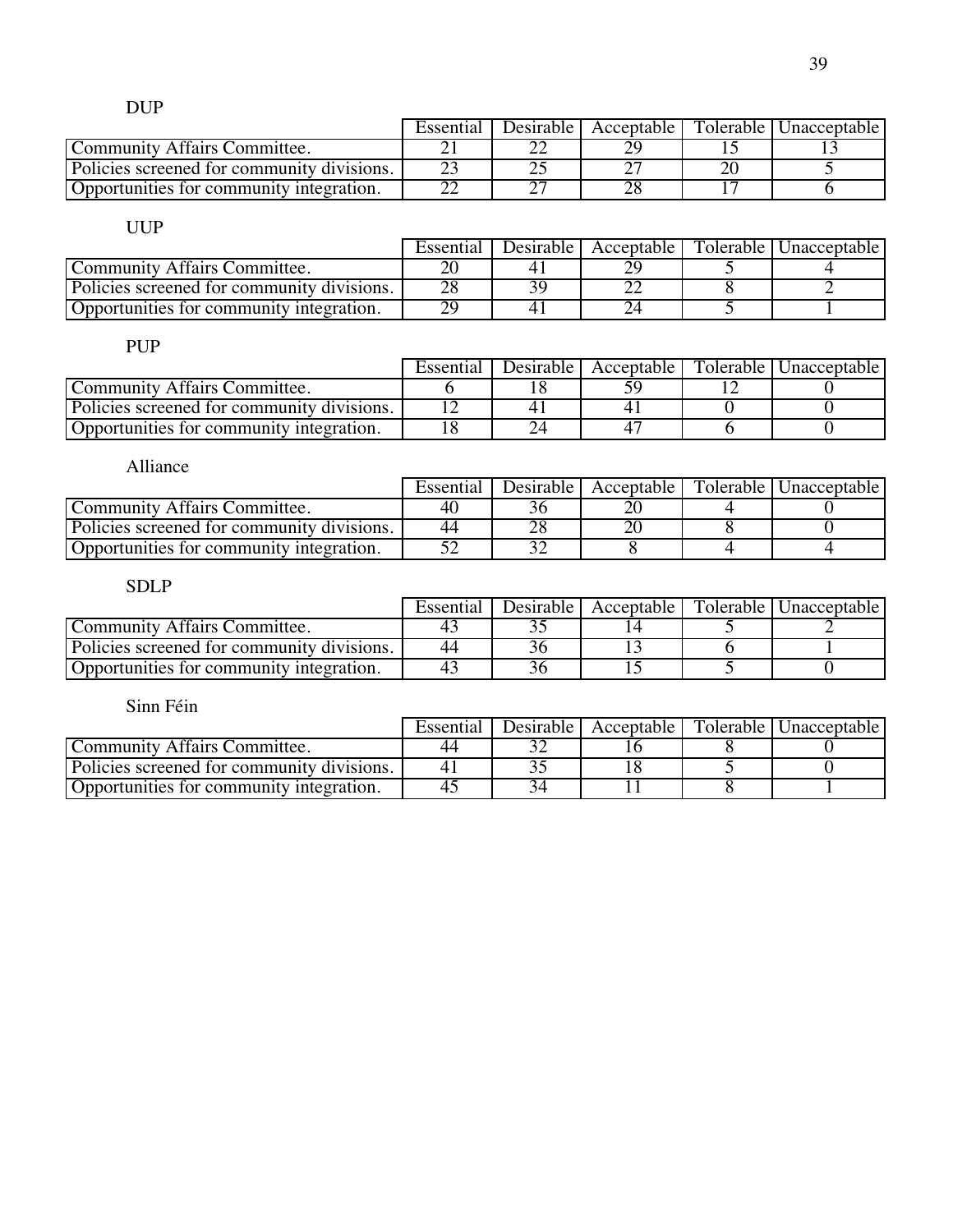# **With regard to justice and reconciliation:**

## All NI

| The two governments and all the parties<br>to the conflict should:           |    |    |  | Essential   Desirable   Acceptable   Tolerable   Unacceptable |
|------------------------------------------------------------------------------|----|----|--|---------------------------------------------------------------|
| Make an honest and full accounting of any<br>past misdeeds and abuses.       | 48 | 26 |  |                                                               |
| Stop simply blaming others and say what<br>role they played in the Troubles. | 53 | 26 |  |                                                               |
| Fully co-operate with all relevant public<br>inquiries.                      | 54 | 26 |  |                                                               |

#### Protestant

| The governments and parties should:         | Essential |  | Desirable   Acceptable   Tolerable   Unacceptable |
|---------------------------------------------|-----------|--|---------------------------------------------------|
| Make an accounting of past misdeeds.        |           |  |                                                   |
| Stop blaming others and say what they did.  |           |  |                                                   |
| Fully co-operate with all public inquiries. |           |  |                                                   |

| The governments and parties should:         | Essential |  | Desirable   Acceptable   Tolerable   Unacceptable |
|---------------------------------------------|-----------|--|---------------------------------------------------|
| Make an accounting of past misdeeds.        |           |  |                                                   |
| Stop blaming others and say what they did.  |           |  |                                                   |
| Fully co-operate with all public inquiries. |           |  |                                                   |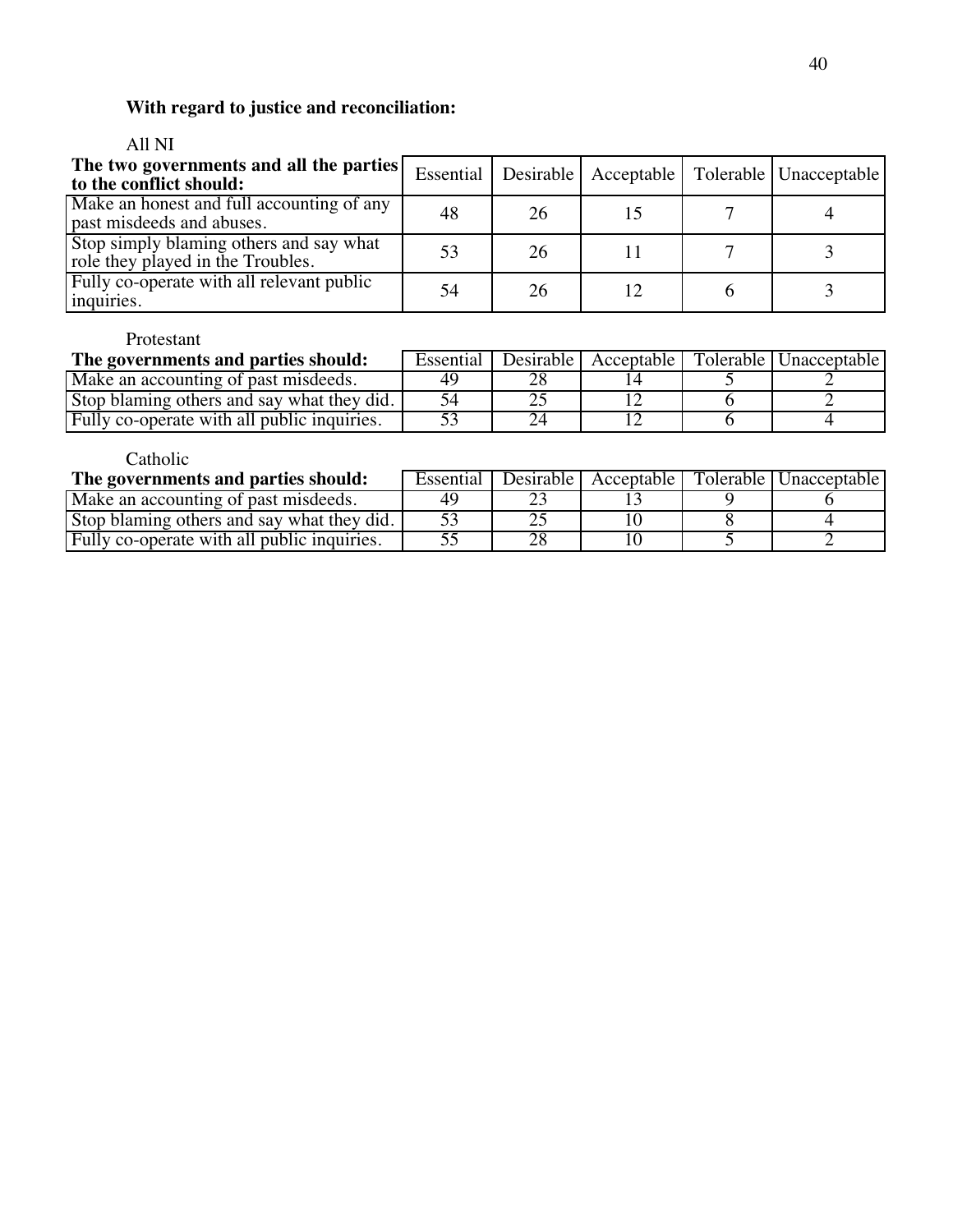DUP

| The governments and parties should:         | Essential | Desirable   Acceptable | Tolerable   Unacceptable |
|---------------------------------------------|-----------|------------------------|--------------------------|
| Make an accounting of past misdeeds.        |           |                        |                          |
| Stop blaming others and say what they did.  |           |                        |                          |
| Fully co-operate with all public inquiries. |           |                        |                          |

## UUP

| The governments and parties should:         | Essential | Desirable I | Acceptable | Tolerable   Unacceptable |
|---------------------------------------------|-----------|-------------|------------|--------------------------|
| Make an accounting of past misdeeds.        |           |             |            |                          |
| Stop blaming others and say what they did.  |           |             |            |                          |
| Fully co-operate with all public inquiries. |           |             |            |                          |

## PUP

| The governments and parties should:         | Essential | Desirable I | Acceptable | Tolerable   Unacceptable |
|---------------------------------------------|-----------|-------------|------------|--------------------------|
| Make an accounting of past misdeeds.        |           |             |            |                          |
| Stop blaming others and say what they did.  |           |             |            |                          |
| Fully co-operate with all public inquiries. |           |             |            |                          |

## Alliance

| The governments and parties should:         | Essential |  | Desirable   Acceptable   Tolerable   Unacceptable |
|---------------------------------------------|-----------|--|---------------------------------------------------|
| Make an accounting of past misdeeds.        |           |  |                                                   |
| Stop blaming others and say what they did.  | 64        |  |                                                   |
| Fully co-operate with all public inquiries. |           |  |                                                   |

## SDLP

| The governments and parties should:         | Essential |  | Desirable   Acceptable   Tolerable   Unacceptable |
|---------------------------------------------|-----------|--|---------------------------------------------------|
| Make an accounting of past misdeeds.        |           |  |                                                   |
| Stop blaming others and say what they did.  |           |  |                                                   |
| Fully co-operate with all public inquiries. |           |  |                                                   |

| The governments and parties should:         | Essential | Desirable L | Acceptable | Tolerable   Unacceptable |
|---------------------------------------------|-----------|-------------|------------|--------------------------|
| Make an accounting of past misdeeds.        |           |             |            |                          |
| Stop blaming others and say what they did.  |           |             |            |                          |
| Fully co-operate with all public inquiries. |           |             |            |                          |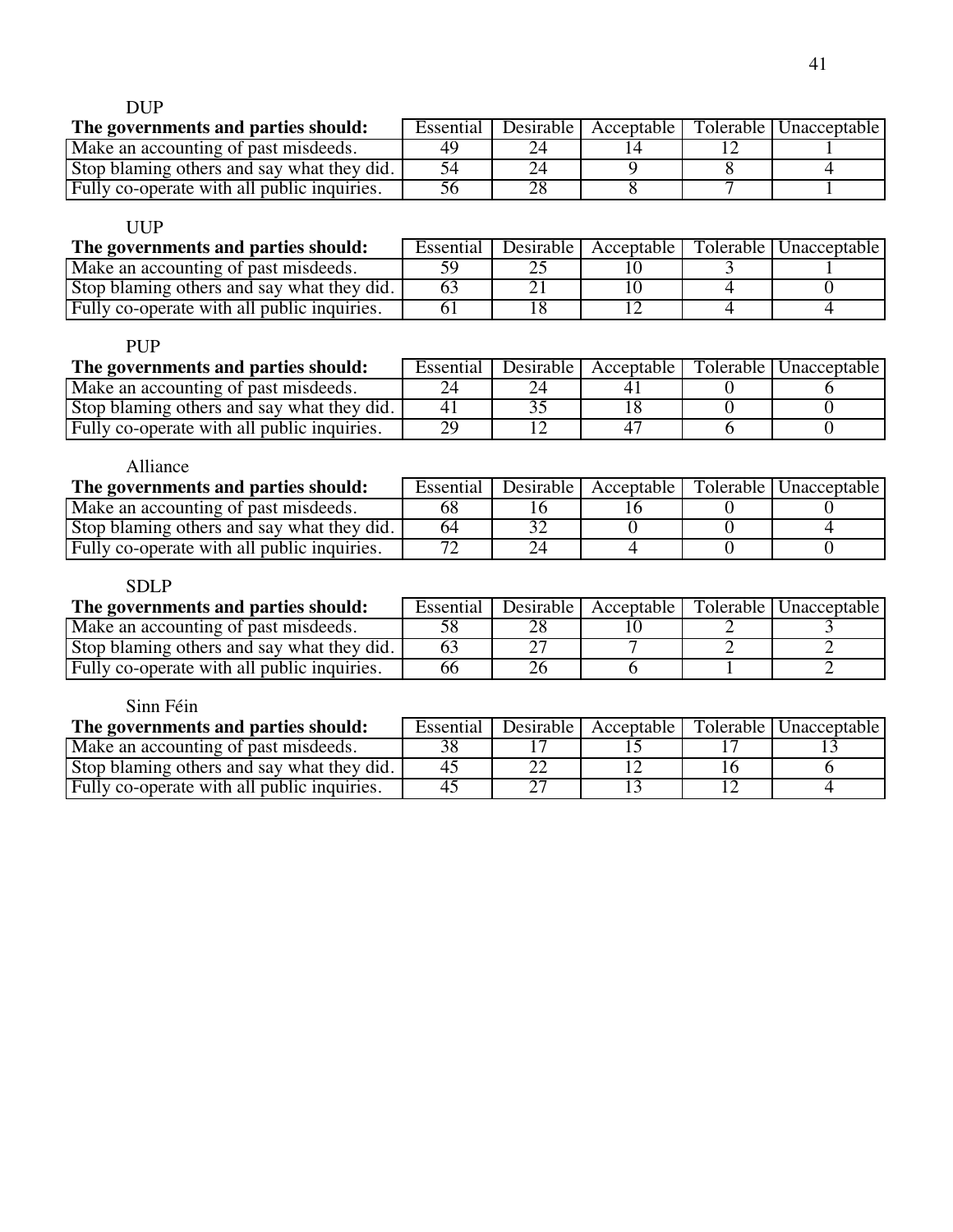## **With regard to justice and policing:**

## All NI

|                                                                                                    | Essential | <b>Desirable</b> | Acceptable |    | Tolerable   Unacceptable |
|----------------------------------------------------------------------------------------------------|-----------|------------------|------------|----|--------------------------|
| The reform of the PSNI should be<br>completed.                                                     | 30        | 21               |            |    | 20                       |
| All parties with seats on the Policing Board<br>should take up their posts including Sinn<br>Féin. | 28        | 18               | 15         | 13 | 27                       |
| Responsibility for Justice and Policing<br>should be devolved to the Northern Ireland<br>Assembly. | 24        | 22               | 28         | 12 | 14                       |

## Protestant

|                                            | Essential | Desirable I | Acceptable | Tolerable   Unacceptable |
|--------------------------------------------|-----------|-------------|------------|--------------------------|
| Complete reform of the PSNI.               |           |             |            |                          |
| Policing Board posts taken with Sinn Féin. |           |             |            |                          |
| Devolution of Justice and Policing to NI.  |           |             |            |                          |

|                                            | Essential | Desirable I | Acceptable | Tolerable   Unacceptable |
|--------------------------------------------|-----------|-------------|------------|--------------------------|
| Complete reform of the PSNI.               |           |             |            |                          |
| Policing Board posts taken with Sinn Féin. |           |             |            |                          |
| Devolution of Justice and Policing to NI.  |           |             |            |                          |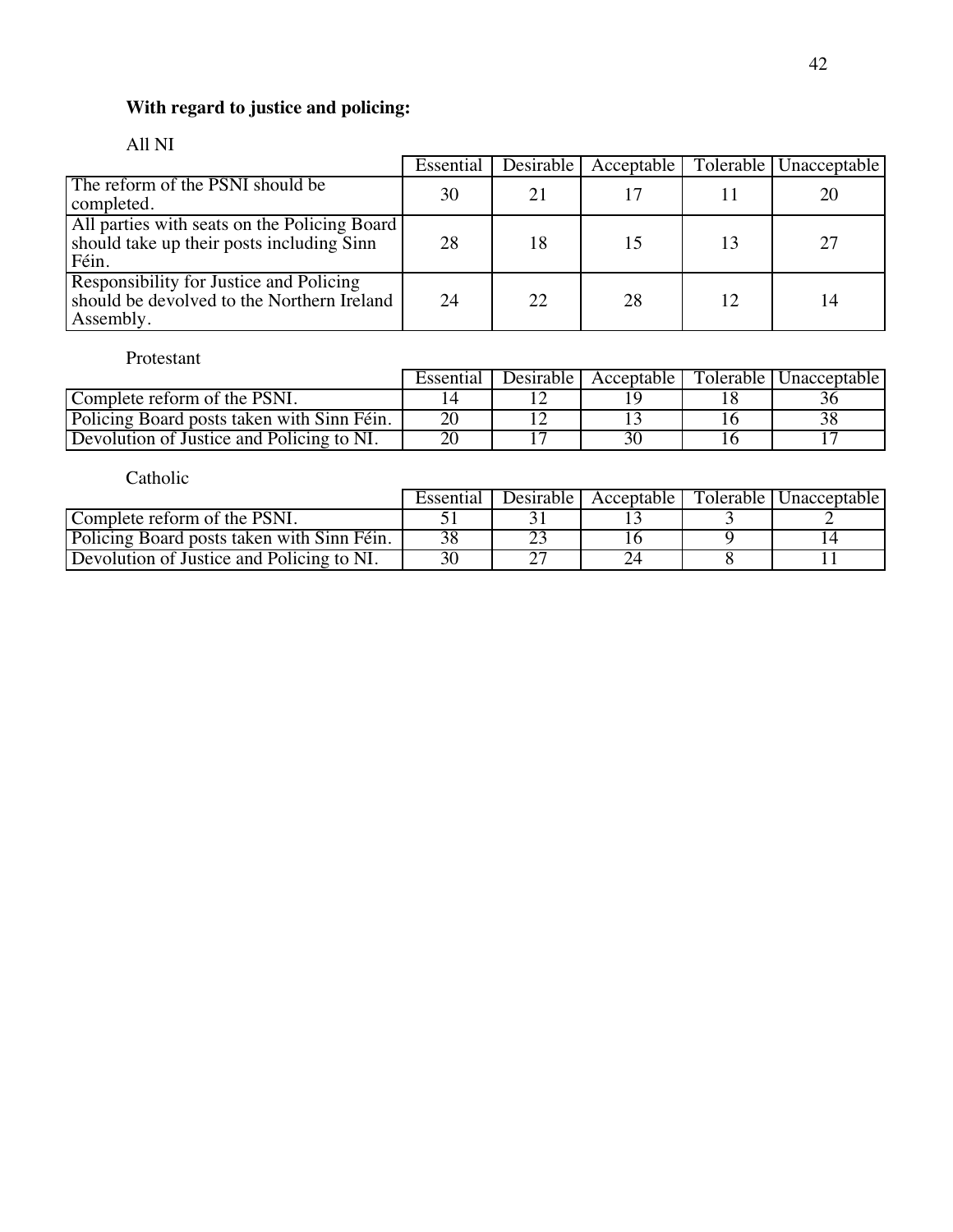|                                            | Essential | Desirable | Acceptable | Tolerable   Unacceptable |
|--------------------------------------------|-----------|-----------|------------|--------------------------|
| Complete reform of the PSNI.               |           |           |            |                          |
| Policing Board posts taken with Sinn Féin. |           |           |            |                          |
| Devolution of Justice and Policing to NI.  |           |           |            |                          |

|                                            | Essential | Desirable L | Acceptable I | Tolerable   Unacceptable |
|--------------------------------------------|-----------|-------------|--------------|--------------------------|
| Complete reform of the PSNI.               |           |             |              |                          |
| Policing Board posts taken with Sinn Féin. |           |             |              |                          |
| Devolution of Justice and Policing to NI.  |           |             |              |                          |

## PUP

|                                            | Essential | Desirable |    | Acceptable   Tolerable   Unacceptable |
|--------------------------------------------|-----------|-----------|----|---------------------------------------|
| Complete reform of the PSNI.               |           |           |    |                                       |
| Policing Board posts taken with Sinn Féin. |           |           | 29 |                                       |
| Devolution of Justice and Policing to NI.  |           |           |    |                                       |

| Alliance                                   |           |                        |                          |
|--------------------------------------------|-----------|------------------------|--------------------------|
|                                            | Essential | Desirable   Acceptable | Tolerable   Unacceptable |
| Complete reform of the PSNI.               |           |                        |                          |
| Policing Board posts taken with Sinn Féin. | 36        |                        |                          |
| Devolution of Justice and Policing to NI.  |           |                        |                          |

## SDLP

|                                            | Essential | Desirable   Acceptable | Tolerable   Unacceptable |
|--------------------------------------------|-----------|------------------------|--------------------------|
| Complete reform of the PSNI.               |           |                        |                          |
| Policing Board posts taken with Sinn Féin. |           |                        |                          |
| Devolution of Justice and Policing to NI.  |           |                        |                          |

|                                            | Essential | Desirable | Acceptable I | Tolerable   Unacceptable |
|--------------------------------------------|-----------|-----------|--------------|--------------------------|
| Complete reform of the PSNI.               |           |           |              |                          |
| Policing Board posts taken with Sinn Féin. |           |           |              |                          |
| Devolution of Justice and Policing to NI.  |           |           |              |                          |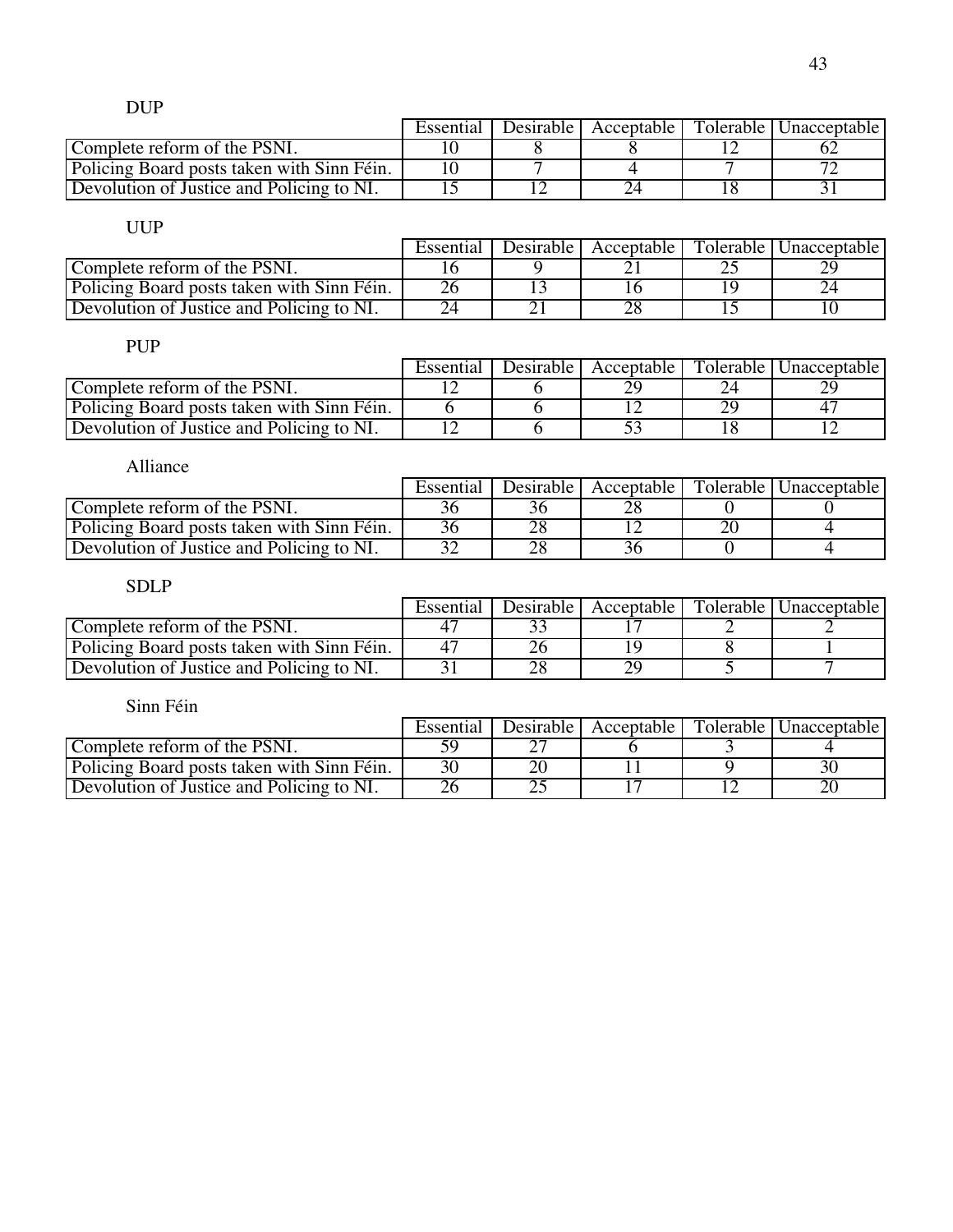#### **With regard to paramilitary fugitives or 'On the Runs' (OTRs):**

#### Essential Desirable Acceptable Tolerable Unacceptable Paramilitaries should allow all exiled persons to 'come home' before the question of their fugitives is dealt with. 16 20 18 14 31 Paramilitaries should complete all necessary steps to secure public confidence in a lasting peace before the question of their fugitives is dealt with. 20 21 18 13 28 Paramilitary fugitives should be given  $\frac{1}{2}$  and  $\frac{1}{2}$  17 15 44 amnesty. Paramilitary fugitives should only be given amnesty after they have given an account of their activities to the authorities. 9 14 20 18 39 Paramilitary fugitives should be processed through the courts and then 'released on license'. 10 17 20 16 37 Security Service and other state offenders should be treated the same as paramilitary offenders. 22 22 21 12 23

#### All NI

#### Protestant

|                                            | Essential | Desirable | Acceptable | Tolerable   Unacceptable |
|--------------------------------------------|-----------|-----------|------------|--------------------------|
| Exiled persons 'come home' before OTRs.    |           |           |            |                          |
| Lasting peace before OTRs dealt with.      |           |           |            | 39                       |
| <b>OTRs</b> given amnesty.                 |           |           |            |                          |
| OTRs amnesty after account to authorities. |           |           |            |                          |
| OTRs to courts then 'released on license'. |           |           |            |                          |
| State offenders treated the same as OTRs.  |           |           | າາ         | 29                       |

|                                                   | Essential | Desirable | Acceptable |                | Tolerable   Unacceptable |
|---------------------------------------------------|-----------|-----------|------------|----------------|--------------------------|
| Exiled persons come home before OTRs.             |           |           |            |                |                          |
| Lasting peace before OTRs dealt with.             |           |           |            |                |                          |
| <b>OTRs</b> given amnesty.                        |           |           | ιo         | 2 <sup>c</sup> | 29                       |
| <b>OTRs</b> amnesty after account to authorities. |           |           |            |                | 29.                      |
| <b>OTRs</b> to courts then 'released on license'. |           |           | 24         |                | 32                       |
| State offenders treated the same as OTRs.         |           | 22        | 1 ()       |                |                          |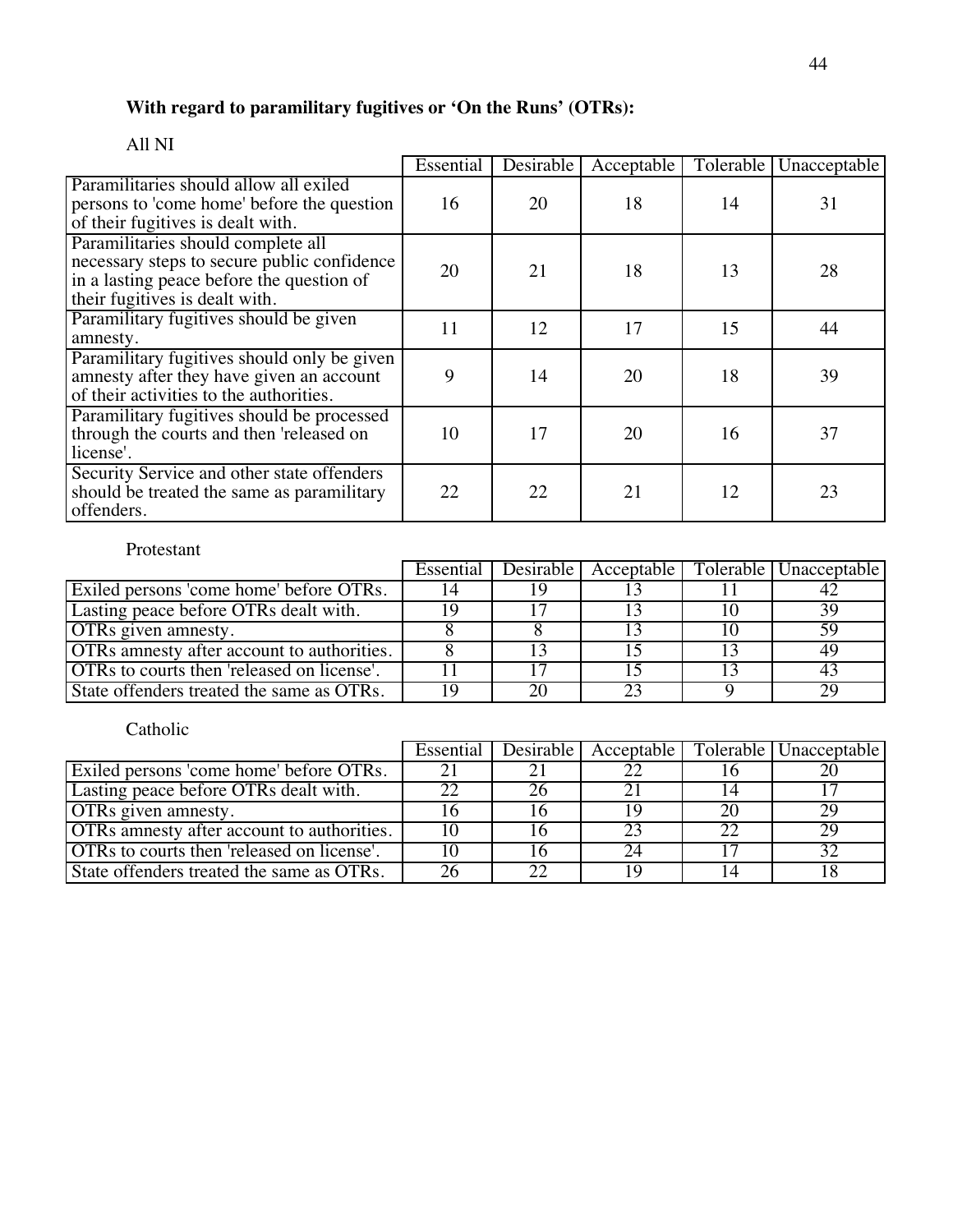|                                                   |  |  | Essential   Desirable   Acceptable   Tolerable   Unacceptable |
|---------------------------------------------------|--|--|---------------------------------------------------------------|
| Exiled persons 'come home' before OTRs.           |  |  |                                                               |
| Lasting peace before OTRs dealt with.             |  |  |                                                               |
| <b>OTRs</b> given amnesty.                        |  |  | 66                                                            |
| <b>OTRs</b> amnesty after account to authorities. |  |  |                                                               |
| OTRs to courts then 'released on license'.        |  |  |                                                               |
| State offenders treated the same as OTRs.         |  |  |                                                               |

|                                            |  |    | Essential Desirable Acceptable Tolerable Unacceptable |
|--------------------------------------------|--|----|-------------------------------------------------------|
| Exiled persons 'come home' before OTRs.    |  |    |                                                       |
| Lasting peace before OTRs dealt with.      |  |    |                                                       |
| <b>OTRs</b> given amnesty.                 |  |    | 00                                                    |
| OTRs amnesty after account to authorities. |  |    | 57                                                    |
| OTRs to courts then released on license'.  |  |    | 52                                                    |
| State offenders treated the same as OTRs.  |  | າາ | 20                                                    |

## PUP

|                                                   | Essential | Desirable   Acceptable |    | Tolerable   Unacceptable |
|---------------------------------------------------|-----------|------------------------|----|--------------------------|
| Exiled persons 'come home' before OTRs.           |           |                        |    |                          |
| Lasting peace before OTRs dealt with.             |           | つく                     | 29 |                          |
| <b>OTRs</b> given amnesty.                        |           |                        | 29 |                          |
| <b>OTRs</b> amnesty after account to authorities. |           |                        |    |                          |
| <b>OTRs</b> to courts then 'released on license'. |           |                        |    |                          |
| State offenders treated the same as OTRs.         |           |                        |    |                          |

## Alliance

|                                                   | Essential | Desirable | Acceptable |    | Tolerable   Unacceptable |
|---------------------------------------------------|-----------|-----------|------------|----|--------------------------|
| Exiled persons come home before OTRs.             |           |           |            | 20 |                          |
| Lasting peace before OTRs dealt with.             |           |           | 20         |    |                          |
| <b>OTRs</b> given amnesty.                        |           |           |            | 20 |                          |
| <b>OTRs</b> amnesty after account to authorities. |           |           |            |    |                          |
| <b>OTRs</b> to courts then 'released on license'. |           |           | 20         | 28 |                          |
| State offenders treated the same as OTRs.         |           |           |            |    |                          |

## SDLP

|                                                   | Essential |    |    | Desirable   Acceptable   Tolerable   Unacceptable |
|---------------------------------------------------|-----------|----|----|---------------------------------------------------|
| Exiled persons 'come home' before OTRs.           |           |    |    |                                                   |
| Lasting peace before OTRs dealt with.             |           |    |    |                                                   |
| <b>OTRs</b> given amnesty.                        |           |    | 20 |                                                   |
| <b>OTRs</b> amnesty after account to authorities. | 10        | 29 |    |                                                   |
| <b>OTRs</b> to courts then 'released on license'. |           | 29 |    | 20                                                |
| State offenders treated the same as OTRs.         | າາ        |    |    |                                                   |

|                                                   |  |    |     | Essential   Desirable   Acceptable   Tolerable   Unacceptable |
|---------------------------------------------------|--|----|-----|---------------------------------------------------------------|
| Exiled persons 'come home' before OTRs.           |  | 30 |     |                                                               |
| Lasting peace before OTRs dealt with.             |  | 94 |     |                                                               |
| <b>OTRs</b> given amnesty.                        |  |    | 20  |                                                               |
| <b>OTRs</b> amnesty after account to authorities. |  |    | 25  |                                                               |
| OTRs to courts then 'released on license'.        |  |    | 1 Y | 40                                                            |
| State offenders treated the same as OTRs.         |  |    |     |                                                               |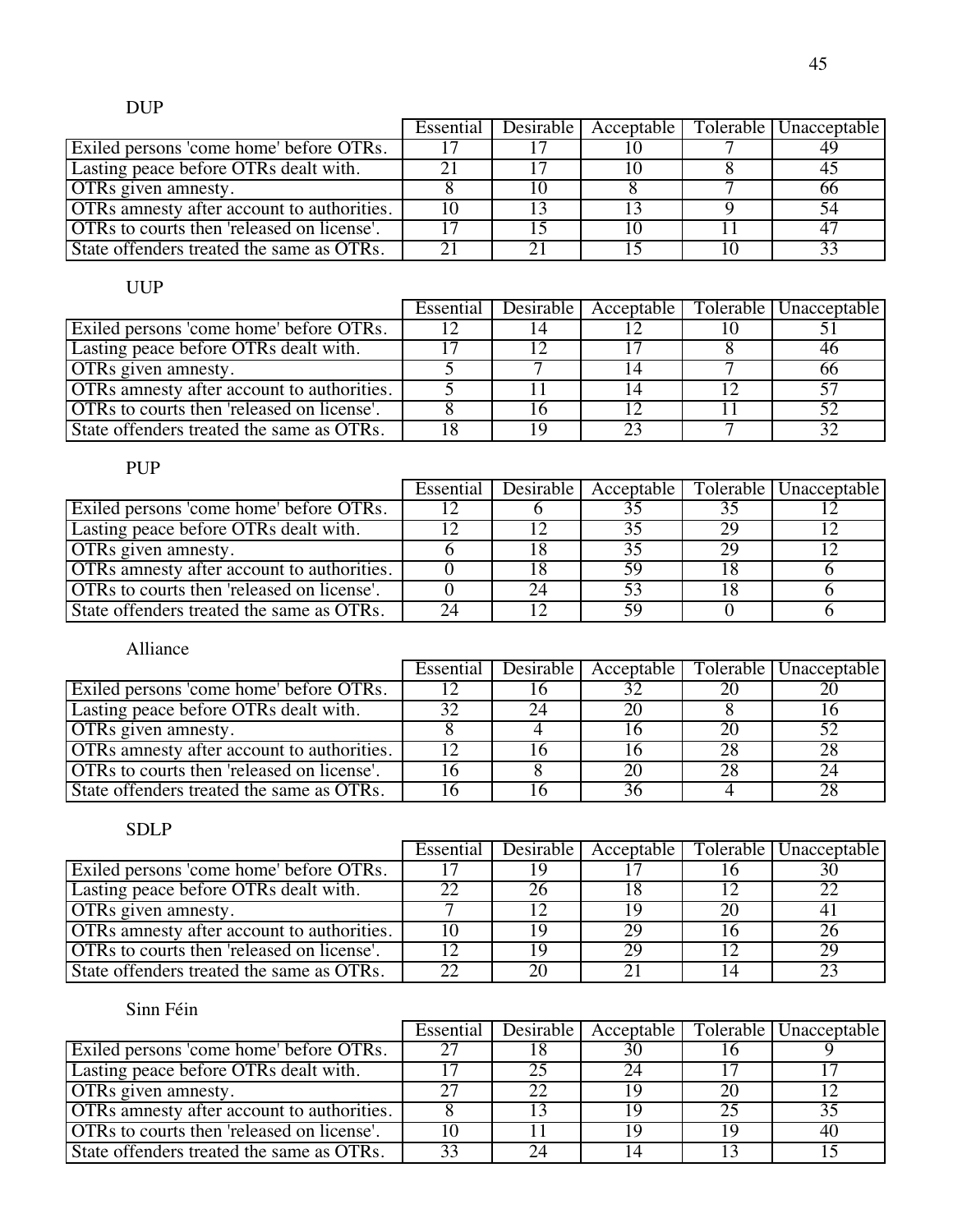# **With regard to paramilitary activity:**

## All NI

| The IRA and Loyalist paramilitaries<br>should:             | Essential | <b>Desirable</b> |    | Acceptable   Tolerable   Unacceptable |
|------------------------------------------------------------|-----------|------------------|----|---------------------------------------|
| End any involvement in organised crime.                    | 62        | 24               |    |                                       |
| End all targeting.                                         | 63        | 22               |    |                                       |
| End all paramilitary attacks and<br>'punishment beatings'. | 67        | 19               |    |                                       |
| End all their intelligence gathering<br>operations.        | 63        | 19               |    |                                       |
| Require their members to 'Stand Down'.                     | -61       | 18               | 10 |                                       |
| Decommission all their weapons.                            | 63        |                  |    |                                       |
| Disband their paramilitary organisations.                  | 62        |                  |    |                                       |

#### Protestant

| IRA and Loyalist paramilitaries should:    | Essential |  | Desirable Acceptable Tolerable Unacceptable |
|--------------------------------------------|-----------|--|---------------------------------------------|
| End any involvement in organised crime.    |           |  |                                             |
| End all targeting.                         |           |  |                                             |
| End all attacks and 'punishment beatings'. | 69        |  |                                             |
| End all their intelligence gathering.      |           |  |                                             |
| Require their members to 'Stand Down'.     |           |  |                                             |
| Decommission all their weapons.            | 68        |  |                                             |
| Disband their paramilitary organisations.  |           |  |                                             |

## Catholic

| IRA and Loyalist paramilitaries should:    | Essential |    |  | Desirable   Acceptable   Tolerable   Unacceptable |
|--------------------------------------------|-----------|----|--|---------------------------------------------------|
| End any involvement in organised crime.    | 64        |    |  |                                                   |
| End all targeting.                         | n.        |    |  |                                                   |
| End all attacks and 'punishment beatings'. |           | 19 |  |                                                   |
| End all their intelligence gathering.      |           | ιo |  |                                                   |
| Require their members to 'Stand Down'.     | 55        |    |  |                                                   |
| Decommission all their weapons.            | 58        |    |  |                                                   |
| Disband their paramilitary organisations.  |           |    |  |                                                   |

## DUP

| IRA and Loyalist paramilitaries should:    |    |    |  | Essential   Desirable   Acceptable   Tolerable   Unacceptable |
|--------------------------------------------|----|----|--|---------------------------------------------------------------|
| End any involvement in organised crime.    | 64 |    |  |                                                               |
| End all targeting.                         |    |    |  |                                                               |
| End all attacks and 'punishment beatings'. |    |    |  |                                                               |
| End all their intelligence gathering.      | 66 |    |  |                                                               |
| Require their members to 'Stand Down'.     | 66 | 25 |  |                                                               |
| Decommission all their weapons.            | 68 |    |  |                                                               |
| Disband their paramilitary organisations.  | 65 |    |  |                                                               |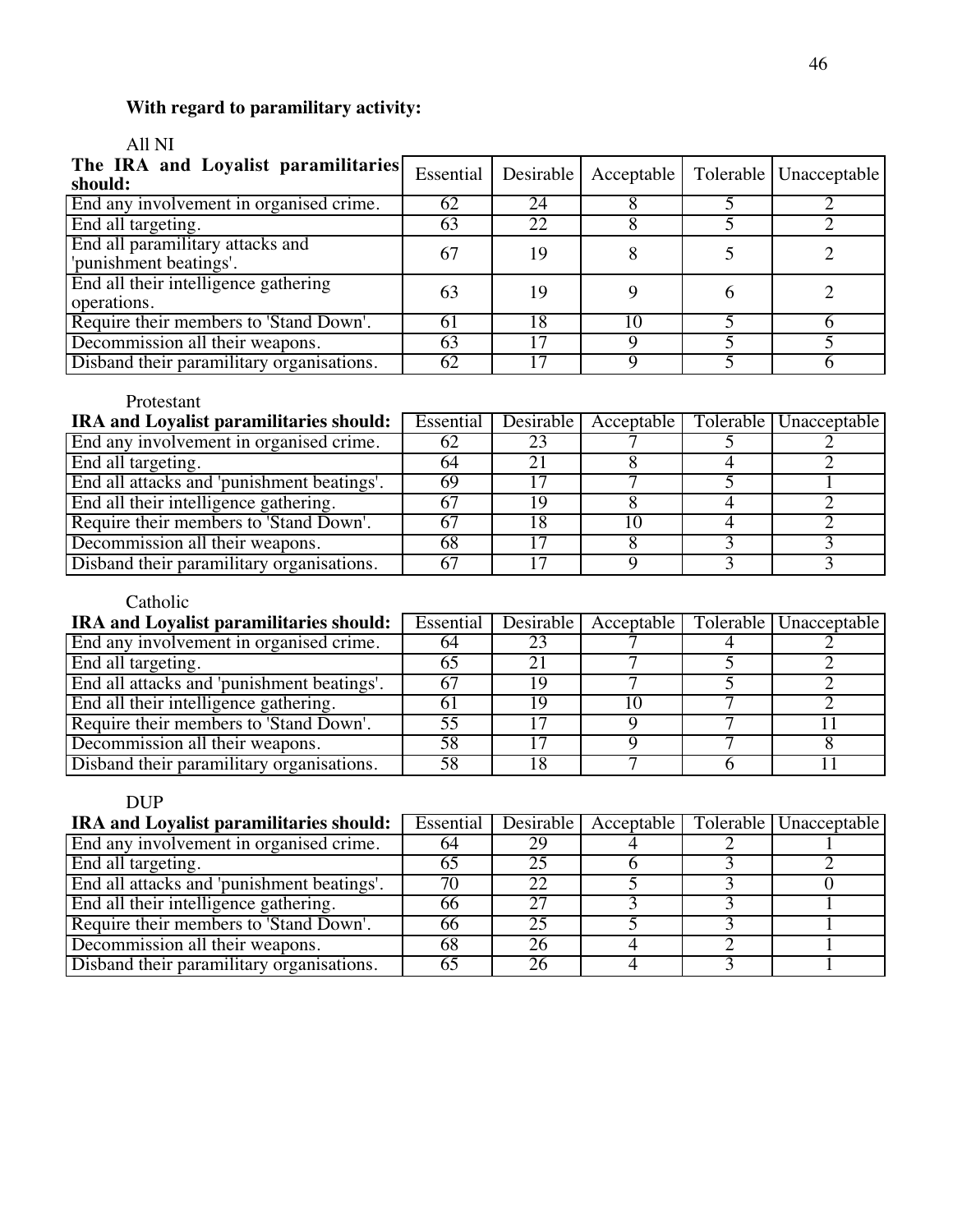| <b>IRA and Loyalist paramilitaries should:</b> | Essential |  | Desirable   Acceptable   Tolerable   Unacceptable |
|------------------------------------------------|-----------|--|---------------------------------------------------|
| End any involvement in organised crime.        |           |  |                                                   |
| End all targeting.                             |           |  |                                                   |
| End all attacks and 'punishment beatings'.     | 76        |  |                                                   |
| End all their intelligence gathering.          |           |  |                                                   |
| Require their members to 'Stand Down'.         |           |  |                                                   |
| Decommission all their weapons.                | 78        |  |                                                   |
| Disband their paramilitary organisations.      | 78        |  |                                                   |

## PUP

| <b>IRA and Loyalist paramilitaries should:</b> | Essential | <b>Desirable</b> | Acceptable | Tolerable   Unacceptable |
|------------------------------------------------|-----------|------------------|------------|--------------------------|
| End any involvement in organised crime.        |           |                  |            |                          |
| End all targeting.                             |           |                  |            |                          |
| End all attacks and 'punishment beatings'.     | 53        | 29               |            |                          |
| End all their intelligence gathering.          | 29        | 4 <sup>7</sup>   |            |                          |
| Require their members to 'Stand Down'.         | 29        |                  |            |                          |
| Decommission all their weapons.                |           | 29               | 35         |                          |
| Disband their paramilitary organisations.      | 24        | $2\pi$           |            |                          |

## Alliance

| <b>IRA and Loyalist paramilitaries should:</b> | Essential |    | Desirable   Acceptable | Tolerable   Unacceptable |
|------------------------------------------------|-----------|----|------------------------|--------------------------|
| End any involvement in organised crime.        | 68        |    |                        |                          |
| End all targeting.                             | 80        |    |                        |                          |
| End all attacks and 'punishment beatings'.     |           | 20 |                        |                          |
| End all their intelligence gathering.          |           |    |                        |                          |
| Require their members to 'Stand Down'.         |           |    |                        |                          |
| Decommission all their weapons.                |           |    |                        |                          |
| Disband their paramilitary organisations.      | 80        |    |                        |                          |

## SDLP

| <b>IRA and Loyalist paramilitaries should:</b> | Essential              |  | Desirable   Acceptable   Tolerable   Unacceptable |
|------------------------------------------------|------------------------|--|---------------------------------------------------|
| End any involvement in organised crime.        |                        |  |                                                   |
| End all targeting.                             |                        |  |                                                   |
| End all attacks and 'punishment beatings'.     | 86                     |  |                                                   |
| End all their intelligence gathering.          |                        |  |                                                   |
| Require their members to 'Stand Down'.         | 76                     |  |                                                   |
| Decommission all their weapons.                | 74                     |  |                                                   |
| Disband their paramilitary organisations.      | $\mathcal{T}^{\prime}$ |  |                                                   |

| <b>IRA and Loyalist paramilitaries should:</b> | Essential | Desirable | Acceptable |    | Tolerable   Unacceptable |
|------------------------------------------------|-----------|-----------|------------|----|--------------------------|
| End any involvement in organised crime.        | 50        |           |            |    |                          |
| End all targeting.                             | 46        |           |            |    |                          |
| End all attacks and 'punishment beatings'.     | 47        | 27        |            |    |                          |
| End all their intelligence gathering.          | 37        | 22        | 20         |    |                          |
| Require their members to 'Stand Down'.         | 33        |           |            |    | 28                       |
| Decommission all their weapons.                |           |           | 10         |    |                          |
| Disband their paramilitary organisations.      | 36        | 1 Q       |            | 10 | 27                       |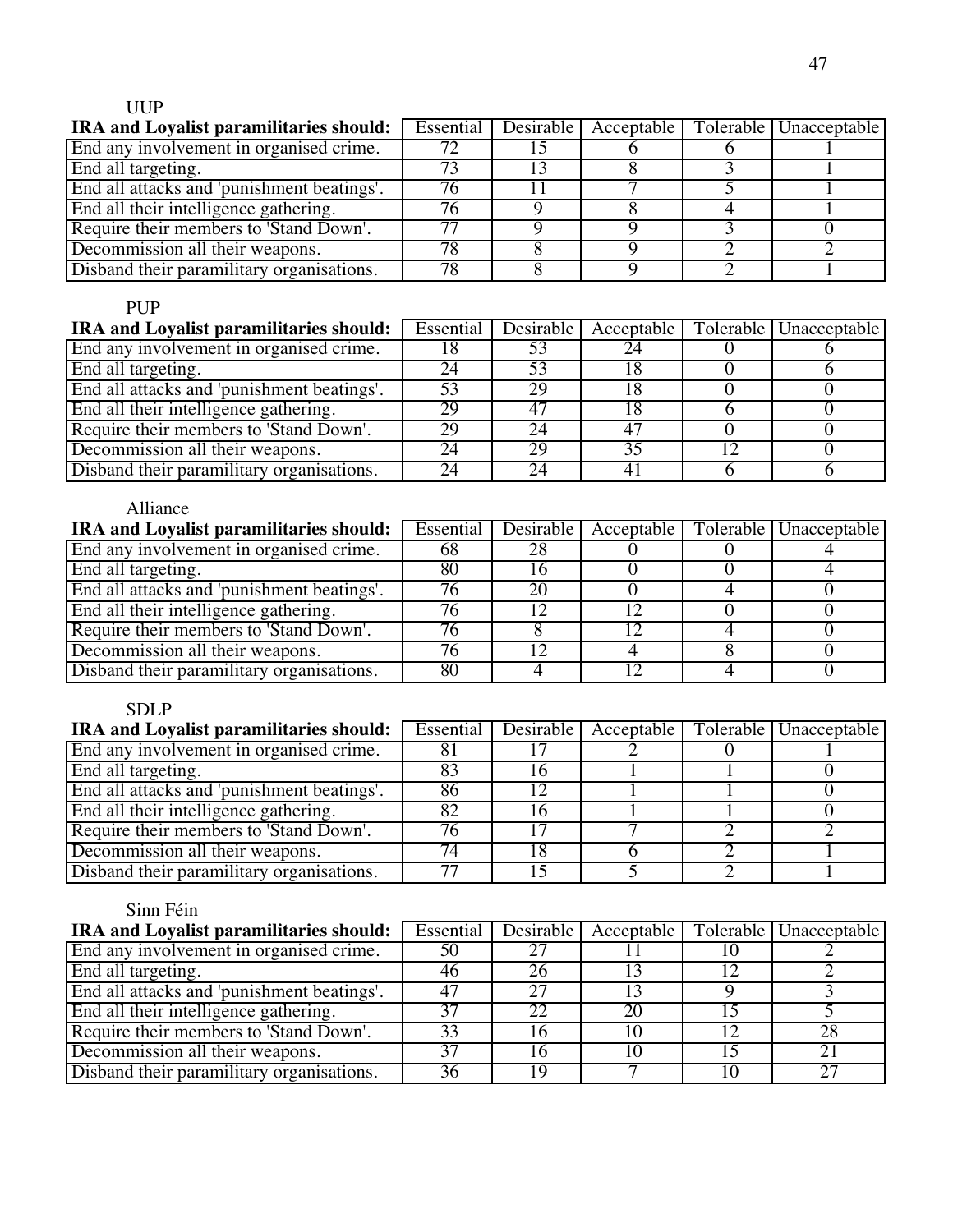## **With regard to peace and security:**

## All NI

|                                                                                                                                                                | Essential | Desirable | Acceptable | Tolerable | Unacceptable |
|----------------------------------------------------------------------------------------------------------------------------------------------------------------|-----------|-----------|------------|-----------|--------------|
| The British Government should take all<br>necessary steps to normalise security<br>arrangements in Northern Ireland.                                           | 41        | 32        | 21         |           |              |
| An independent monitor should report on<br>all aspects of violence in Northern Ireland<br>and who was responsible.                                             | 34        | 36        | 23         | 4         |              |
| An independent commissioner should draw<br>up plans for and monitor progress towards<br>normalisation and peace.                                               | 33        | 35        | 24         |           |              |
| The British and Irish governments should<br>direct their security, police and legal<br>services to use all possible means to end all<br>paramilitary activity. | 40        | 30        | 24         | 5         |              |
| Programs of regeneration and<br>transformation should be established to<br>assist communities with paramilitary links<br>to achieve 'normalisation'.           | 36        | 34        | 22         | 6         |              |

#### Protestant

|                                          | Essential |    |  | Desirable   Acceptable   Tolerable   Unacceptable |
|------------------------------------------|-----------|----|--|---------------------------------------------------|
| Normalise security arrangements in NI.   |           | 30 |  |                                                   |
| Monitor to report on all violence.       |           |    |  |                                                   |
| Peace and Normalisation Commissioner.    |           |    |  |                                                   |
| Security 'crack down' on paramilitaries. |           |    |  |                                                   |
| Community programs for 'normalisation'.  | 30        |    |  |                                                   |

|                                          | Essential |  | Desirable   Acceptable   Tolerable   Unacceptable |
|------------------------------------------|-----------|--|---------------------------------------------------|
| Normalise security arrangements in NI.   |           |  |                                                   |
| Monitor to report on all violence.       |           |  |                                                   |
| Peace and Normalisation Commissioner.    | 44        |  |                                                   |
| Security 'crack down' on paramilitaries. | 45        |  |                                                   |
| Community programs for 'normalisation'.  | 43        |  |                                                   |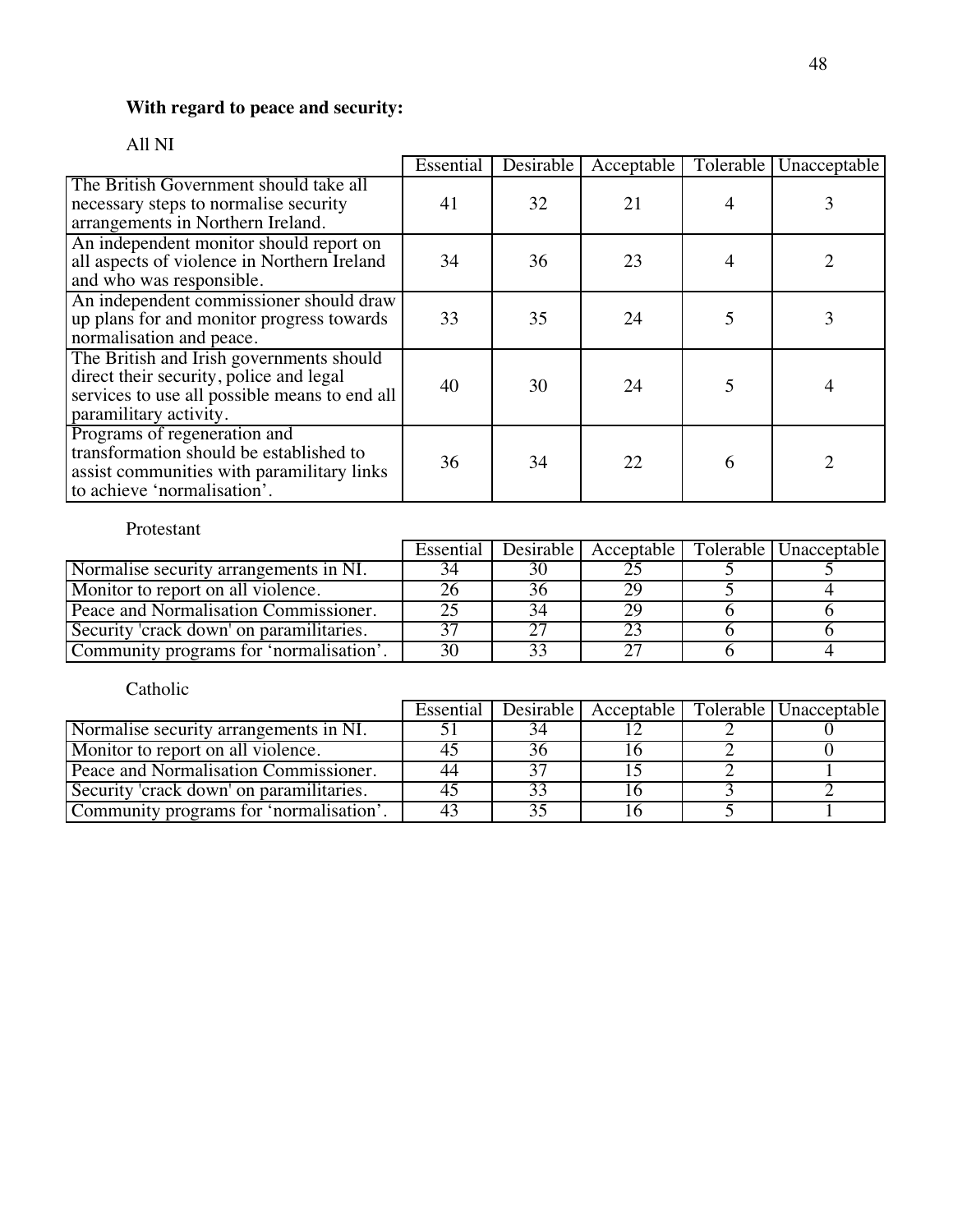|                                          | Essential | Desirable | Acceptable | Tolerable Unacceptable |
|------------------------------------------|-----------|-----------|------------|------------------------|
| Normalise security arrangements in NI.   |           |           |            |                        |
| Monitor to report on all violence.       |           |           |            |                        |
| Peace and Normalisation Commissioner.    |           |           | 40         |                        |
| Security 'crack down' on paramilitaries. | 34        |           |            |                        |
| Community programs for 'normalisation'.  | 33        |           |            |                        |

|                                          | Essential |  | Desirable   Acceptable   Tolerable   Unacceptable |
|------------------------------------------|-----------|--|---------------------------------------------------|
| Normalise security arrangements in NI.   |           |  |                                                   |
| Monitor to report on all violence.       |           |  |                                                   |
| Peace and Normalisation Commissioner.    |           |  |                                                   |
| Security 'crack down' on paramilitaries. |           |  |                                                   |
| Community programs for 'normalisation'.  |           |  |                                                   |

#### PUP

|                                          | Essential |  | Desirable   Acceptable   Tolerable   Unacceptable |
|------------------------------------------|-----------|--|---------------------------------------------------|
| Normalise security arrangements in NI.   |           |  |                                                   |
| Monitor to report on all violence.       |           |  |                                                   |
| Peace and Normalisation Commissioner.    |           |  |                                                   |
| Security 'crack down' on paramilitaries. |           |  |                                                   |
| Community programs for 'normalisation'.  |           |  |                                                   |

## Alliance

|                                         | Essential |    |  | Desirable Acceptable   Tolerable   Unacceptable |
|-----------------------------------------|-----------|----|--|-------------------------------------------------|
| Normalise security arrangements in NI.  |           | 40 |  |                                                 |
| Monitor to report on all violence.      |           | 40 |  |                                                 |
| Peace and Normalisation Commissioner.   |           |    |  |                                                 |
| Security crack down' on paramilitaries. |           |    |  |                                                 |
| Community programs for 'normalisation'. |           |    |  |                                                 |

## SDLP

|                                          | Essential |    |  | Desirable   Acceptable   Tolerable   Unacceptable |
|------------------------------------------|-----------|----|--|---------------------------------------------------|
| Normalise security arrangements in NI.   |           |    |  |                                                   |
| Monitor to report on all violence.       |           |    |  |                                                   |
| Peace and Normalisation Commissioner.    |           |    |  |                                                   |
| Security 'crack down' on paramilitaries. |           |    |  |                                                   |
| Community programs for 'normalisation'.  |           | 39 |  |                                                   |

|                                          | Essential |  | Desirable   Acceptable   Tolerable   Unacceptable |
|------------------------------------------|-----------|--|---------------------------------------------------|
| Normalise security arrangements in NI.   |           |  |                                                   |
| Monitor to report on all violence.       |           |  |                                                   |
| Peace and Normalisation Commissioner.    |           |  |                                                   |
| Security 'crack down' on paramilitaries. |           |  |                                                   |
| Community programs for 'normalisation'.  |           |  |                                                   |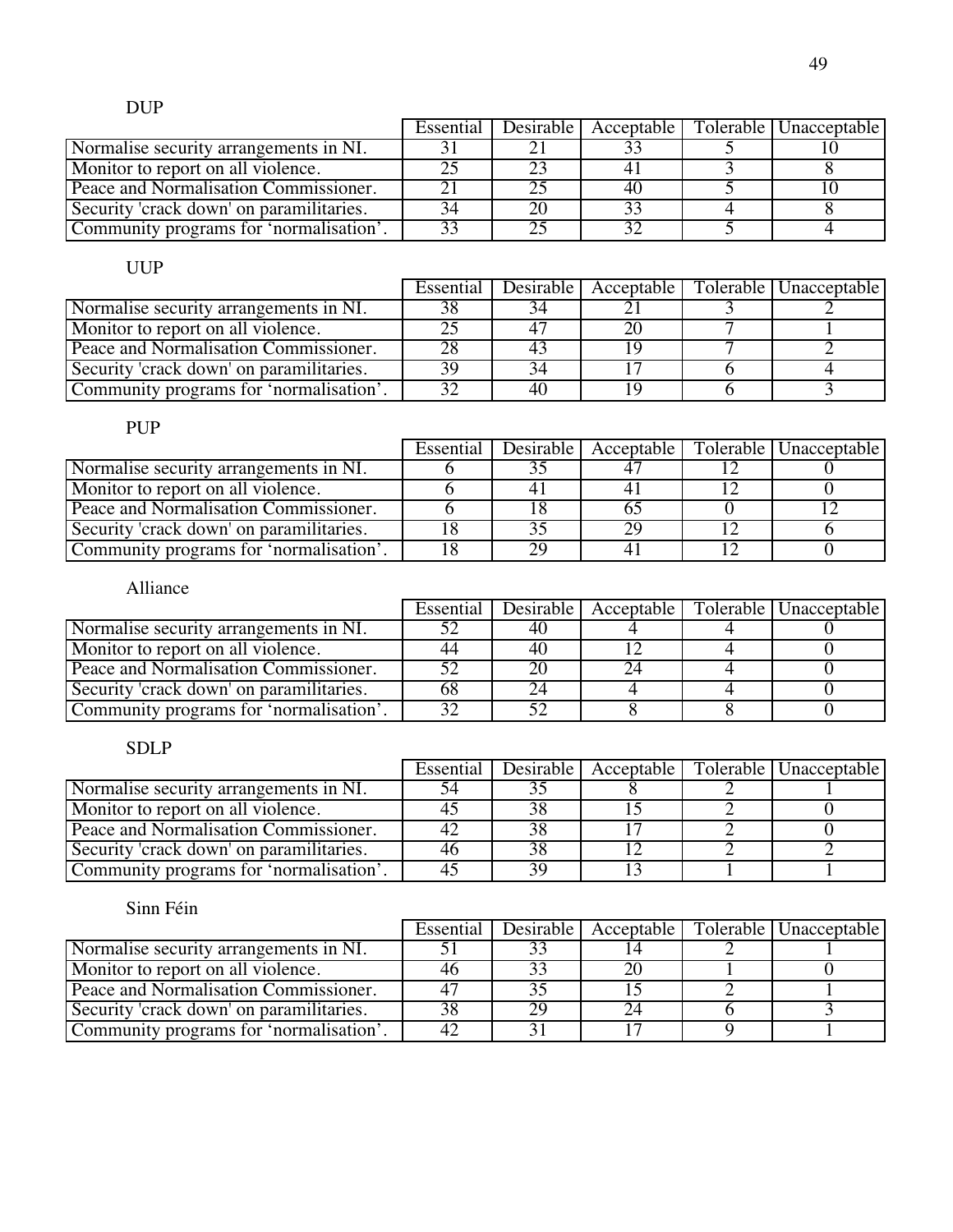## **With regard to elections:**

#### All NI

|                                                                                                                                     | Essential | <b>Desirable</b> | Acceptable | Tolerable   Unacceptable |
|-------------------------------------------------------------------------------------------------------------------------------------|-----------|------------------|------------|--------------------------|
| Elections should only be held when<br>agreement is reached and devolved powers<br>are restored to the Northern Ireland<br>Assembly. | 25        | 25               | 27         | 14                       |
| Elections should be held on the agreed date<br>next May.                                                                            | 31        | 29               | 26         |                          |
| Elections should be held instead of<br>suspension.                                                                                  | 27        | 26               | 30         |                          |

#### Protestant

|                                        | Essential | Desirable I | Acceptable | Tolerable   Unacceptable |
|----------------------------------------|-----------|-------------|------------|--------------------------|
| Elections when devolution is restored. |           |             |            |                          |
| Elections on the agreed date next May. |           |             |            |                          |
| Elections instead of suspension.       |           |             |            |                          |

|                                        | Essential | Desirable I | Acceptable | Tolerable   Unacceptable |
|----------------------------------------|-----------|-------------|------------|--------------------------|
| Elections when devolution is restored. |           |             |            |                          |
| Elections on the agreed date next May. |           |             |            |                          |
| Elections instead of suspension.       |           |             |            |                          |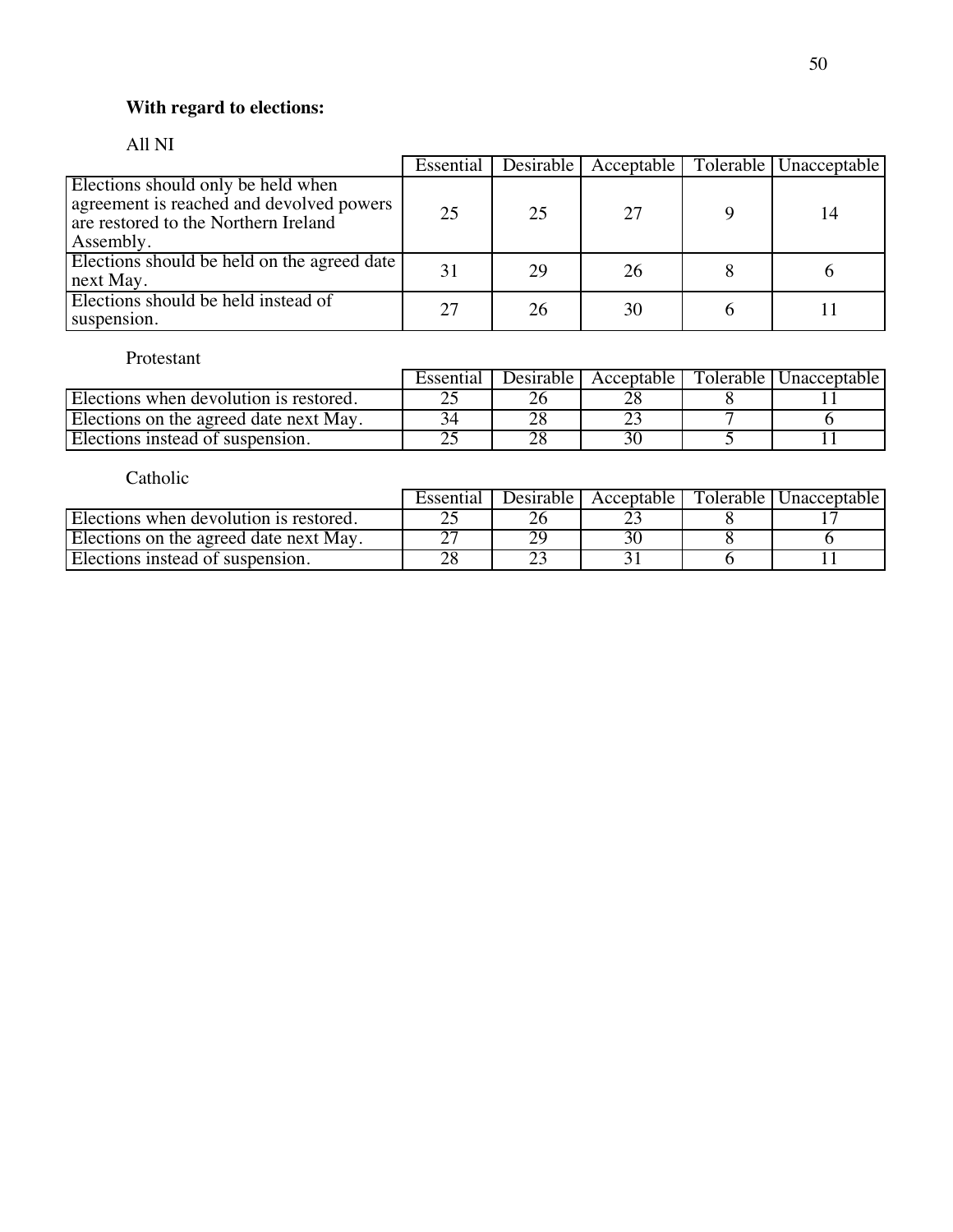|                                        | Essential | Desirable | Acceptable I | Tolerable I | Unacceptable |
|----------------------------------------|-----------|-----------|--------------|-------------|--------------|
| Elections when devolution is restored. |           |           |              |             |              |
| Elections on the agreed date next May. | 49        |           |              |             |              |
| Elections instead of suspension.       |           |           |              |             |              |

|                                        | Essential | Desirable L | Acceptable | Tolerable   Unacceptable |
|----------------------------------------|-----------|-------------|------------|--------------------------|
| Elections when devolution is restored. |           |             |            |                          |
| Elections on the agreed date next May. |           |             |            |                          |
| Elections instead of suspension.       |           |             |            |                          |

## PUP

|                                        | Essential | Desirable I | Acceptable | Tolerable   Unacceptable |
|----------------------------------------|-----------|-------------|------------|--------------------------|
| Elections when devolution is restored. |           |             |            |                          |
| Elections on the agreed date next May. |           |             |            |                          |
| Elections instead of suspension.       |           |             |            |                          |

| Alliance                               |           |  |                                                 |
|----------------------------------------|-----------|--|-------------------------------------------------|
|                                        | Essential |  | Desirable Acceptable   Tolerable   Unacceptable |
| Elections when devolution is restored. |           |  |                                                 |
| Elections on the agreed date next May. |           |  |                                                 |
| Elections instead of suspension.       |           |  |                                                 |

## SDLP

|                                        | Essential | Desirable L | Acceptable | Tolerable   Unacceptable |
|----------------------------------------|-----------|-------------|------------|--------------------------|
| Elections when devolution is restored. |           |             |            |                          |
| Elections on the agreed date next May. |           |             |            |                          |
| Elections instead of suspension.       |           |             |            |                          |

|                                        | Essential | Desirable L | Acceptable | Tolerable   Unacceptable |
|----------------------------------------|-----------|-------------|------------|--------------------------|
| Elections when devolution is restored. |           |             |            |                          |
| Elections on the agreed date next May. |           |             |            |                          |
| Elections instead of suspension.       |           |             |            |                          |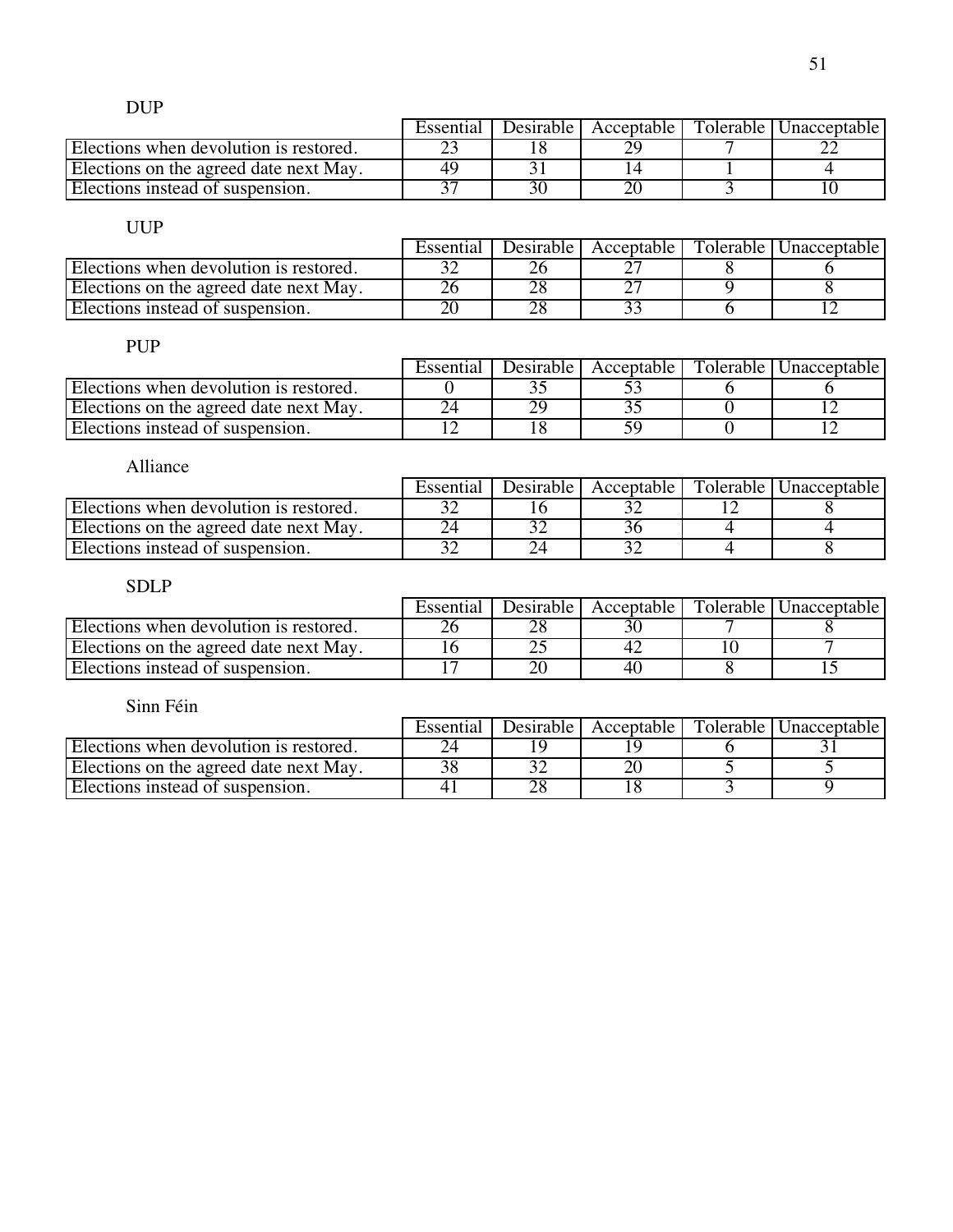Do you think Direct Rule or Devolved Government is best for Northern Ireland?

All NI

|             | <b>Direct Rule</b>         | 31              |
|-------------|----------------------------|-----------------|
|             | <b>Devolved Government</b> | 66              |
| Protestant  |                            |                 |
|             | <b>Direct Rule</b>         | 47              |
|             | <b>Devolved Government</b> | 49              |
| Catholic    |                            |                 |
|             | <b>Direct Rule</b>         | 13              |
|             | <b>Devolved Government</b> | 84              |
| <b>DUP</b>  |                            |                 |
|             | <b>Direct Rule</b>         | 63              |
|             | <b>Devolved Government</b> | 34              |
| <b>UUP</b>  |                            |                 |
|             | <b>Direct Rule</b>         | 46              |
|             | <b>Devolved Government</b> | 50              |
| <b>PUP</b>  |                            |                 |
|             | <b>Direct Rule</b>         | 47              |
|             | <b>Devolved Government</b> | $\overline{53}$ |
| Alliance    |                            |                 |
|             | <b>Direct Rule</b>         | 24              |
|             | <b>Devolved Government</b> | 76              |
| <b>SDLP</b> |                            |                 |
|             | <b>Direct Rule</b>         | 10              |
|             | <b>Devolved Government</b> | 88              |
| Sinn Féin   |                            |                 |
|             | <b>Direct Rule</b>         | 14              |
|             | <b>Devolved Government</b> | 82              |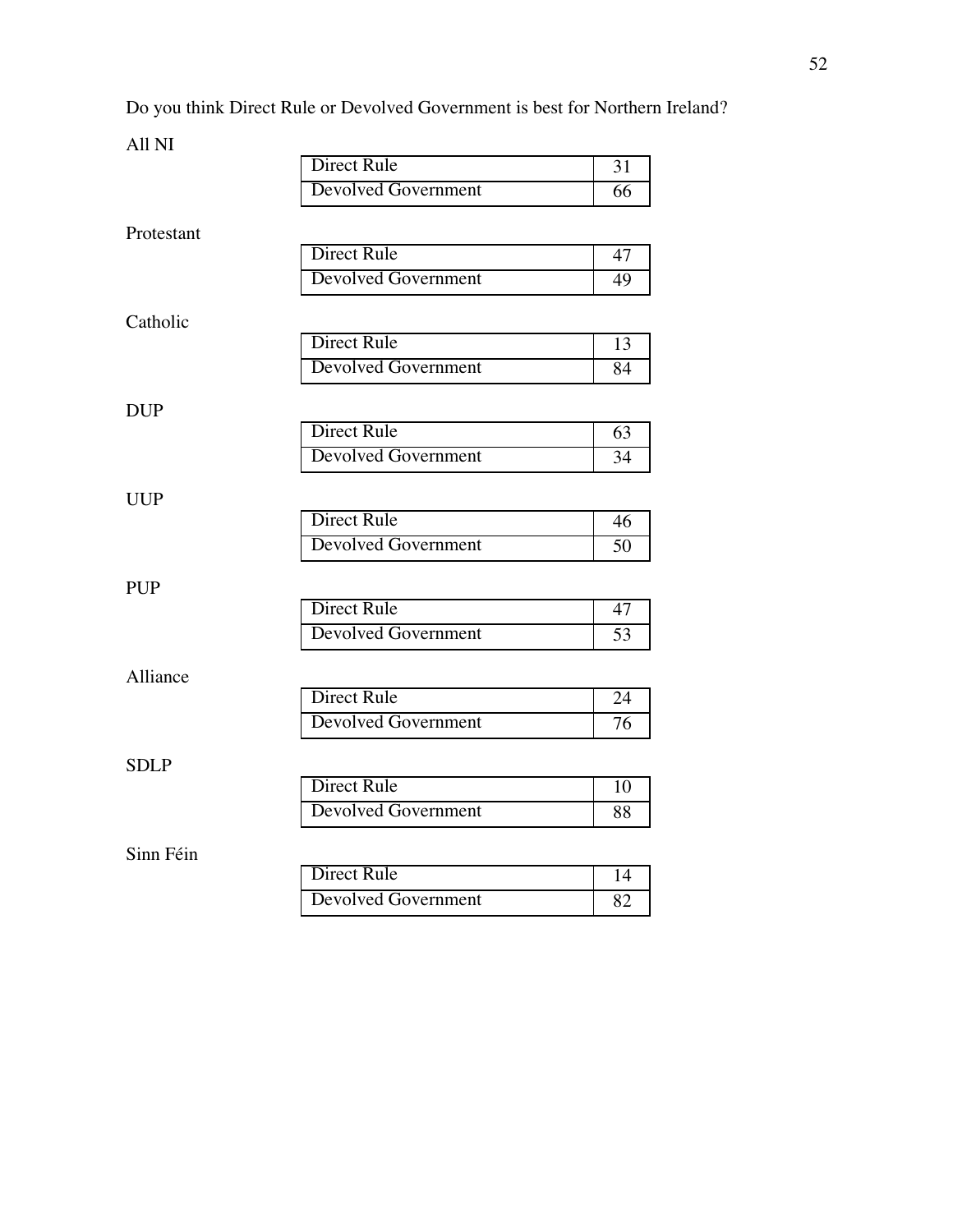Which combination of First and Deputy First Minister do you think will produce the greatest stability for Northern Ireland?

#### All NI

| <b>Ulster Unionist and SDLP</b>   |    |
|-----------------------------------|----|
| Ulster Unionist and Sinn Féin     |    |
| Democratic Unionist and SDLP      | 11 |
| Democratic Unionist and Sinn Féin |    |
| None of the above*                |    |

## *\*Do not ask but code as required*

#### Protestant

| <b>Ulster Unionist and SDLP</b>   |    |
|-----------------------------------|----|
| Ulster Unionist and Sinn Féin     |    |
| Democratic Unionist and SDLP      | 16 |
| Democratic Unionist and Sinn Féin |    |
| None of the above*                | 35 |

| <b>Ulster Unionist and SDLP</b>   |    |
|-----------------------------------|----|
| Ulster Unionist and Sinn Féin     | 17 |
| Democratic Unionist and SDLP      |    |
| Democratic Unionist and Sinn Féin |    |
| None of the above*                |    |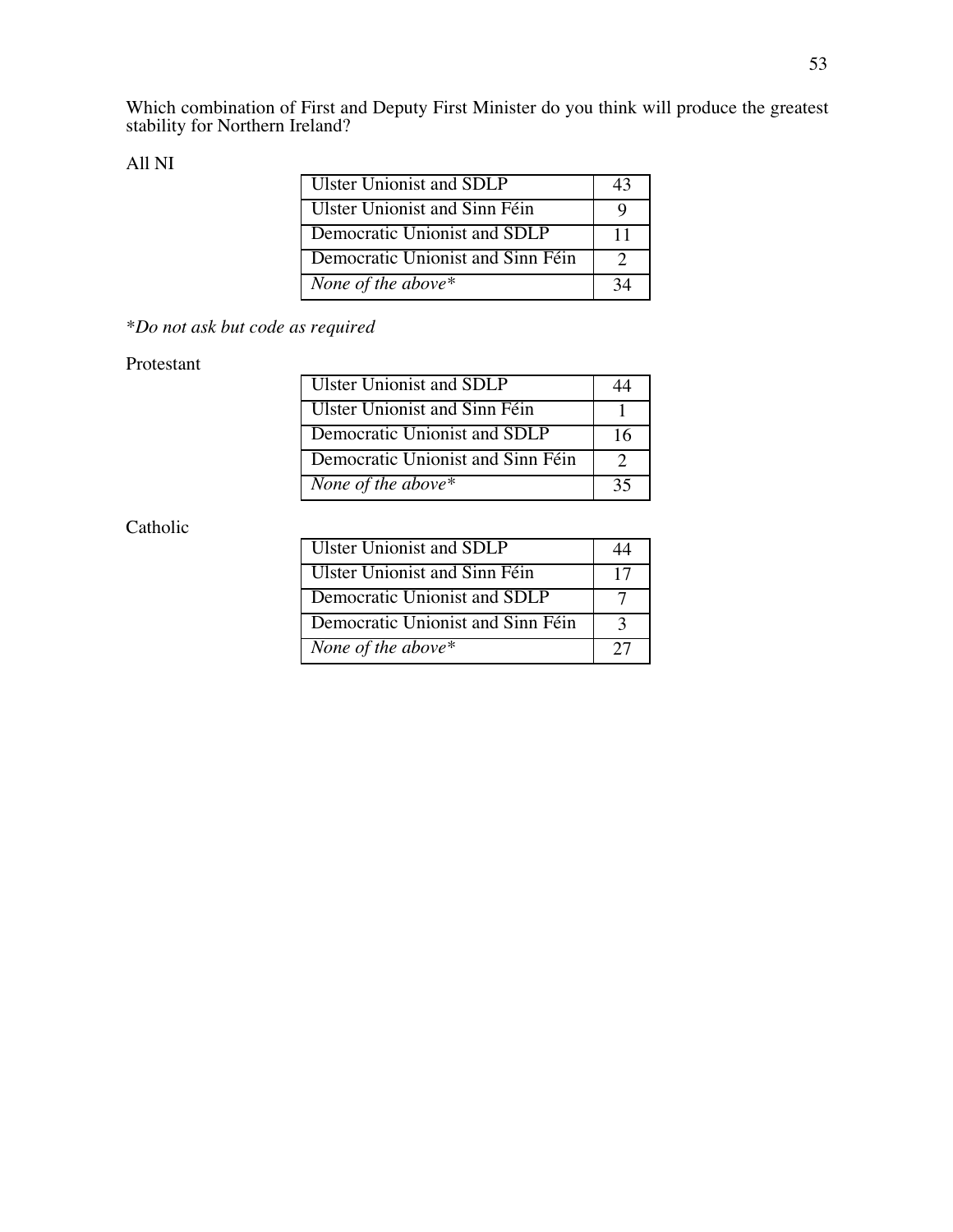| <b>Ulster Unionist and SDLP</b><br>20<br>Ulster Unionist and Sinn Féin |                              |  |
|------------------------------------------------------------------------|------------------------------|--|
|                                                                        |                              |  |
|                                                                        |                              |  |
|                                                                        | Democratic Unionist and SDLP |  |
| Democratic Unionist and Sinn Féin                                      |                              |  |
| None of the above*<br>33                                               |                              |  |

| Ulster Unionist and SDLP          |  |
|-----------------------------------|--|
| Ulster Unionist and Sinn Féin     |  |
| Democratic Unionist and SDLP      |  |
| Democratic Unionist and Sinn Féin |  |
| None of the above*                |  |

# PUP

| <b>Ulster Unionist and SDLP</b>   | 24 |
|-----------------------------------|----|
| Ulster Unionist and Sinn Féin     |    |
| Democratic Unionist and SDLP      | 12 |
| Democratic Unionist and Sinn Féin |    |
| None of the above $*$             |    |

## Alliance

| <b>Ulster Unionist and SDLP</b>   |  |
|-----------------------------------|--|
| Ulster Unionist and Sinn Féin     |  |
| Democratic Unionist and SDLP      |  |
| Democratic Unionist and Sinn Féin |  |
| None of the above $*$             |  |

## SDLP

| Ulster Unionist and SDLP          | 76 |
|-----------------------------------|----|
| Ulster Unionist and Sinn Féin     |    |
| Democratic Unionist and SDLP      |    |
| Democratic Unionist and Sinn Féin |    |
| None of the above*                |    |

| <b>Ulster Unionist and SDLP</b>   | 20 |
|-----------------------------------|----|
| Ulster Unionist and Sinn Féin     | 37 |
| Democratic Unionist and SDLP      |    |
| Democratic Unionist and Sinn Féin |    |
| None of the above*                | 31 |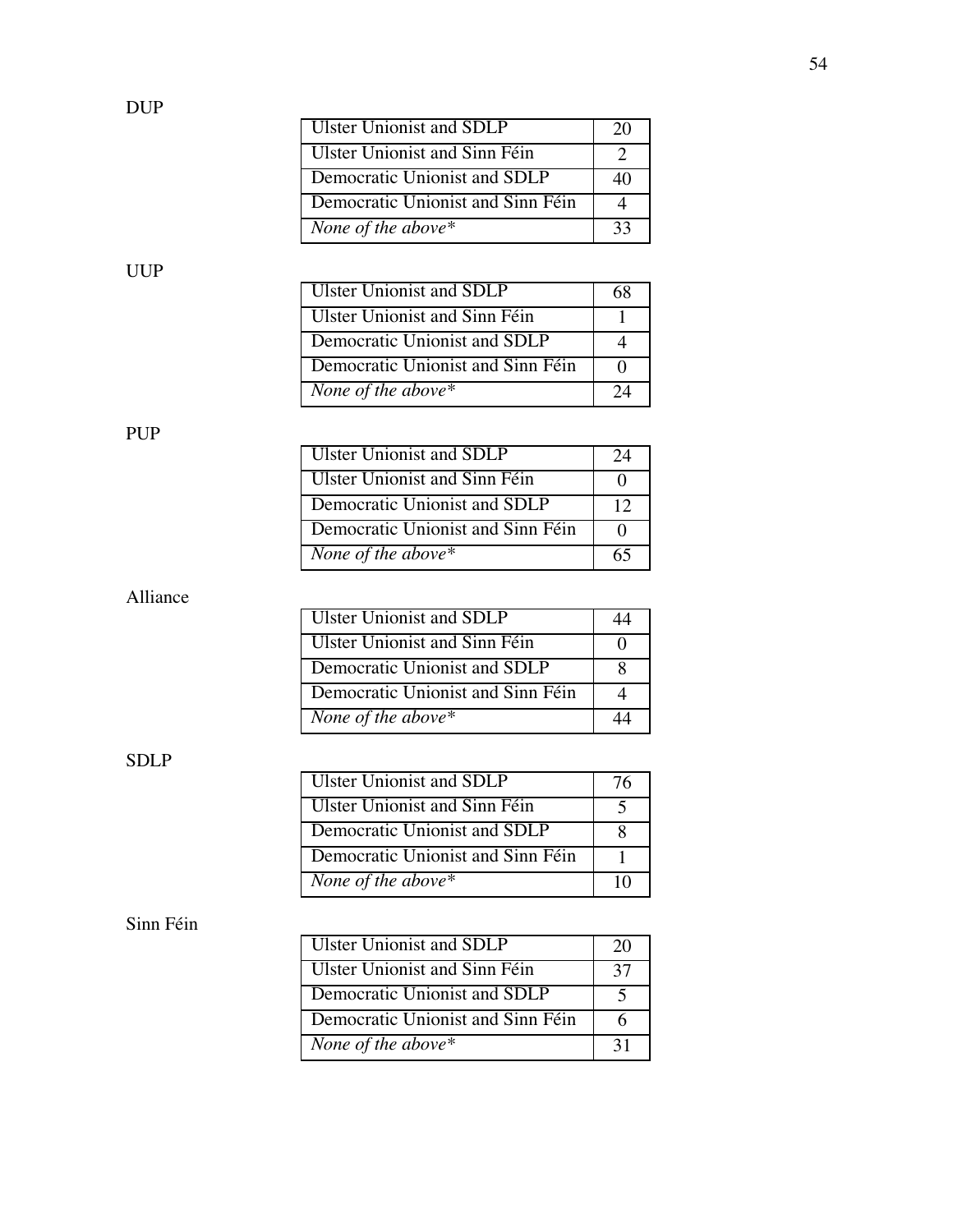## **6 - What Can be Done if the Negotiations Fail**

If the negotiations on the future of the Belfast Agreement fail what should the Governments and parties do?

Please indicate which options you consider to be 'Essential', 'Desirable', 'Acceptable', 'Tolerable' or 'Unacceptable'.

|                                                                                                                      | Essential      | Desirable      | Acceptable | Tolerable | Unacceptable   |
|----------------------------------------------------------------------------------------------------------------------|----------------|----------------|------------|-----------|----------------|
| The two Governments should move<br>quickly and decisively to fill the political<br>vacuum.                           | 31             | 26             | 22         | 9         | 12             |
| The Civic Forum should be maintained as<br>a public voice.                                                           | 15             | 29             | 35         | 13        | $\overline{7}$ |
| A Shadow Executive should be established<br>to advise the Government.                                                | 12             | 27             | 36         | 16        | 9              |
| The Assembly Committees should be re-<br>established to advise each Government<br>department.                        | 13             | 26             | 37         | 15        | 9              |
| Continuation of Direct Rule from London<br>with no Northern Ireland Assembly.                                        | $\overline{7}$ | 19             | 32         | 17        | 25             |
| End suspension and have fresh elections.                                                                             | 19             | 25             | 30         | 14        | 12             |
| A new Anglo-Irish Agreement.                                                                                         | $\overline{6}$ | $\overline{8}$ | 20         | 23        | 43             |
| Joint Authority by Direct Rule from both<br>London and Dublin.                                                       | $\overline{4}$ | 10             | 33         | 23        | 30             |
| Joint Authority in combination with a<br>Northern Ireland Assembly.                                                  | $\tau$         | 16             | 41         | 20        | 16             |
| Bring in an electoral system that more<br>evenly distributes seats and power between<br>the small and large parties. | 11             | 18             | 43         | 16        | 11             |
| Bring in an electoral system that distributes<br>more seats and power to the largest parties.                        | $\overline{4}$ | 13             | 35         | 19        | 29             |
| The British and Irish governments should<br>implement as much of the Belfast<br>Agreement as they possibly can.      | 18             | 24             | 31         | 13        | 14             |
| Scrap the Belfast Agreement and negotiate<br>a new agreement.                                                        | 13             | 14             | 18         | 15        | 39             |
| Negotiate a united Ireland.                                                                                          | $\overline{9}$ | 13             | 19         | 12        | 47             |

All NI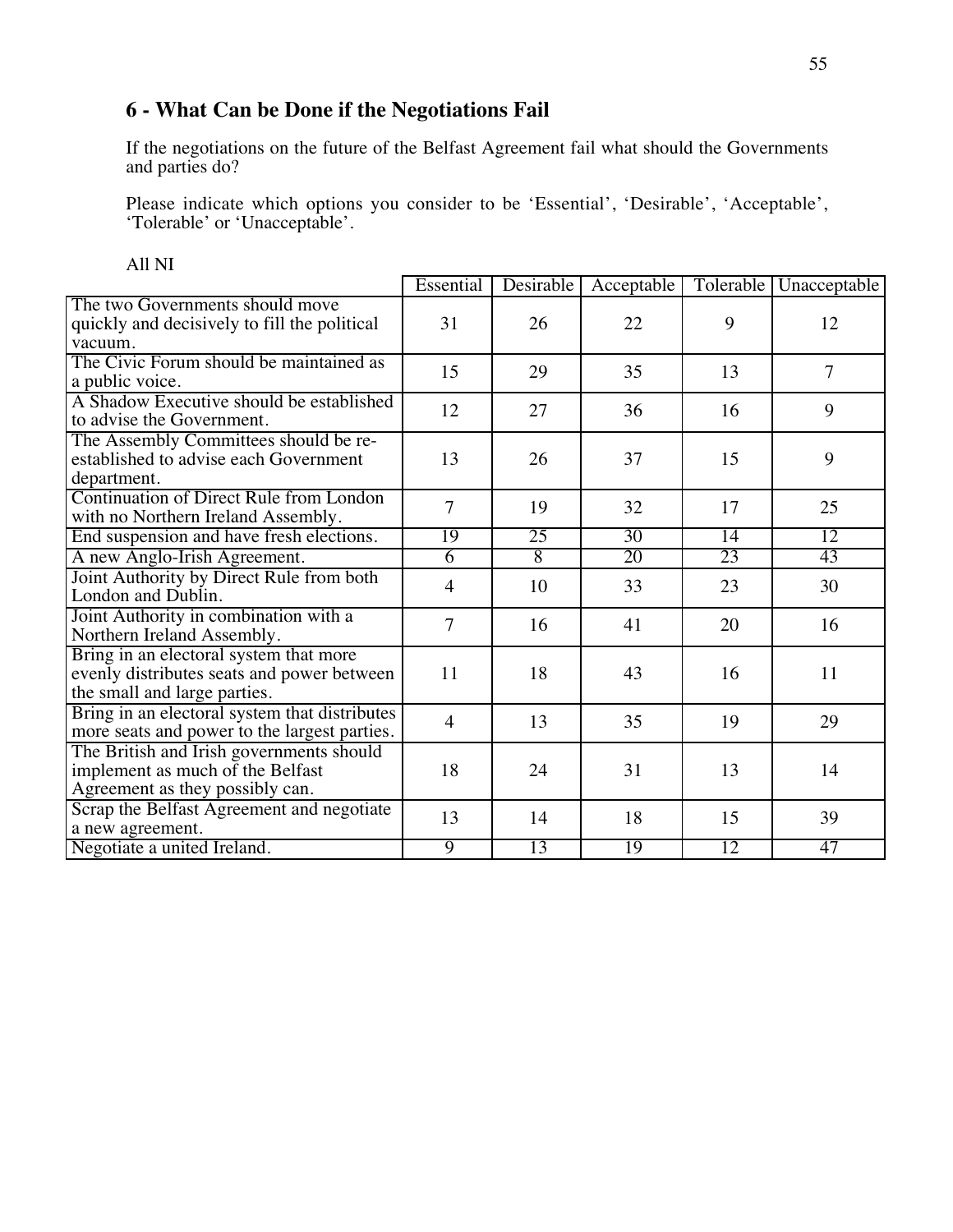#### Protestant

|                                              | Essential    | Desirable | Acceptable |    | Tolerable   Unacceptable |
|----------------------------------------------|--------------|-----------|------------|----|--------------------------|
| Governments fill the political vacuum.       | 24           | 24        | 20         | 12 | 18                       |
| The Civic Forum as a public voice.           | 10           | 30        | 31         | 17 |                          |
| Shadow Executive to advise Government.       | 12           | 25        | 36         | 16 | 10                       |
| Committees to advise each department.        | 12           | 23        | 39         | 14 |                          |
| London Direct Rule and no NI Assembly.       | 10           | 23        | 34         | 16 | 16                       |
| End suspension and have fresh elections.     | 20           | 27        | 27         | 12 | 12                       |
| A new Anglo-Irish Agreement.                 | 8            | 9         | 15         | 25 | 41                       |
| Joint Authority from London and Dublin.      |              | 6         | 24         | 21 | 45                       |
| Joint Authority and NI Assembly.             |              | 14        | 40         | 17 | 21                       |
| Evenly distribute seats and power all.       | 8            | 19        | 44         | 16 | 12                       |
| More seats and power to the largest parties. | <sub>0</sub> | 15        | 40         | 16 | 23                       |
| The 2 governments implement Agreement.       | 8            |           | 34         | 17 | 22                       |
| Scrap BA and negotiate a new agreement.      | 23           | 19        | 20         | 14 | $\overline{23}$          |
| Negotiate a united Ireland.                  | 3            |           | 9          |    | $\overline{75}$          |
|                                              |              |           |            |    |                          |

|                                              | Essential                   | Desirable       | Acceptable |    | Tolerable   Unacceptable |
|----------------------------------------------|-----------------------------|-----------------|------------|----|--------------------------|
| Governments fill the political vacuum.       | 40                          | 29              | 23         |    |                          |
| The Civic Forum as a public voice.           | 22                          | 30              | 38         |    |                          |
| Shadow Executive to advise Government.       | 12                          | 29              | 36         | 14 | 8                        |
| Committees to advise each department.        | 15                          | 28              | 36         | 14 | 8                        |
| London Direct Rule and no NI Assembly.       |                             | 13              | 29         | 18 | 36                       |
| End suspension and have fresh elections.     |                             | 23              | 33         | 15 | 12                       |
| A new Anglo-Irish Agreement.                 |                             |                 | 24         | 20 | 48                       |
| Joint Authority from London and Dublin.      |                             | 14              | 44         | 23 | 14                       |
| Joint Authority and NI Assembly.             |                             | 18              | 43         | 21 | 10                       |
| Evenly distribute seats and power all.       | 14                          | 18              | 42         | 16 | 10                       |
| More seats and power to the largest parties. | $\mathcal{D}_{\mathcal{L}}$ | 10              | 31         | 22 | $\overline{34}$          |
| The 2 governments implement Agreement.       | 29                          | $\overline{32}$ | 28         |    |                          |
| Scrap BA and negotiate a new agreement.      | $\mathcal{D}$               | 8               | 17         | 15 | 58                       |
| Negotiate a united Ireland.                  |                             | 21              | 31         | 16 | 15                       |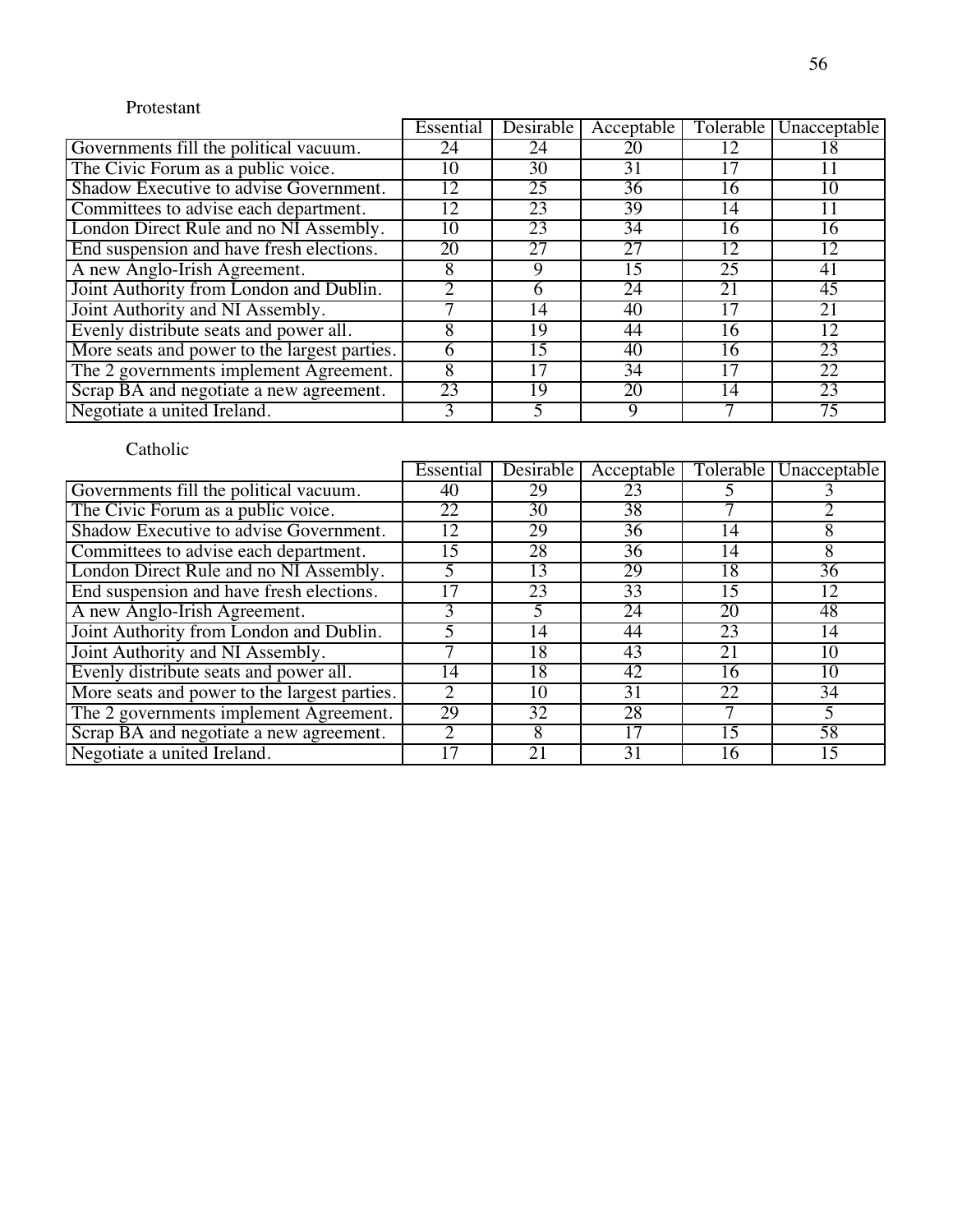|                                              | Essential | Desirable | Acceptable |    | Tolerable   Unacceptable |
|----------------------------------------------|-----------|-----------|------------|----|--------------------------|
| Governments fill the political vacuum.       | 9         |           | 20         |    | 33                       |
| The Civic Forum as a public voice.           |           | 20        | 33         | 20 | 21                       |
| Shadow Executive to advise Government.       |           | 16        | 40         | 19 | 20                       |
| Committees to advise each department.        | n         | 15        | 44         | 15 | 19                       |
| London Direct Rule and no NI Assembly.       | 13        | 24        | 38         | 9  | 16                       |
| End suspension and have fresh elections.     | 40        | 29        | 13         | 6  |                          |
| A new Anglo-Irish Agreement.                 | 12        |           | 12         | 13 | 51                       |
| Joint Authority from London and Dublin.      |           |           | 21         | 12 | 60                       |
| Joint Authority and NI Assembly.             |           | 12        | 41         | 13 | 29                       |
| Evenly distribute seats and power all.       |           |           | 47         | 22 | 17                       |
| More seats and power to the largest parties. |           |           | 43         | 13 | $1\overline{9}$          |
| The 2 governments implement Agreement.       |           |           | 29         | 14 | 44                       |
| Scrap BA and negotiate a new agreement.      | 40        | 22        | 19         | 4  | $1\overline{5}$          |
| Negotiate a united Ireland.                  |           |           |            |    | 85                       |

|                                              | Essential | Desirable | Acceptable      |    | Tolerable   Unacceptable |
|----------------------------------------------|-----------|-----------|-----------------|----|--------------------------|
| Governments fill the political vacuum.       | 33        | 28        | 18              |    |                          |
| The Civic Forum as a public voice.           | 13        | 34        | 31              | 14 |                          |
| Shadow Executive to advise Government.       |           | 31        | 29              | 15 |                          |
| Committees to advise each department.        |           | 28        | $\overline{32}$ | 16 | <sub>6</sub>             |
| London Direct Rule and no NI Assembly.       | 8         | 26        | 27              | 19 | 19                       |
| End suspension and have fresh elections.     | 13        | 29        | 28              | 14 | 16                       |
| A new Anglo-Irish Agreement.                 |           | 12        | 12              | 31 | 37                       |
| Joint Authority from London and Dublin.      |           |           | 20              | 26 | 42                       |
| Joint Authority and NI Assembly.             | 12        |           | $\overline{35}$ | 19 | 16                       |
| Evenly distribute seats and power all.       | 8         | 21        | 47              | 14 | 9                        |
| More seats and power to the largest parties. |           | 12        | 41              | 14 | 25                       |
| The 2 governments implement Agreement.       | 12        | 24        | 32              | 18 | 14                       |
| Scrap BA and negotiate a new agreement.      | 19        | 20        | 18              | 15 | 27                       |
| Negotiate a united Ireland.                  |           | n         | 12              | 8  |                          |

# PUP

|                                              | Essential | <b>Desirable</b> | Acceptable      | Tolerable | Unacceptable |
|----------------------------------------------|-----------|------------------|-----------------|-----------|--------------|
| Governments fill the political vacuum.       |           |                  |                 | 47        | 29           |
| The Civic Forum as a public voice.           |           | 18               | $\overline{35}$ | 47        |              |
| Shadow Executive to advise Government.       |           | 18               | 47              | 18        | 18           |
| Committees to advise each department.        |           | 24               | 47              | 18        | 12           |
| London Direct Rule and no NI Assembly.       |           | 18               | $7\overline{6}$ | 6         |              |
| End suspension and have fresh elections.     | n         | 24               | 47              | 18        | $\Omega$     |
| A new Anglo-Irish Agreement.                 |           |                  | 24              | 35        | 35           |
| Joint Authority from London and Dublin.      |           |                  | 18              | 29        | 47           |
| Joint Authority and NI Assembly.             |           |                  | 65              | 6         | 24           |
| Evenly distribute seats and power all.       | 41        | 29               | 18              | 6         | <sub>6</sub> |
| More seats and power to the largest parties. |           | 29               | $\overline{53}$ | 18        |              |
| The 2 governments implement Agreement.       | h         | 18               | 59              | 18        |              |
| Scrap BA and negotiate a new agreement.      | 24        | 18               | $\overline{35}$ | 12        | 12           |
| Negotiate a united Ireland.                  | 12        |                  |                 | 12        | 59           |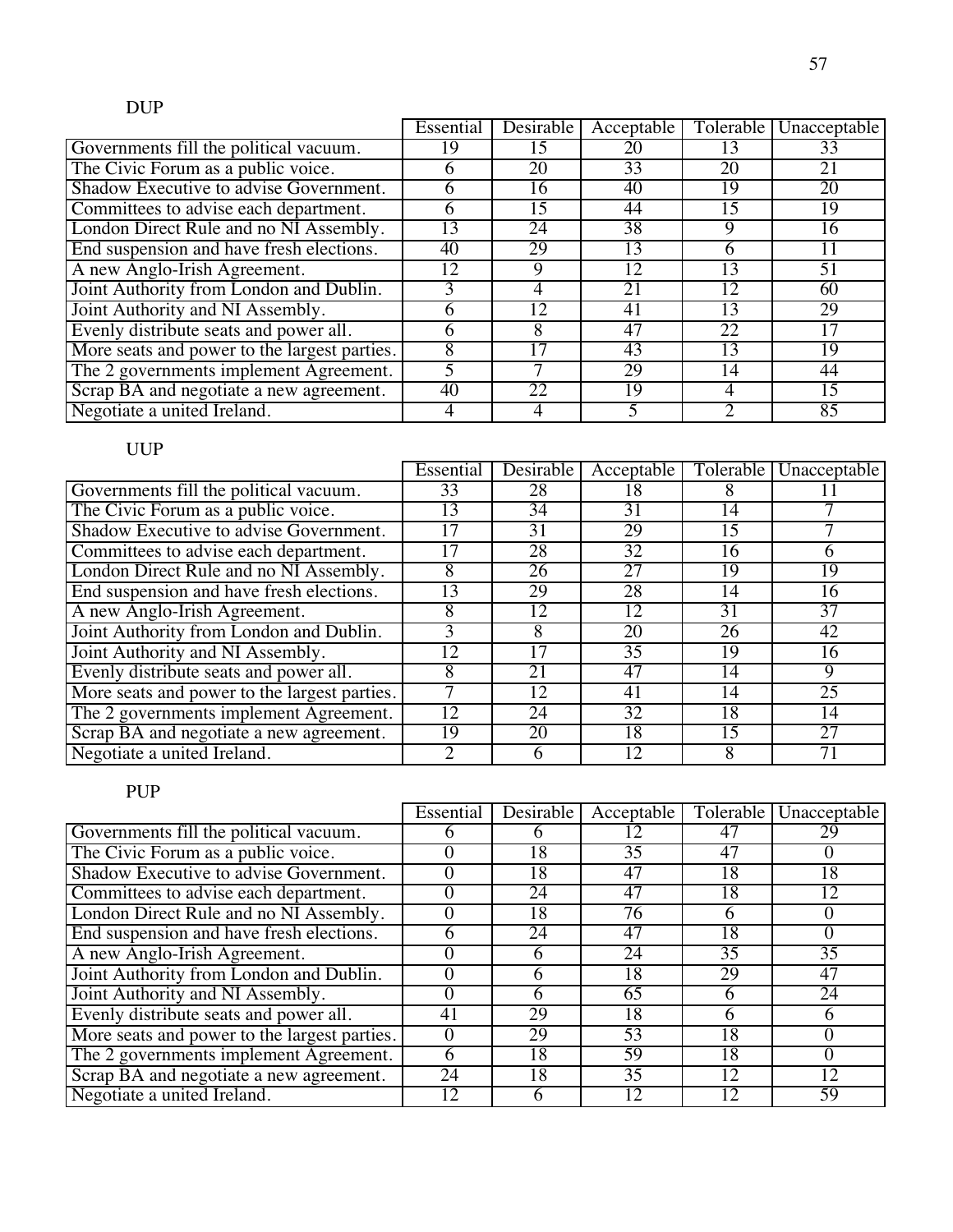## Alliance

|                                              | Essential | Desirable | Acceptable      |                 | Tolerable   Unacceptable |
|----------------------------------------------|-----------|-----------|-----------------|-----------------|--------------------------|
| Governments fill the political vacuum.       | 56        | 24        |                 |                 |                          |
| The Civic Forum as a public voice.           | 16        | 40        | 28              |                 |                          |
| Shadow Executive to advise Government.       | 12        | 40        | 28              | 16              |                          |
| Committees to advise each department.        | 20        | 28        | $\overline{32}$ | 16              |                          |
| London Direct Rule and no NI Assembly.       |           | 24        | 40              | 16              | 12                       |
| End suspension and have fresh elections.     |           | 36        | 40              | 16              | $_{0}$                   |
| A new Anglo-Irish Agreement.                 |           |           | 20              | 20              | 44                       |
| Joint Authority from London and Dublin.      |           |           | $3\overline{2}$ | 32              | 24                       |
| Joint Authority and NI Assembly.             |           | 16        | 40              | 28              | 16                       |
| Evenly distribute seats and power all.       |           | 40        | $\overline{32}$ | 8               | 12                       |
| More seats and power to the largest parties. |           | 16        | 20              | $2\overline{8}$ | $\overline{36}$          |
| The 2 governments implement Agreement.       | 40        | 20        | 28              | 8               |                          |
| Scrap BA and negotiate a new agreement.      |           |           | 28              | 24              | 40                       |
| Negotiate a united Ireland.                  |           |           | 20              | 20              | 50                       |

# SDLP

|                                              | Essential | Desirable | Acceptable      | Tolerable       | Unacceptable    |
|----------------------------------------------|-----------|-----------|-----------------|-----------------|-----------------|
| Governments fill the political vacuum.       | 42        | 33        | 19              |                 |                 |
| The Civic Forum as a public voice.           | 24        | 38        | 31              |                 |                 |
| Shadow Executive to advise Government.       |           | 32        | 37              | 10              |                 |
| Committees to advise each department.        | 19        | 30        | $\overline{37}$ | 10              | 4               |
| London Direct Rule and no NI Assembly.       |           | 14        | 34              | 18              | 30              |
| End suspension and have fresh elections.     | 8         | 21        | 37              | 17              | 15              |
| A new Anglo-Irish Agreement.                 |           |           | 26              | 24              | 45              |
| Joint Authority from London and Dublin.      |           | 13        | 54              | 20              | 8               |
| Joint Authority and NI Assembly.             | Λ         | 20        | 50              | 19              |                 |
| Evenly distribute seats and power all.       | 3         |           | 47              | 16              | 8               |
| More seats and power to the largest parties. |           |           | 40              | 19              | $\overline{32}$ |
| The 2 governments implement Agreement.       | 27        | 42        | 24              | 4               |                 |
| Scrap BA and negotiate a new agreement.      |           |           | 13              | $\overline{20}$ | 60              |
| Negotiate a united Ireland.                  | Λ         | 13        | 36              | 21              | 21              |

|                                              | Essential       | <b>Desirable</b> | Acceptable      | Tolerable | Unacceptable    |
|----------------------------------------------|-----------------|------------------|-----------------|-----------|-----------------|
| Governments fill the political vacuum.       | 38              | 28               | 26              |           |                 |
| The Civic Forum as a public voice.           | 22              | 20               | 44              | 13        |                 |
| Shadow Executive to advise Government.       | 9               | 24               | $\overline{35}$ | 17        | 14              |
| Committees to advise each department.        | 12              | 30               | 31              | 14        | 13              |
| London Direct Rule and no NI Assembly.       |                 | 12               | 21              | 18        | 45              |
| End suspension and have fresh elections.     | 29              | 26               | $\overline{27}$ | 10        | 8               |
| A new Anglo-Irish Agreement.                 |                 |                  | 23              | 14        | 56              |
| Joint Authority from London and Dublin.      |                 |                  | 38              | 24        | 16              |
| Joint Authority and NI Assembly.             |                 |                  | 38              | 24        | 16              |
| Evenly distribute seats and power all.       | 17              | 5                | 41              | 16        | 12              |
| More seats and power to the largest parties. |                 | 13               | 28              | 22        | $\overline{35}$ |
| The 2 governments implement Agreement.       | $\overline{30}$ | 26               | 28              | 8         | 8               |
| Scrap BA and negotiate a new agreement.      | $\mathcal{D}$   | 9                | 17              | 8         | 63              |
| Negotiate a united Ireland.                  | 28              | 40               | 20              |           | n               |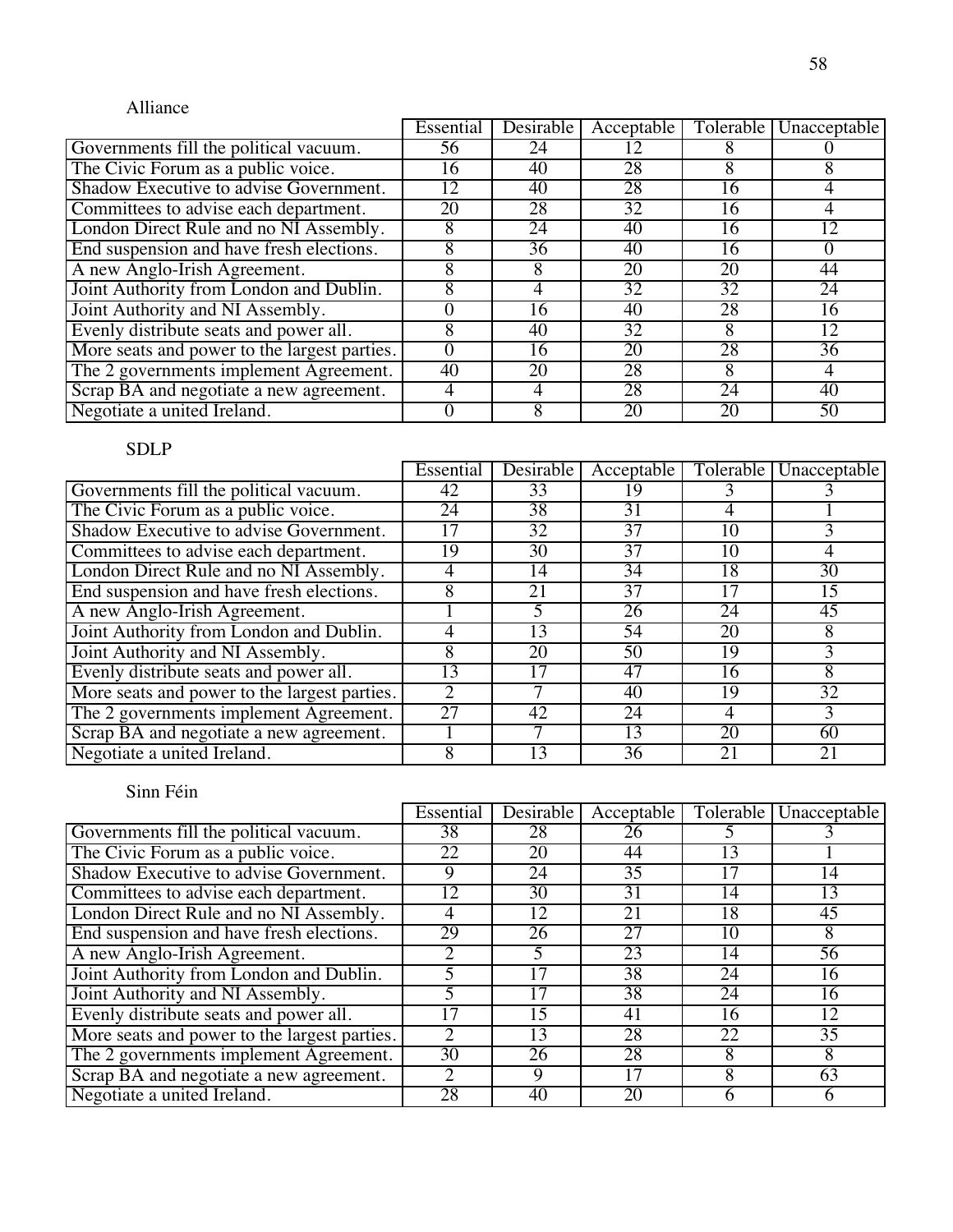# **7 - Have you Changed your Mind?**

Finally can I please ask you how you voted in the referendum for the Belfast Agreement?

All NI

| Yes          |  |
|--------------|--|
| N٥           |  |
| Did not vote |  |

#### Protestant

| Yes          |    |
|--------------|----|
| No           | 39 |
| Did not vote |    |

#### Catholic

| Yes          |  |
|--------------|--|
| Nο           |  |
| Did not vote |  |

#### DUP

| Y es         |  |
|--------------|--|
| Ñо           |  |
| Did not vote |  |

#### UUP

| Y es                      |  |
|---------------------------|--|
| √ი                        |  |
| $\overline{Did}$ not vote |  |

#### PUP

| Y es         |  |
|--------------|--|
| Ω            |  |
| Did not vote |  |

#### Alliance

| Y es                      |  |
|---------------------------|--|
| Nο                        |  |
| $\overline{Did}$ not vote |  |

## SDLP

| Yes          |  |
|--------------|--|
| រក           |  |
| Did not vote |  |

| Y es         | რა       |
|--------------|----------|
| N۵           | $\theta$ |
| Did not vote |          |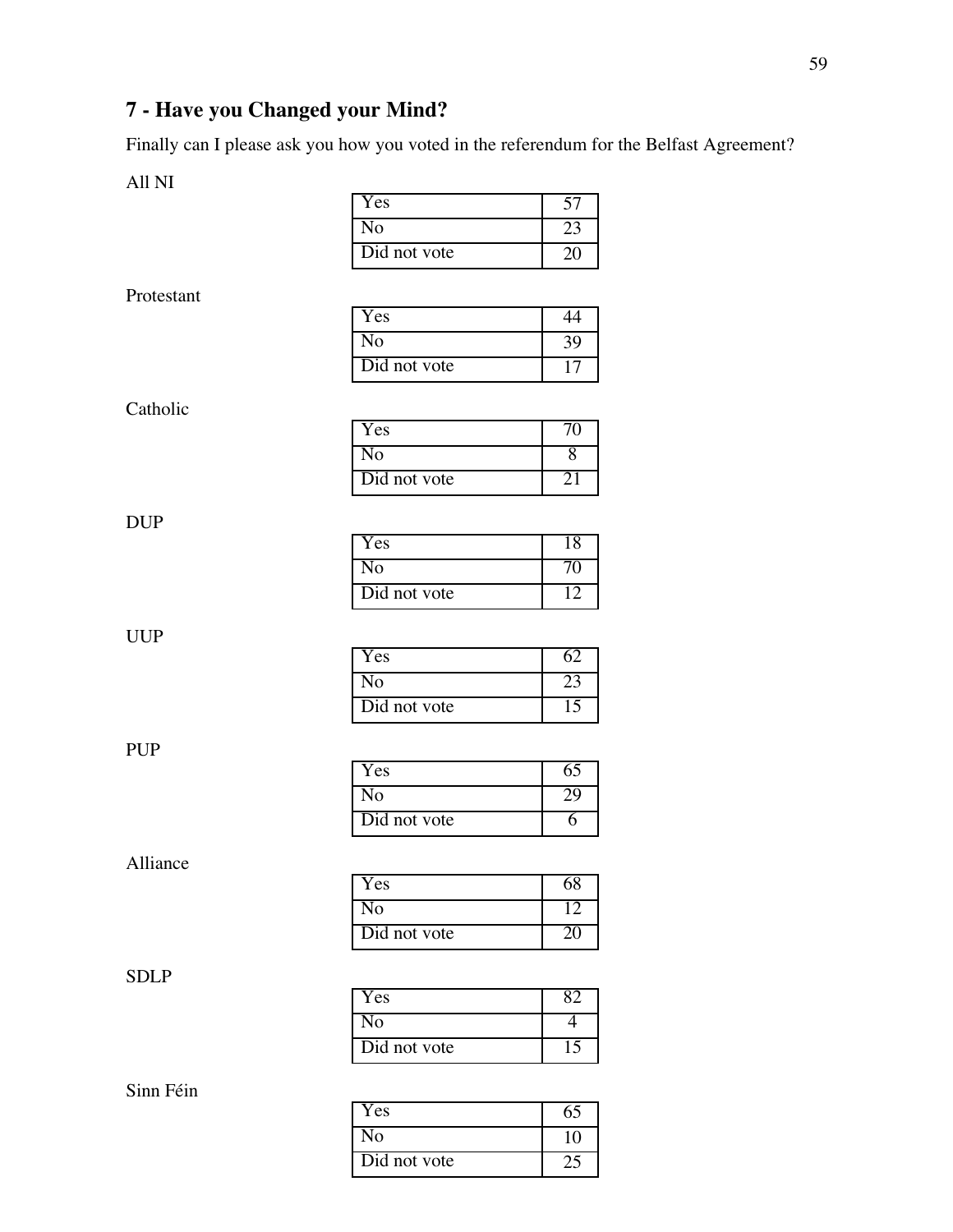Finally can I please ask you how you voted in the referendum for the Belfast Agreement?

(with 'did not vote' removed)

All NI

| 'es |  |
|-----|--|
| О   |  |

Protestant

| 'es |  |
|-----|--|
| 0   |  |

Catholic

| Yes |  |
|-----|--|
| ١O  |  |

DUP

| 'es |  |
|-----|--|
| റ   |  |

UUP

| <b>Yes</b> |  |
|------------|--|
| റ          |  |

PUP

| Y es |  |
|------|--|
| ∩    |  |

Alliance

| Yes | x٠ |
|-----|----|
| ⊴Ω  |    |

SDLP

| í es |  |
|------|--|
|      |  |

| í es |  |
|------|--|
|      |  |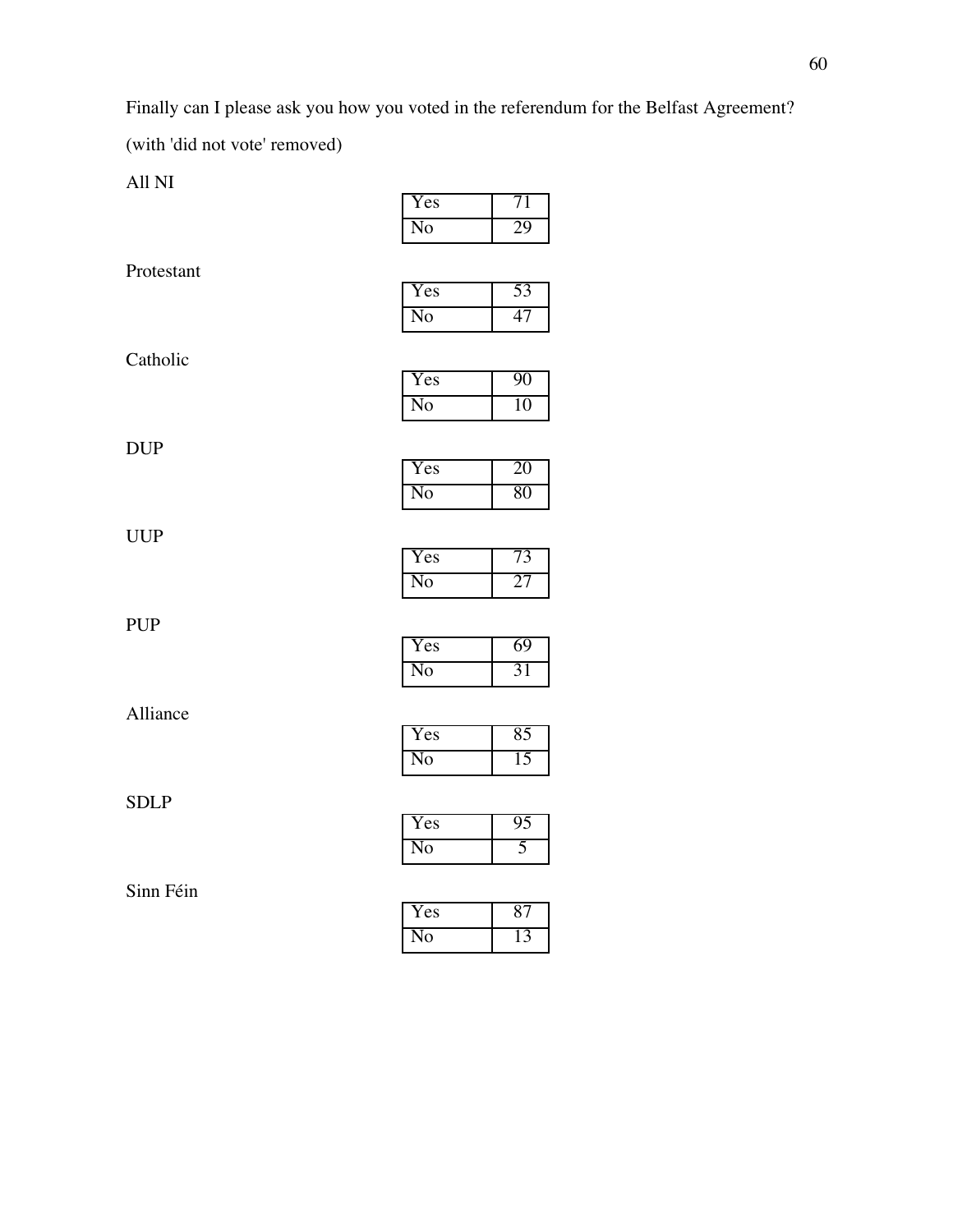# All NI

|             | Yes                    | 51              |
|-------------|------------------------|-----------------|
|             | $\overline{No}$        | 31              |
|             | Would not vote         | 18              |
|             |                        |                 |
| Protestant  | Yes                    | 29              |
|             | N <sub>o</sub>         | 51              |
|             | Would not vote         | 20              |
|             |                        |                 |
| Catholic    |                        |                 |
|             | Yes                    | 79              |
|             | N <sub>o</sub>         | 9               |
|             | Would not vote         | 12              |
| <b>DUP</b>  |                        |                 |
|             | Yes                    | 10              |
|             | N <sub>o</sub>         | 79              |
|             | Would not vote         | $\overline{11}$ |
|             |                        |                 |
| <b>UUP</b>  | Yes                    | $\overline{40}$ |
|             | No                     | $\overline{41}$ |
|             | Would not vote         | 19              |
|             |                        |                 |
| <b>PUP</b>  |                        |                 |
|             | Yes                    | 12              |
|             | $\overline{\text{No}}$ | 53              |
|             | Would not vote         | $\overline{35}$ |
| Alliance    |                        |                 |
|             | Yes                    | 68              |
|             | No                     | 16              |
|             | Would not vote         | 16              |
| <b>SDLP</b> |                        |                 |
|             | Yes                    | 89              |
|             | N <sub>o</sub>         | $\overline{6}$  |
|             | Would not vote         | $\overline{5}$  |
| Sinn Féin   |                        |                 |
|             | Yes                    | 77              |
|             | No                     | 10              |
|             | Would not vote         | 13              |

## 61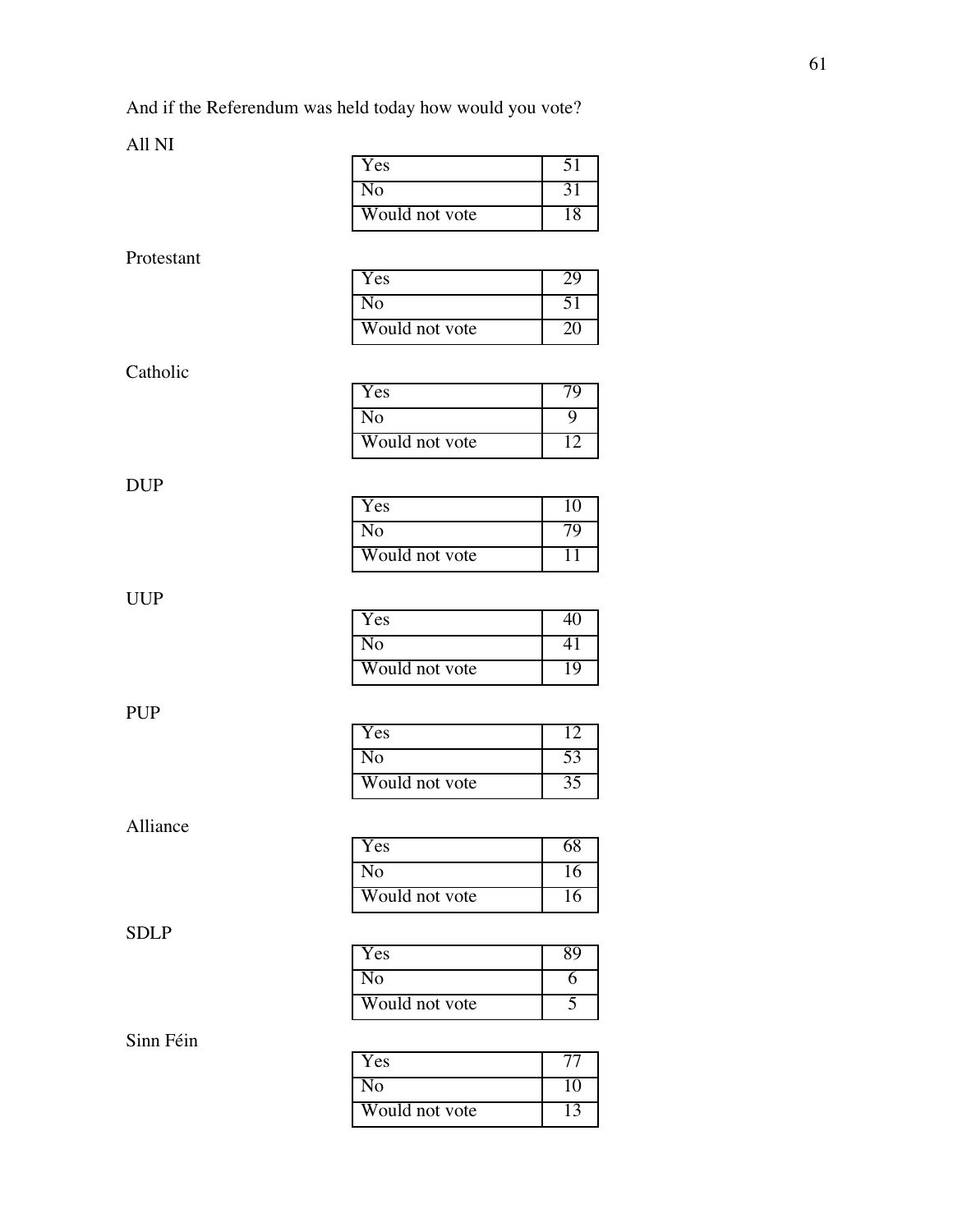And if the Referendum was held today how would you vote?

(with 'would not vote' removed)

All NI

| Yes | 62 |
|-----|----|
| No  | 28 |

Protestant

| Yes      |  |
|----------|--|
| $\Omega$ |  |

Catholic

| Yes |     |
|-----|-----|
| ٧O  | ''' |

DUP

| 'es |  |
|-----|--|
|     |  |

UUP

| <b>Yes</b> |  |
|------------|--|
| NO.        |  |

PUP

| Yes      | 8 |
|----------|---|
| $\Omega$ |   |

Alliance

| Yes           | -81 |
|---------------|-----|
| $\Omega^{12}$ |     |

SDLP

| Y es                 |  |
|----------------------|--|
| $^{\prime}$ $\Omega$ |  |

| 'es |  |
|-----|--|
| υ   |  |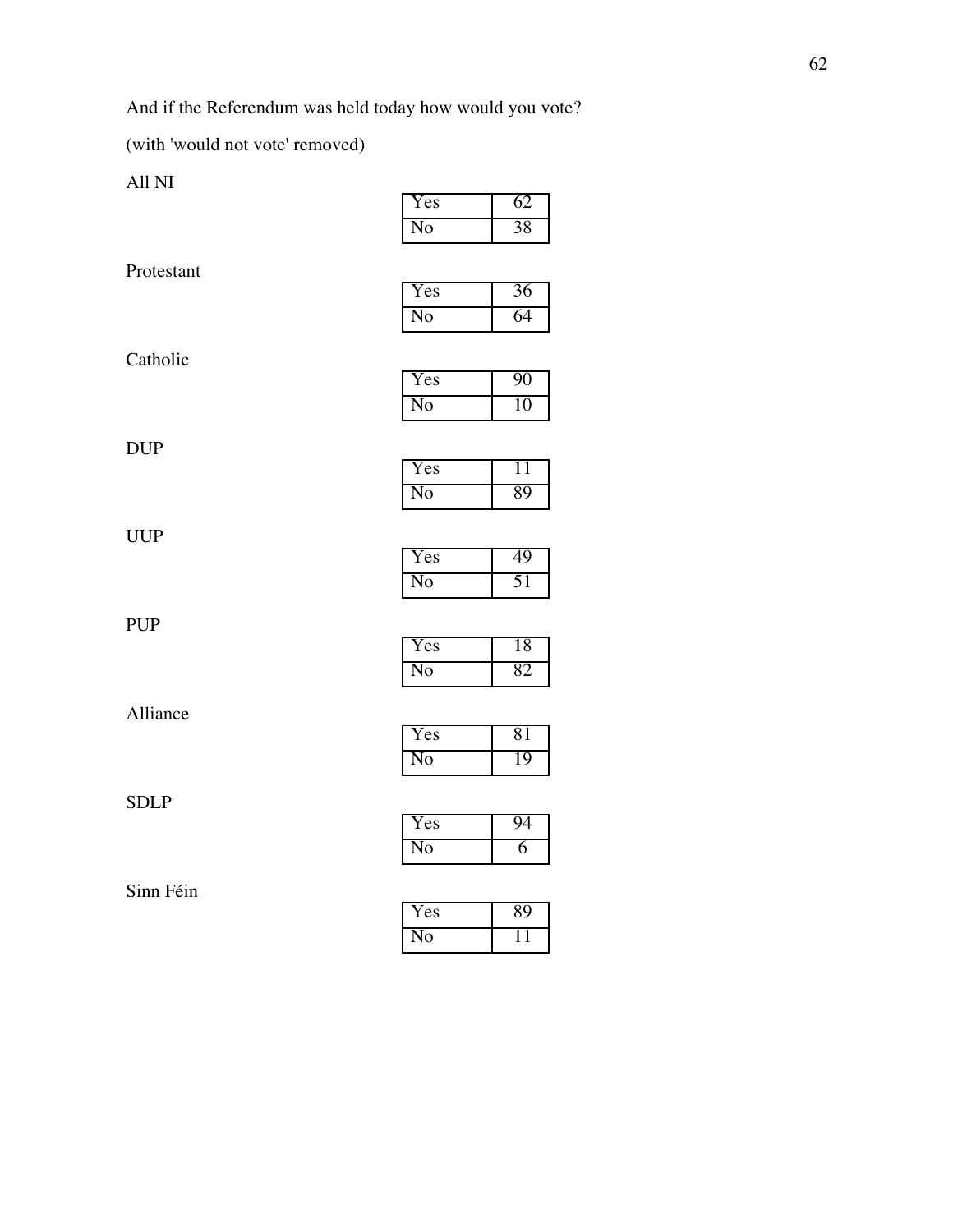Cross tabulations of voting change:

#### All NI

| Yes to Yes                     | 41             |
|--------------------------------|----------------|
| Yes to No                      | 10             |
| Yes to Would not vote          | 6              |
| No to $Yes$                    | $\overline{2}$ |
| No to No                       | 19             |
| No to Would not vote           | $\overline{2}$ |
| Did not vote to Yes            | 8              |
| Did not vote to No.            | $\overline{2}$ |
| Did not vote to Would not vote |                |

#### Protestant

| Yes to Yes                     | 23 |
|--------------------------------|----|
| Yes to No                      | 14 |
| Yes to Would not vote          |    |
| No to Yes                      | 2  |
| No to No                       | 34 |
| No to Would not vote           | 3  |
| Did not vote to Yes            | 3  |
| Did not vote to No             | 3  |
| Did not vote to Would not vote |    |

| Yes to Yes                     | 62 |
|--------------------------------|----|
| Yes to No                      | 3  |
| Yes to Would not vote          | 5  |
| No to Yes                      | 2  |
| No to No                       | 6  |
| No to Would not vote           |    |
| Did not vote to Yes            | 15 |
| Did not vote to No             |    |
| Did not vote to Would not vote |    |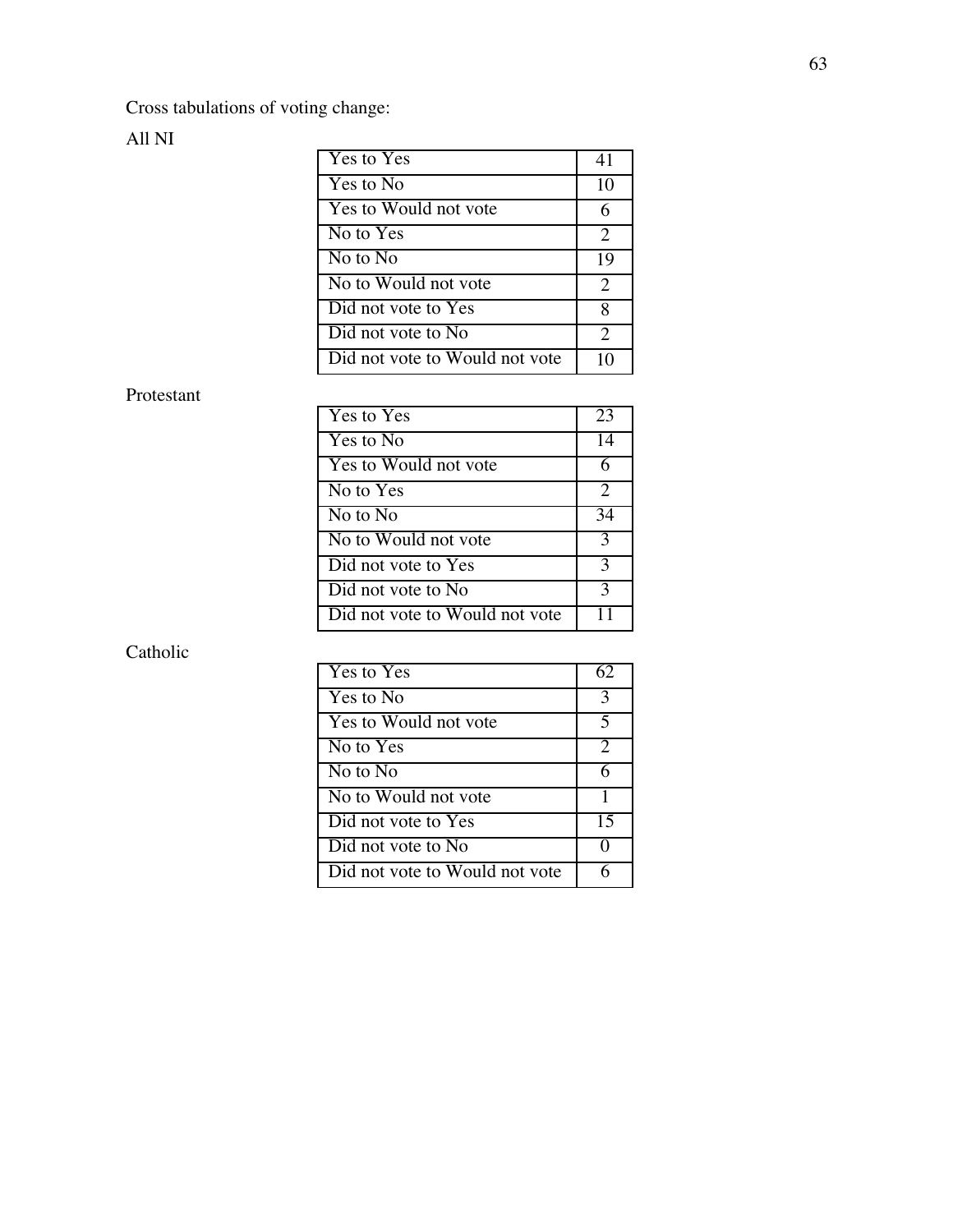| Yes to Yes                     |   |
|--------------------------------|---|
| Yes to No                      |   |
| Yes to Would not vote          | h |
| No to Yes                      |   |
| No to No                       |   |
| No to Would not vote           |   |
| Did not vote to Yes            | 3 |
| Did not vote to No.            | 5 |
| Did not vote to Would not vote |   |

| Yes to Yes                     | 36 |
|--------------------------------|----|
| Yes to No                      | 21 |
| Yes to Would not vote          |    |
| No to Yes                      |    |
| No to No                       | 18 |
| No to Would not vote           |    |
| Did not vote to Yes            | 3  |
| Did not vote to No             |    |
| Did not vote to Would not vote |    |

PUP

| Yes to Yes                     |    |
|--------------------------------|----|
| Yes to No                      | 35 |
| Yes to Would not vote          | 24 |
| No to Yes                      | 6  |
| No to No                       | 18 |
| No to Would not vote           | 6  |
| Did not vote to Yes            |    |
| Did not vote to No             | 0  |
| Did not vote to Would not vote |    |